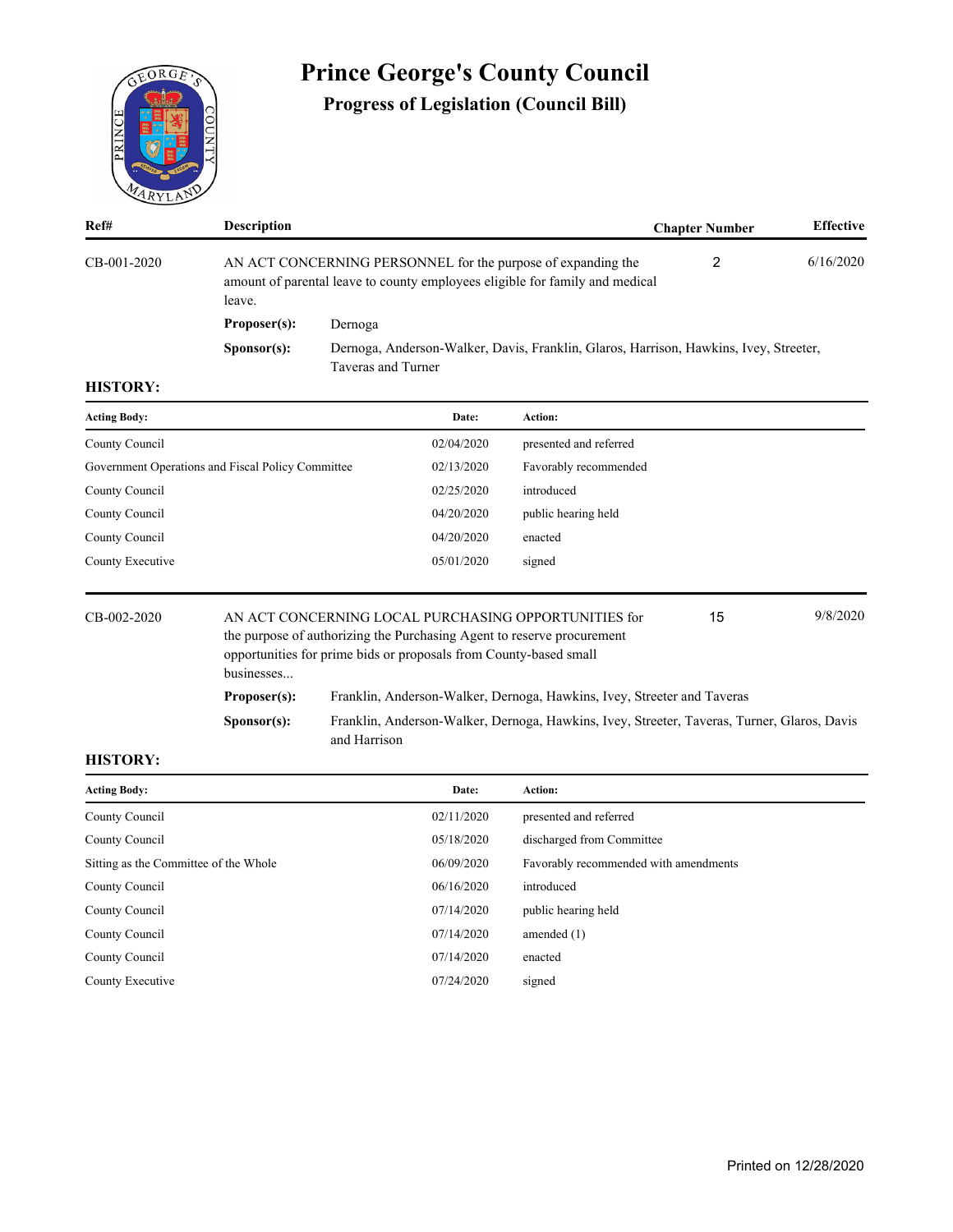|                 |                      |                                                                                                                                                                                       |                       | Page 2 of 38     |
|-----------------|----------------------|---------------------------------------------------------------------------------------------------------------------------------------------------------------------------------------|-----------------------|------------------|
| Ref#            | <b>Description</b>   |                                                                                                                                                                                       | <b>Chapter Number</b> | <b>Effective</b> |
| CB-003-2020     |                      | AN ACT CONCERNING HEALTHY FOOD PRIORITY AREA GROCERY<br>STORE INCENTIVES for the purpose of establishing a Healthy Food Priority<br>Area Tax Credit Program and related requirements. | 16                    | 9/8/2020         |
|                 | Proposer(s):         | Franklin, Anderson-Walker, Davis, Dernoga, Glaros, Harrison, Hawkins, Ivey, Streeter,<br>Taveras and Turner                                                                           |                       |                  |
|                 | S <b>p</b> onsor(s): | Franklin, Anderson-Walker, Davis, Dernoga, Glaros, Harrison, Hawkins, Ivey, Streeter,<br>Taveras and Turner                                                                           |                       |                  |
| <b>HISTORY:</b> |                      |                                                                                                                                                                                       |                       |                  |

| <b>Acting Body:</b>                   | Date:                                    | Action:                               |          |
|---------------------------------------|------------------------------------------|---------------------------------------|----------|
| County Council                        | 02/11/2020                               | presented and referred                |          |
| County Council                        | 05/18/2020                               | discharged from Committee             |          |
| Sitting as the Committee of the Whole | 06/09/2020                               | Favorably recommended with amendments |          |
| County Council                        | 06/16/2020                               | introduced                            |          |
| County Council                        | 07/14/2020                               | public hearing held                   |          |
| County Council                        | 07/14/2020                               | enacted                               |          |
| County Executive                      | 07/24/2020                               | signed                                |          |
|                                       |                                          |                                       |          |
| $CD$ 004 2020                         | AN ACT CONCERNING BRINGE GEORGE'S COUNTY | 17                                    | 9/8/2020 |

| CB-004-2020     |                       | AN ACT CONCERNING PRINCE GEORGE'S COUNTY                                                                    | 17 | 9/8/2020 |
|-----------------|-----------------------|-------------------------------------------------------------------------------------------------------------|----|----------|
|                 |                       | MENTOR-PROTEGE PROGRAM for the purpose of authorizing the                                                   |    |          |
|                 |                       | Director of Central Services to establish a mentor-protege program for building                             |    |          |
|                 | the capacity of small |                                                                                                             |    |          |
|                 | Proposer(s):          | Franklin, Anderson-Walker, Davis, Dernoga, Glaros, Harrison, Hawkins, Ivey, Streeter, Turner<br>and Taveras |    |          |
|                 | S <b>p</b> onsor(s):  | Franklin, Anderson-Walker, Davis, Dernoga, Glaros, Harrison, Hawkins, Ivey, Streeter, Turner<br>and Taveras |    |          |
| <b>IIIAMADI</b> |                       |                                                                                                             |    |          |

| <b>Acting Body:</b>                   | Date:      | <b>Action:</b>            |
|---------------------------------------|------------|---------------------------|
| County Council                        | 02/11/2020 | presented and referred    |
| County Council                        | 05/18/2020 | discharged from Committee |
| Sitting as the Committee of the Whole | 06/09/2020 | Favorably recommended     |
| County Council                        | 06/16/2020 | introduced                |
| County Council                        | 07/14/2020 | public hearing held       |
| County Council                        | 07/14/2020 | enacted                   |
| County Executive                      | 07/24/2020 | signed                    |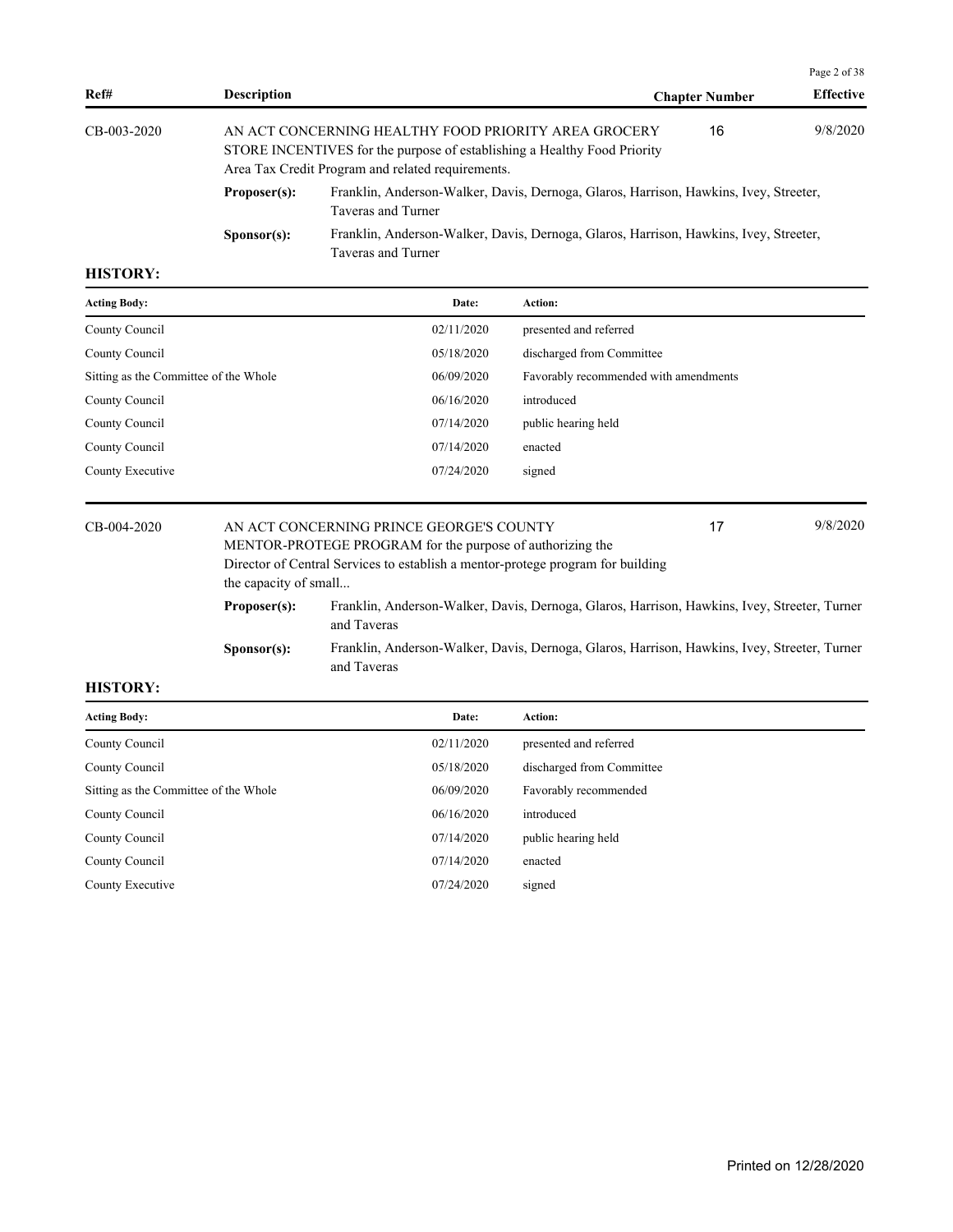| <b>Description</b>   |                           | <b>Chapter Number</b>                                         | <b>Effective</b>                                                                                                                                 |
|----------------------|---------------------------|---------------------------------------------------------------|--------------------------------------------------------------------------------------------------------------------------------------------------|
|                      |                           |                                                               | 4/20/2020                                                                                                                                        |
| Proposer(s):         | Taveras                   |                                                               |                                                                                                                                                  |
| S <b>p</b> onsor(s): | Taveras, Glaros and Davis |                                                               |                                                                                                                                                  |
|                      |                           | AN ORDINANCE CONCERNING MEDICAL CANNABIS<br>Dispensary may be | USES-DISPENSARY for the purpose of amending the minimum distance from<br>certain areas which the boundary of property used as a Medical Cannabis |

| <b>Acting Body:</b>                                  | Date:      | <b>Action:</b>                        |
|------------------------------------------------------|------------|---------------------------------------|
| County Council                                       | 02/11/2020 | presented and referred                |
| Planning, Housing and Economic Development Committee | 02/20/2020 | Held in Committee                     |
| Planning, Housing and Economic Development Committee | 03/05/2020 | Favorably recommended with amendments |
| County Council                                       | 03/10/2020 | introduced                            |
| County Council                                       | 04/20/2020 | public hearing held                   |
| County Council                                       | 04/20/2020 | rules suspended                       |
| County Council                                       | 04/20/2020 | enacted                               |
|                                                      |            |                                       |

CB-006-2020 AN ORDINANCE CONCERNING EXPEDITED TRANSIT-ORIENTED 8/10/2020 DEVELOPMENT for the purpose of providing a requirement for multistory development for approval of Expedited Transit-Oriented Development projects in ... 7 **Proposer(s):** Glaros

**Sponsor(s):** Glaros, Davis, Franklin, Harrison, Hawkins and Turner

Page 3 of 38

| <b>Acting Body:</b>                                  | Date:      | Action:                               |
|------------------------------------------------------|------------|---------------------------------------|
| County Council                                       | 02/18/2020 | presented and referred                |
| Planning, Housing and Economic Development Committee | 03/05/2020 | Favorably recommended with amendments |
| County Council                                       | 05/18/2020 | introduced                            |
| County Council                                       | 06/23/2020 | public hearing held                   |
| County Council                                       | 06/23/2020 | enacted                               |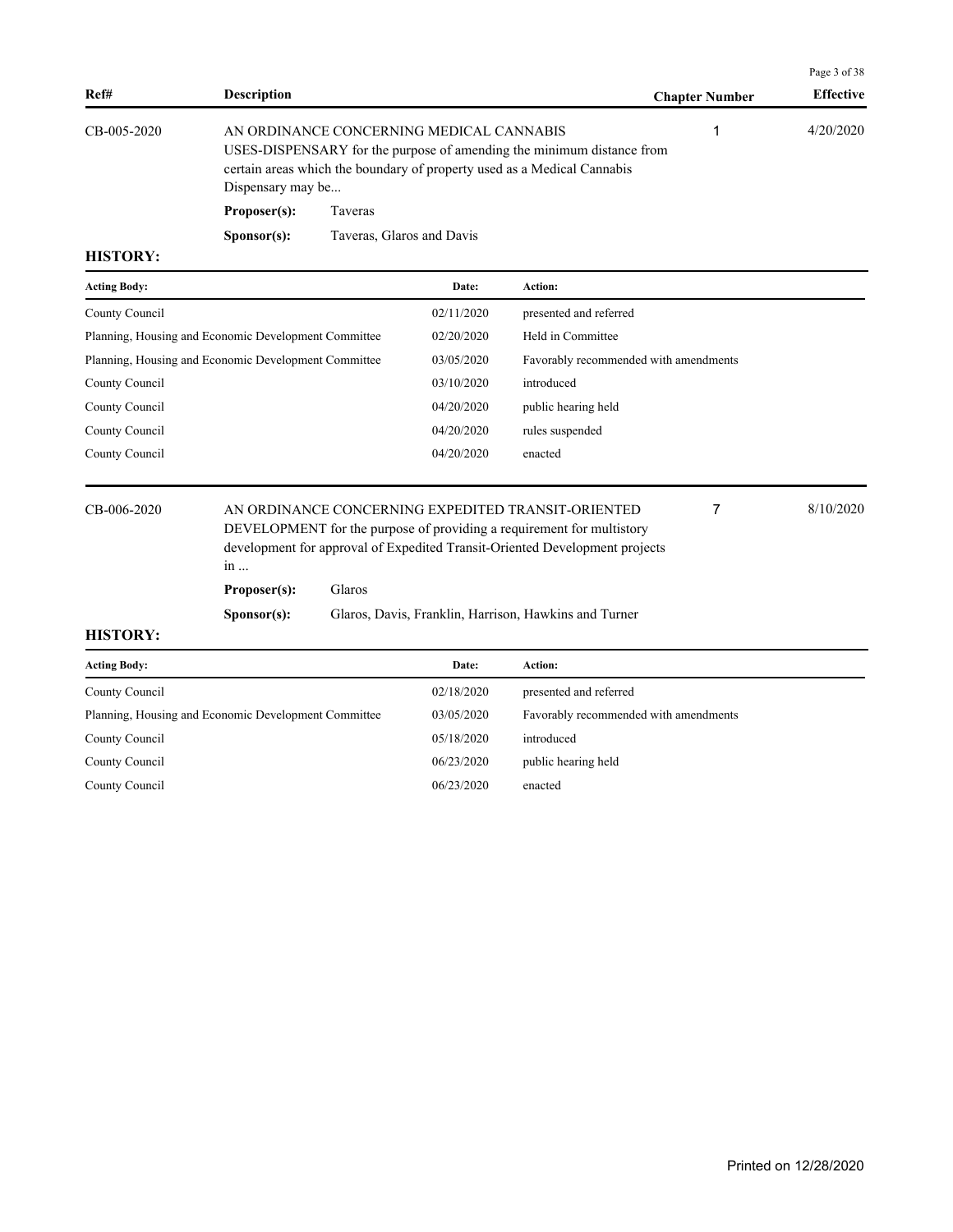|                 |                      |                                                                                                                                                                                                               |                       | Page 4 of 38     |  |
|-----------------|----------------------|---------------------------------------------------------------------------------------------------------------------------------------------------------------------------------------------------------------|-----------------------|------------------|--|
| Ref#            | <b>Description</b>   |                                                                                                                                                                                                               | <b>Chapter Number</b> | <b>Effective</b> |  |
| CB-007-2020     |                      | AN ORDINANCE CONCERNING MARKET HALLS for the purpose of<br>defining Market Halls in the Zoning Ordinance, permitting the use in the I-1<br>(Light Industrial) and C-S-C (Commercial Shopping Center) Zones of | 8                     | 6/23/2020        |  |
|                 | Proposer(s):         | Ivey and Glaros                                                                                                                                                                                               |                       |                  |  |
|                 | S <b>p</b> onsor(s): | Ivey, Glaros, Anderson-Walker, Davis, Franklin, Harrison, Hawkins, Taveras and Turner                                                                                                                         |                       |                  |  |
| <b>HISTORY:</b> |                      |                                                                                                                                                                                                               |                       |                  |  |

| <b>Acting Body:</b>                                  | Date:      | <b>Action:</b>                        |
|------------------------------------------------------|------------|---------------------------------------|
| County Council                                       | 02/18/2020 | presented and referred                |
| Planning, Housing and Economic Development Committee | 03/05/2020 | Favorably recommended with amendments |
| County Council                                       | 05/18/2020 | introduced                            |
| County Council                                       | 06/23/2020 | public hearing held                   |
| County Council                                       | 06/23/2020 | rules suspended                       |
| County Council                                       | 06/23/2020 | enacted                               |
|                                                      |            |                                       |

CB-008-2020 AN ACT CONCERNING PESTICIDES for the purpose of providing legislative intent and findings; providing definitions; providing for a certain posting and placement of signs; providing for certain signs by...

Proposer(s): Dernoga and Ivey

**Sponsor(s):** Dernoga and Ivey

## **HISTORY:**

| <b>Acting Body:</b>                   | Date:      | Action:                   |
|---------------------------------------|------------|---------------------------|
| County Council                        | 02/25/2020 | presented and referred    |
| County Council                        | 05/18/2020 | discharged from Committee |
| Sitting as the Committee of the Whole | 07/14/2020 | Held in Committee         |
| Sitting as the Committee of the Whole | 10/08/2020 | Held in Committee         |
| Sitting as the Committee of the Whole | 10/13/2020 | Held in Committee         |
| Sitting as the Committee of the Whole | 10/15/2020 | postponed indefinitely    |

CB-009-2020 AN ORDINANCE CONCERNING R-10 AND R-55 ZONES for the purpose  $\frac{8}{31/2020}$ of permitting certain mixed-use development in the R-10 (Multifamily High Density Residential) and R-55 (One-Family Detached Residential) Zo...

10

**Proposer(s):** Glaros

**Sponsor(s):** Glaros, Davis, Franklin, Harrison, Hawkins and Turner

| <b>Acting Body:</b>                   | Date:      | Action:                               |
|---------------------------------------|------------|---------------------------------------|
| County Council                        | 02/25/2020 | presented and referred                |
| County Council                        | 05/18/2020 | discharged from Committee             |
| Sitting as the Committee of the Whole | 06/02/2020 | Favorably recommended with amendments |
| County Council                        | 06/09/2020 | introduced                            |
| County Council                        | 07/14/2020 | public hearing held                   |
| County Council                        | 07/14/2020 | amended $(1)$                         |
| County Council                        | 07/14/2020 | enacted                               |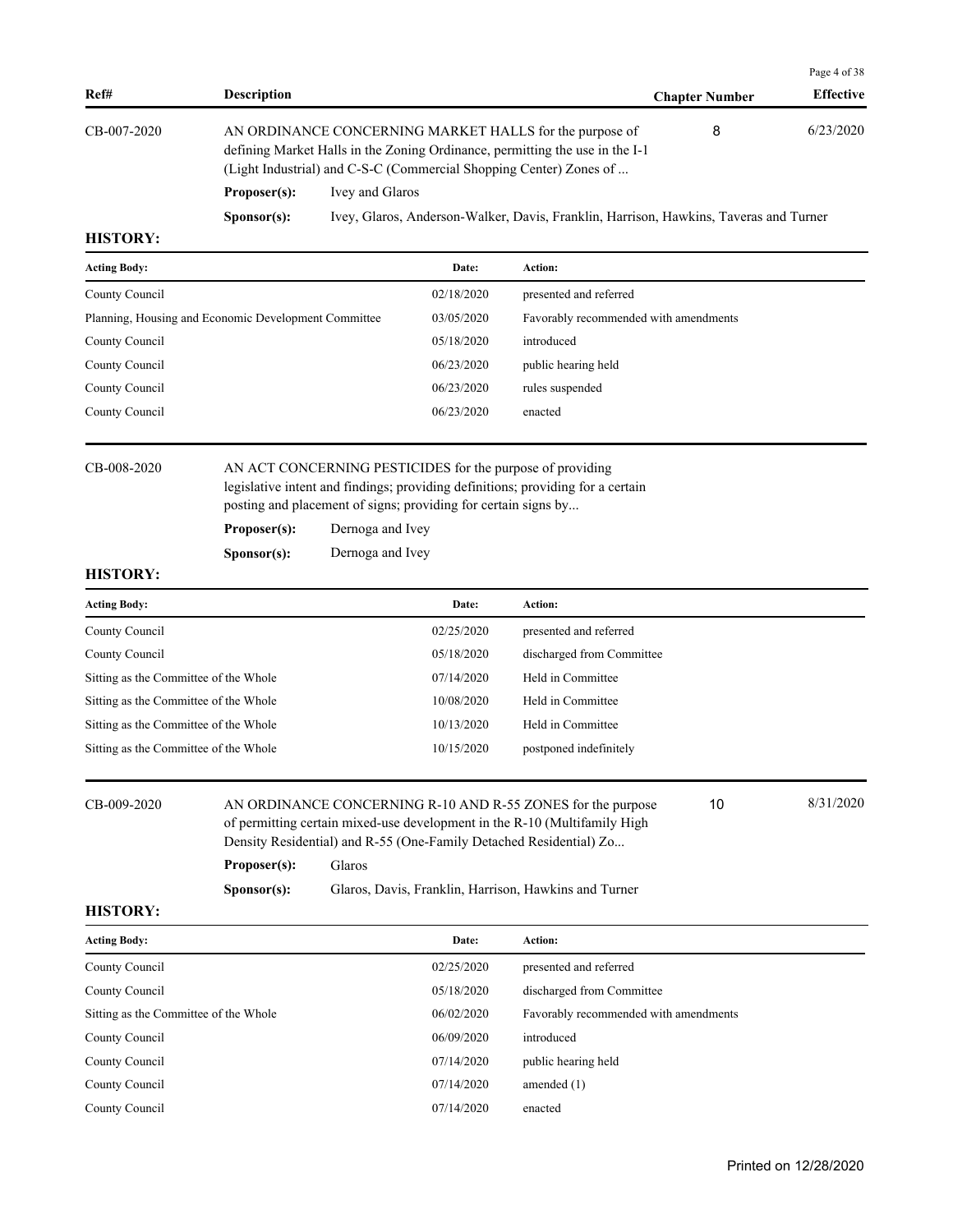|               |                      |                                                                                                                                                                                                                  |                       | Page 5 of 38     |
|---------------|----------------------|------------------------------------------------------------------------------------------------------------------------------------------------------------------------------------------------------------------|-----------------------|------------------|
| Ref#          | <b>Description</b>   |                                                                                                                                                                                                                  | <b>Chapter Number</b> | <b>Effective</b> |
| $CB-010-2020$ |                      | AN ORDINANCE CONCERNING ZONES AND ZONING MAPS -<br>CONVEYANCES OF PROPERTY BY THE STATE OF MARYLAND FOR<br>THE UNIVERSITY OF MARYLAND for the purpose of amending the<br>Zoning Ordinance provision limiting the | 11                    | 7/14/2020        |
|               | Proposer(s):         | Glaros                                                                                                                                                                                                           |                       |                  |
|               | S <b>p</b> onsor(s): | Glaros, Davis, Franklin, Harrison, Hawkins, Streeter and Turner                                                                                                                                                  |                       |                  |

| <b>Acting Body:</b>                   | Date:      | Action:                               |
|---------------------------------------|------------|---------------------------------------|
| County Council                        | 02/25/2020 | presented and referred                |
| County Council                        | 05/18/2020 | discharged from Committee             |
| Sitting as the Committee of the Whole | 06/02/2020 | Favorably recommended with amendments |
| County Council                        | 06/09/2020 | introduced                            |
| County Council                        | 07/14/2020 | public hearing held                   |
| County Council                        | 07/14/2020 | rules suspended                       |
| County Council                        | 07/14/2020 | enacted                               |
|                                       |            |                                       |

CB-011-2020 AN ACT CONCERNING FIRE SAFETY CODE for the purpose of amending the Prince George's County Fire Safety Code to increase emergency transportation mileage fee to coincide with the current inflation rate ...

Proposer(s): County Executive

| <b>Acting Body:</b> | Date:      | Action:                   |
|---------------------|------------|---------------------------|
| County Council      | 02/25/2020 | presented and referred    |
| County Executive    | 02/26/2020 | withdrawn                 |
| County Council      | 05/18/2020 | discharged from Committee |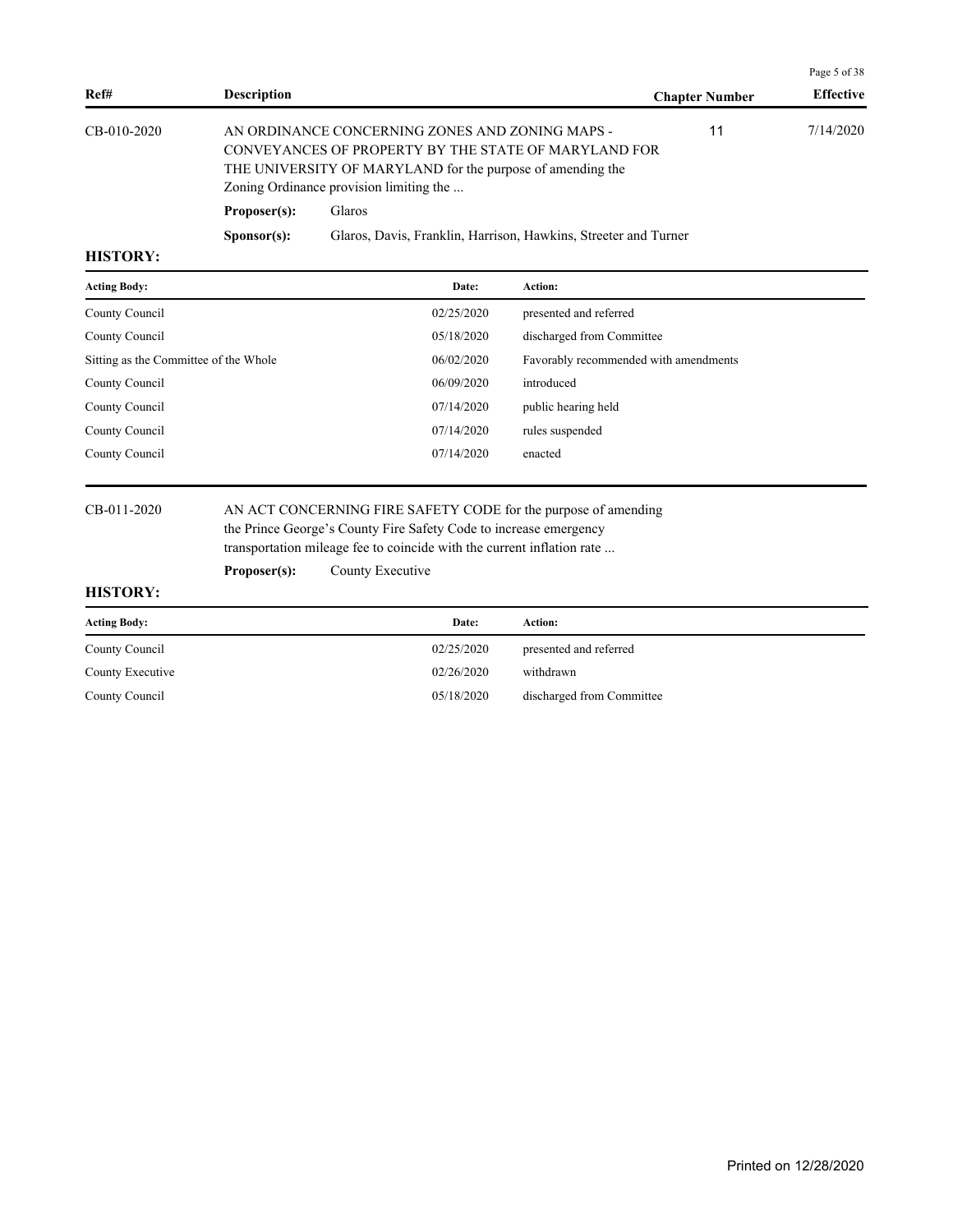|               |                      |                                                                                                                                                                                                              |                       | Page 6 of 38     |
|---------------|----------------------|--------------------------------------------------------------------------------------------------------------------------------------------------------------------------------------------------------------|-----------------------|------------------|
| Ref#          | <b>Description</b>   |                                                                                                                                                                                                              | <b>Chapter Number</b> | <b>Effective</b> |
| $CB-012-2020$ | G                    | (SUBDIVISION BILL) AN ACT CONCERNING TRANSPORTATION<br>AND CIRCULATION for the purpose the purpose of amending the County<br>Subdivision Regulations for Transportation and Circulation to permit the Prince | 25                    | 8/31/2020        |
|               | Proposer(s):         | <b>Glaros</b>                                                                                                                                                                                                |                       |                  |
|               | S <b>p</b> onsor(s): | Glaros, Davis, Franklin, Harrison, Hawkins and Turner                                                                                                                                                        |                       |                  |

| <b>Acting Body:</b>                   | Date:      | Action:                               |
|---------------------------------------|------------|---------------------------------------|
| County Council                        | 02/25/2020 | presented and referred                |
| County Council                        | 05/18/2020 | discharged from Committee             |
| Sitting as the Committee of the Whole | 06/02/2020 | amended $(1)$                         |
| Sitting as the Committee of the Whole | 06/02/2020 | Favorably recommended with amendments |
| County Council                        | 06/09/2020 | amended $(1)$                         |
| County Council                        | 06/09/2020 | introduced                            |
| County Council                        | 07/21/2020 | public hearing held                   |
| County Council                        | 07/21/2020 | enacted                               |
| County Executive                      | 07/30/2020 | signed                                |
|                                       |            |                                       |

CB-013-2020 AN ACT CONCERNING PROCUREMENT MODERNIZATION for the 9/8/2020 purpose of amending provision of Subtitle 10A regarding administrative procedures, award of contracts, bid and contract security, sales transactions... 18 **Proposer(s):** County Executive **Sponsor(s):** Turner, Anderson-Walker, Davis, Dernoga, Franklin, Glaros, Harrison, Hawkins, Ivey, Streeter and Taveras

| <b>Acting Body:</b>                   | Date:      | <b>Action:</b>                        |
|---------------------------------------|------------|---------------------------------------|
| County Council                        | 03/10/2020 | presented and referred                |
| County Council                        | 05/18/2020 | discharged from Committee             |
| Sitting as the Committee of the Whole | 06/09/2020 | Favorably recommended with amendments |
| County Council                        | 06/16/2020 | introduced                            |
| County Council                        | 07/14/2020 | public hearing held                   |
| County Council                        | 07/14/2020 | enacted                               |
| County Executive                      | 07/24/2020 | signed                                |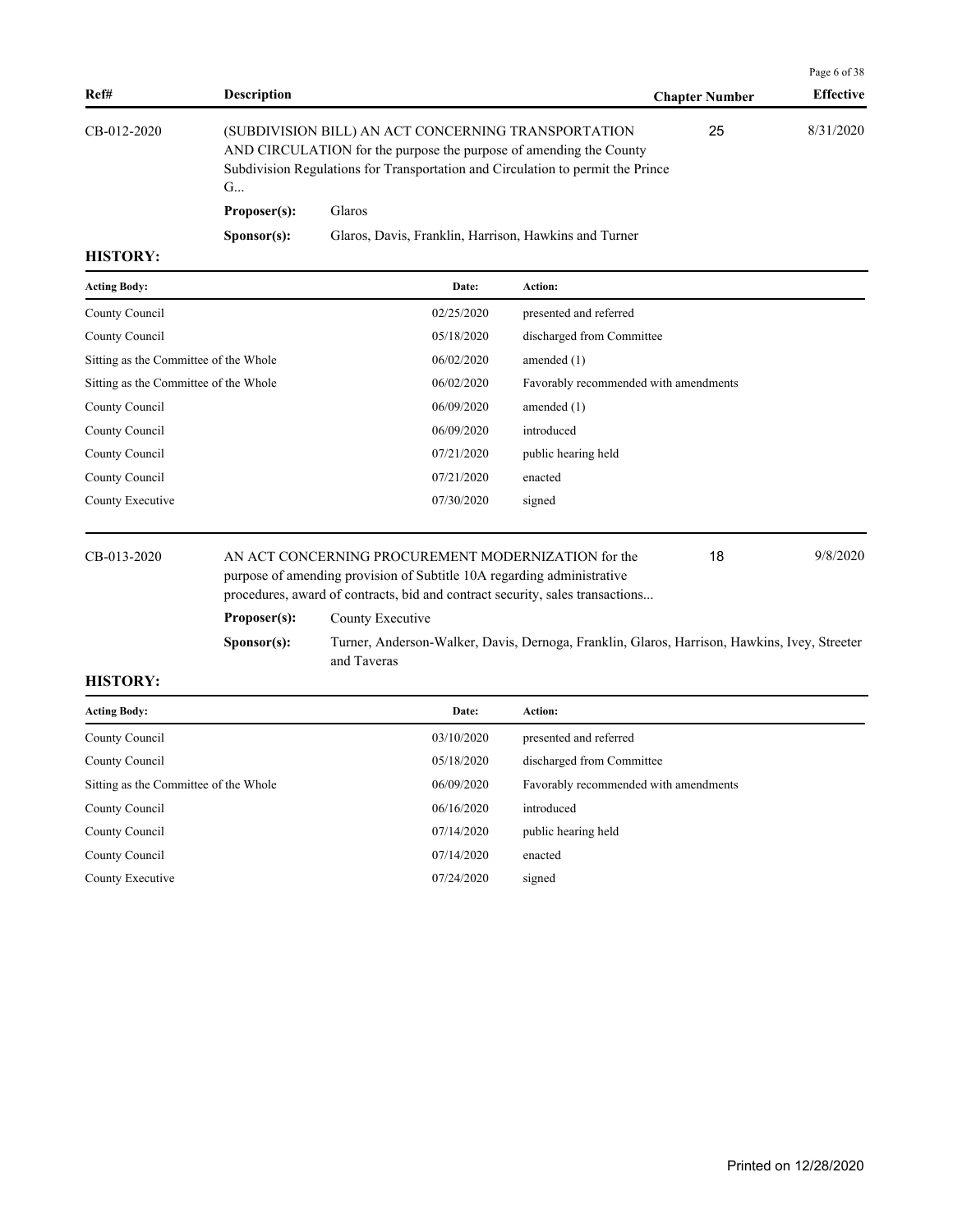|                |                         |                                                                                                                                                                                        |                       | Page 7 of 38     |
|----------------|-------------------------|----------------------------------------------------------------------------------------------------------------------------------------------------------------------------------------|-----------------------|------------------|
| Ref#           | <b>Description</b>      |                                                                                                                                                                                        | <b>Chapter Number</b> | <b>Effective</b> |
| CB-014-2020    | the County Council of P | AN ACT CONCERNING THE ISSUANCE OF SPECIAL OBLIGATION<br>BONDS FOR THE LARGO TOWN CENTER METRO DEVELOPMENT<br>DISTRICT for the purpose of amending and ratifying CR-92-2014, adopted by | 3                     | 7/6/2020         |
|                | Proposer(s):            | County Executive                                                                                                                                                                       |                       |                  |
|                | S <b>p</b> onsor(s):    | Turner, Hawkins, Streeter, Harrison, Franklin, Glaros and Davis                                                                                                                        |                       |                  |
| <b>HISTORY</b> |                         |                                                                                                                                                                                        |                       |                  |

| <b>Acting Body:</b>                   | Date:      | <b>Action:</b>         |
|---------------------------------------|------------|------------------------|
| County Council                        | 03/31/2020 | presented and referred |
| Sitting as the Committee of the Whole | 04/20/2020 | Favorably recommended  |
| County Council                        | 04/20/2020 | introduced             |
| County Council                        | 05/11/2020 | public hearing held    |
| County Council                        | 05/11/2020 | enacted                |
| County Executive                      | 05/19/2020 | signed                 |

#### CB-015-2020 AN EMERGENCY ACT CONCERNING THE ISSUANCE AND SALE OF 6/3/2020 GENERAL OBLIGATION BONDS AND STORMWATER MANAGEMENT BONDS for the purpose of amending and restating Section 5 of CB-48-2019 of the County Council of... 5 Proposer(s): County Executive

**Sponsor(s):** Turner, Anderson-Walker, Davis, Dernoga, Franklin, Glaros, Harrison, Hawkins, Ivey, Streeter and Taveras

| <b>Acting Body:</b>                   | Date:      | <b>Action:</b>         |
|---------------------------------------|------------|------------------------|
| Sitting as the Committee of the Whole | 05/05/2020 | Favorably recommended  |
| County Council                        | 05/05/2020 | presented and referred |
| County Council                        | 05/05/2020 | introduced             |
| County Council                        | 06/02/2020 | public hearing held    |
| County Council                        | 06/02/2020 | enacted                |
| County Executive                      | 06/03/2020 | signed                 |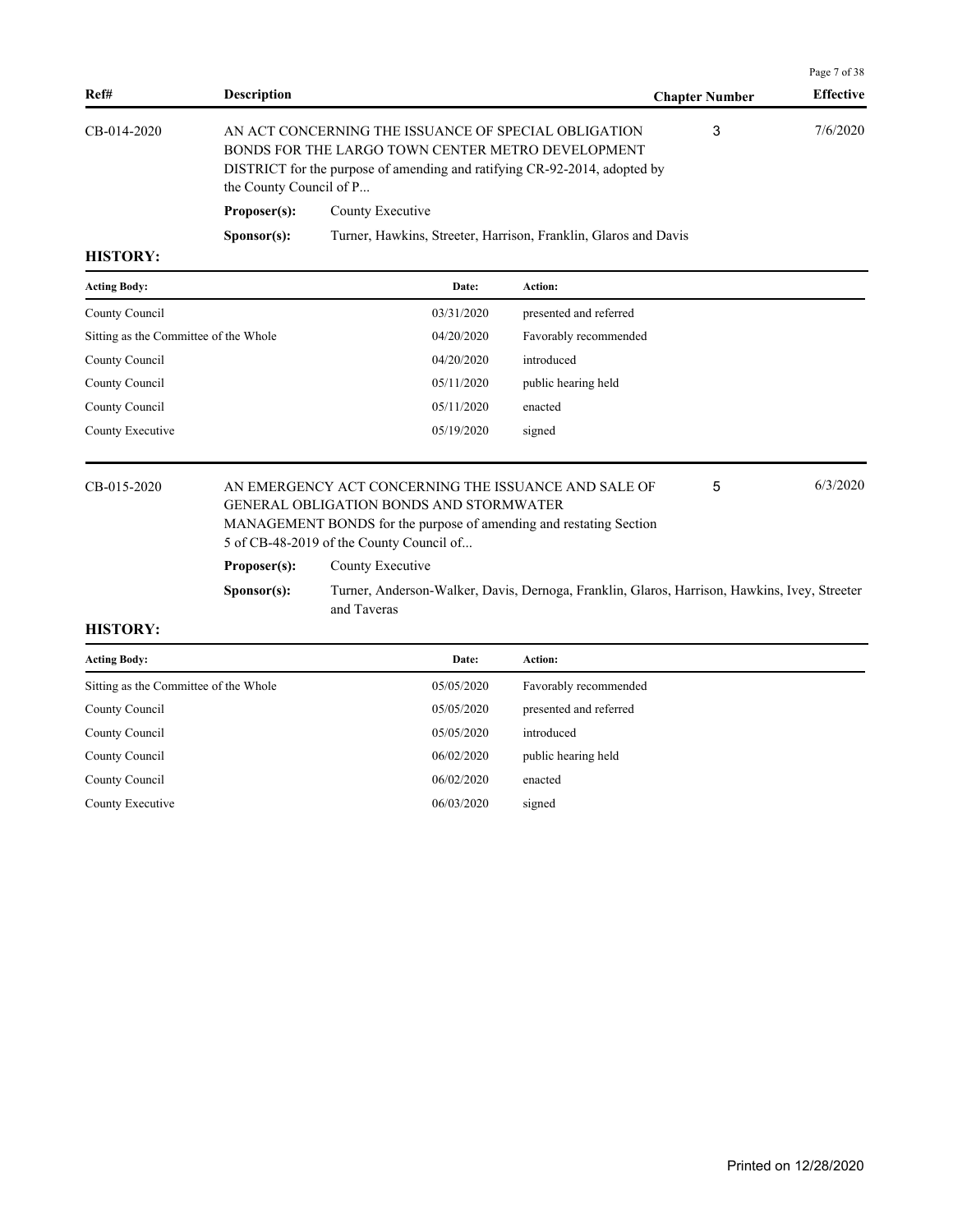|               |                      |                                                                                                                                                                                                                   |                       | Page 8 of 38     |
|---------------|----------------------|-------------------------------------------------------------------------------------------------------------------------------------------------------------------------------------------------------------------|-----------------------|------------------|
| Ref#          | <b>Description</b>   |                                                                                                                                                                                                                   | <b>Chapter Number</b> | <b>Effective</b> |
| $CB-016-2020$ |                      | AN EMERGENCY ACT CONCERNING LANDLORD-TENANT CODE -<br>PROHIBITION OF RENT INCREASES, RENTAL TERMINATIONS AND<br>LATE FEES DURING THE COVID-19 PUBLIC HEALTH CRISIS for the<br>purpose of amending the Landlord-Te | 9                     | 6/29/2020        |
|               | Proposer(s):         | Ivey, Turner, Hawkins, Dernoga, Streeter, Harrison, Franklin, Glaros, Taveras,<br>Anderson-Walker and Davis                                                                                                       |                       |                  |
|               | S <b>p</b> onsor(s): | Ivey, Turner, Hawkins, Dernoga, Streeter, Harrison, Franklin, Glaros, Taveras,<br>Anderson-Walker and Davis                                                                                                       |                       |                  |
|               |                      |                                                                                                                                                                                                                   |                       |                  |

| <b>Acting Body:</b>                   | Date:      | Action:                               |
|---------------------------------------|------------|---------------------------------------|
| County Council                        | 05/11/2020 | presented and referred                |
| Sitting as the Committee of the Whole | 05/18/2020 | Favorably recommended with amendments |
| County Council                        | 05/18/2020 | introduced                            |
| County Council                        | 06/09/2020 | public hearing held                   |
| County Council                        | 06/09/2020 | amended $(1)$                         |
| County Council                        | 06/09/2020 | enacted                               |
| County Executive                      | 06/27/2020 | Unsigned                              |
|                                       |            |                                       |

# CB-017-2020 AN ACT CONCERNING TELEVISION AND RADIO EQUIPMENT 19 9/8/2020

REPAIR for the purpose of repealing provisions of the County Code pertaining to the Television and Radio Equipment repair license requirements.

19

| Proposer(s): | County Executive |  |
|--------------|------------------|--|
|              |                  |  |

**Sponsor(s):** Turner, Davis, Dernoga, Franklin, Glaros, Harrison and Hawkins

| <b>Acting Body:</b>                   | Date:      | <b>Action:</b>         |
|---------------------------------------|------------|------------------------|
| County Council                        | 05/18/2020 | presented and referred |
| Sitting as the Committee of the Whole | 06/04/2020 | Favorably recommended  |
| County Council                        | 06/16/2020 | introduced             |
|                                       | 07/14/2020 | public hearing held    |
| County Council                        | 07/14/2020 | enacted                |
| County Council                        | 07/14/2020 | public hearing held    |
| County Executive                      | 07/24/2020 | signed                 |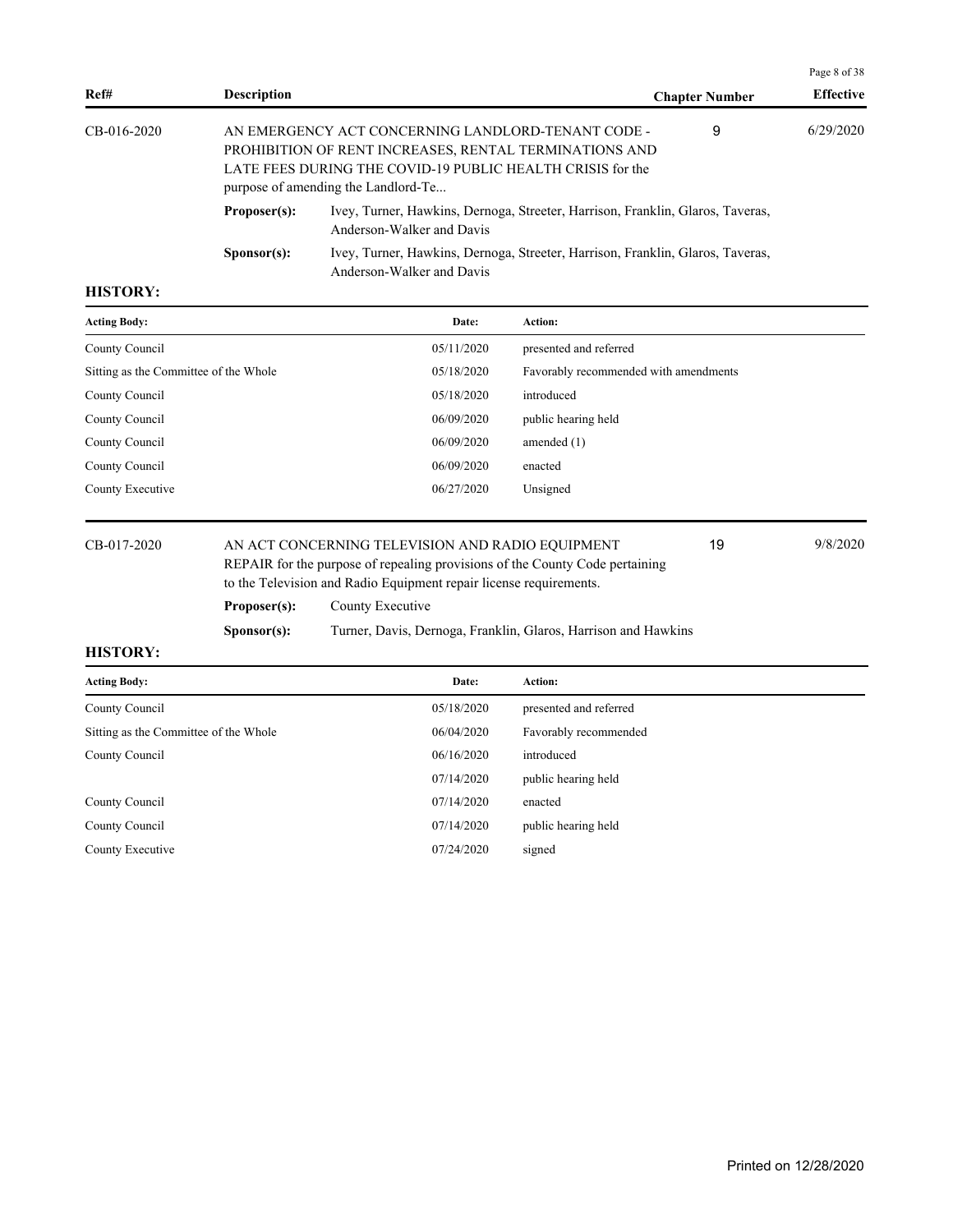|                                       |                             |                                                                                                                                                                                                                                                                                                                 |                                       |                       | Page 9 of 38     |
|---------------------------------------|-----------------------------|-----------------------------------------------------------------------------------------------------------------------------------------------------------------------------------------------------------------------------------------------------------------------------------------------------------------|---------------------------------------|-----------------------|------------------|
| Ref#                                  | <b>Description</b>          |                                                                                                                                                                                                                                                                                                                 |                                       | <b>Chapter Number</b> | <b>Effective</b> |
| CB-018-2020                           | Code.                       | AN ACT CONCERNING "GOING OUT OF BUSINESS" SALES for the<br>purpose of repealing Division 3 of Subtitle 14 of the Prince George's County                                                                                                                                                                         |                                       | 20                    | 9/8/2020         |
|                                       | Proposer(s):                | County Executive                                                                                                                                                                                                                                                                                                |                                       |                       |                  |
|                                       | Sponsor(s):                 | Turner, Hawkins, Glaros, Harrison, Davis, Dernoga, Franklin and Taveras                                                                                                                                                                                                                                         |                                       |                       |                  |
| <b>HISTORY:</b>                       |                             |                                                                                                                                                                                                                                                                                                                 |                                       |                       |                  |
| <b>Acting Body:</b>                   |                             | Date:                                                                                                                                                                                                                                                                                                           | Action:                               |                       |                  |
| County Council                        |                             | 05/18/2020                                                                                                                                                                                                                                                                                                      | presented and referred                |                       |                  |
| Sitting as the Committee of the Whole |                             | 06/04/2020                                                                                                                                                                                                                                                                                                      | Favorably recommended                 |                       |                  |
| County Council                        |                             | 06/16/2020                                                                                                                                                                                                                                                                                                      | introduced                            |                       |                  |
| County Council                        |                             | 07/14/2020                                                                                                                                                                                                                                                                                                      | public hearing held                   |                       |                  |
| County Council                        |                             | 07/14/2020                                                                                                                                                                                                                                                                                                      | enacted                               |                       |                  |
| County Executive                      |                             | 07/24/2020                                                                                                                                                                                                                                                                                                      | signed                                |                       |                  |
| CB-019-2020                           | Proposer(s):<br>Sponsor(s): | 9/8/2020<br>21<br>AN ACT CONCERNING WEAPONS for the purpose of repealing and<br>reenacting with amendments the requirement that a person obtain a written<br>permit from the Department of Permitting, Inspections and Enforceme<br>County Executive<br>Turner, Harrison, Hawkins, Dernoga, Glaros and Franklin |                                       |                       |                  |
| <b>HISTORY:</b>                       |                             |                                                                                                                                                                                                                                                                                                                 |                                       |                       |                  |
| <b>Acting Body:</b>                   |                             | Date:                                                                                                                                                                                                                                                                                                           | Action:                               |                       |                  |
| County Council                        |                             | 05/18/2020                                                                                                                                                                                                                                                                                                      | presented and referred                |                       |                  |
| Sitting as the Committee of the Whole |                             | 06/04/2020                                                                                                                                                                                                                                                                                                      | Favorably recommended                 |                       |                  |
| County Council                        |                             | 06/16/2020                                                                                                                                                                                                                                                                                                      | introduced                            |                       |                  |
| County Council                        |                             | 07/14/2020                                                                                                                                                                                                                                                                                                      | public hearing held                   |                       |                  |
| County Council                        |                             | 07/14/2020                                                                                                                                                                                                                                                                                                      | enacted                               |                       |                  |
| County Executive                      |                             | 07/24/2020                                                                                                                                                                                                                                                                                                      | signed                                |                       |                  |
| CB-020-2020                           |                             | (SUBDIVISION BILL) AN ACT CONCERNING<br>SUBDIVISIONS-REQUIREMENTS-ADEQUATE PUBLIC SAFETY<br>FACILITIES-WAIVERS for the purpose of clarifying the authority in the<br>County Subdivision Regulations for waivers o                                                                                               |                                       | 26                    | 8/31/2020        |
|                                       | Proposer(s):                | Turner                                                                                                                                                                                                                                                                                                          |                                       |                       |                  |
| <b>HISTORY:</b>                       | Sponsor(s):                 | Turner, Davis, Franklin, Glaros, Hawkins and Streeter                                                                                                                                                                                                                                                           |                                       |                       |                  |
| <b>Acting Body:</b>                   |                             | Date:                                                                                                                                                                                                                                                                                                           | <b>Action:</b>                        |                       |                  |
| County Council                        |                             | 05/18/2020                                                                                                                                                                                                                                                                                                      | presented and referred                |                       |                  |
| Sitting as the Committee of the Whole |                             | 06/02/2020                                                                                                                                                                                                                                                                                                      | Favorably recommended with amendments |                       |                  |
| County Council                        |                             | 06/09/2020                                                                                                                                                                                                                                                                                                      | introduced                            |                       |                  |
| County Council                        |                             | 07/21/2020                                                                                                                                                                                                                                                                                                      | public hearing held                   |                       |                  |
| County Council                        |                             | 07/21/2020                                                                                                                                                                                                                                                                                                      | enacted                               |                       |                  |
| County Executive                      |                             | 07/30/2020                                                                                                                                                                                                                                                                                                      | signed                                |                       |                  |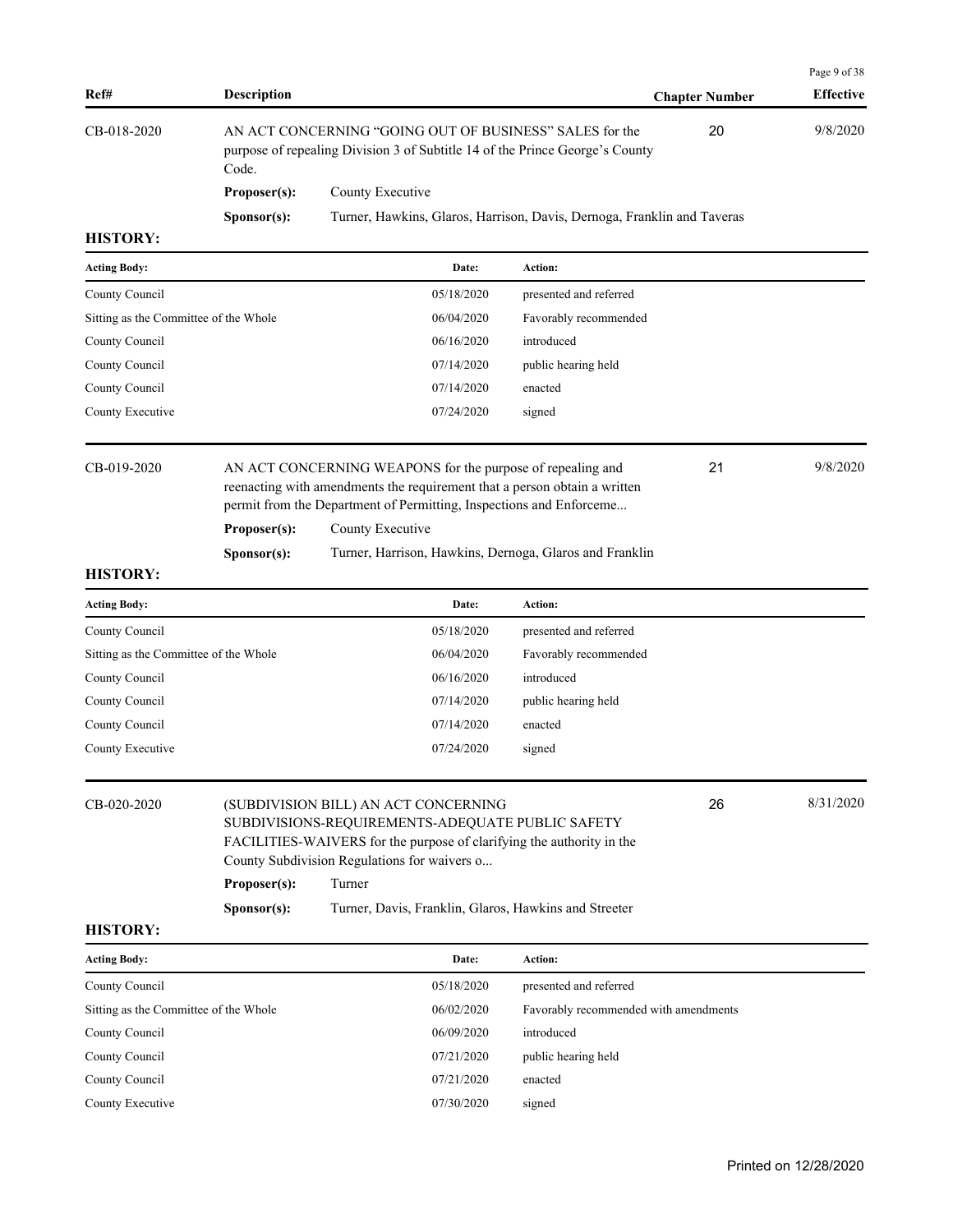|                                       |                      |                                                                                                                                                                                                               |                                       |                       | Page 10 of 38    |
|---------------------------------------|----------------------|---------------------------------------------------------------------------------------------------------------------------------------------------------------------------------------------------------------|---------------------------------------|-----------------------|------------------|
| Ref#                                  | <b>Description</b>   |                                                                                                                                                                                                               |                                       | <b>Chapter Number</b> | <b>Effective</b> |
| CB-021-2020                           |                      | AN ACT CONCERNING COMMUNITY INCLUSIVENESS for the purpose<br>of amending certain Sections in Subtitle 2, Division 46 of the Prince George's<br>County Code to expand the prohibition on notifying immigration |                                       | 22                    | 9/8/2020         |
|                                       | Proposer(s):         | Turner                                                                                                                                                                                                        |                                       |                       |                  |
|                                       | S <b>p</b> onsor(s): | Turner, Anderson-Walker, Davis, Dernoga, Franklin, Glaros, Harrison, Hawkins, Ivey, Streeter<br>and Taveras                                                                                                   |                                       |                       |                  |
| <b>HISTORY:</b>                       |                      |                                                                                                                                                                                                               |                                       |                       |                  |
| <b>Acting Body:</b>                   |                      | Date:                                                                                                                                                                                                         | Action:                               |                       |                  |
| County Council                        |                      | 05/18/2020                                                                                                                                                                                                    | presented and referred                |                       |                  |
| Sitting as the Committee of the Whole |                      | 06/04/2020                                                                                                                                                                                                    | Favorably recommended with amendments |                       |                  |
| County Council                        |                      | 06/16/2020                                                                                                                                                                                                    | introduced                            |                       |                  |
| County Council                        |                      | 07/14/2020                                                                                                                                                                                                    | public hearing held                   |                       |                  |
| County Council                        |                      | 07/14/2020                                                                                                                                                                                                    | enacted                               |                       |                  |

| CB-022-2020 |  |
|-------------|--|
|             |  |

certain employment and institutional uses permitted by right in the E-I-A (Employment and Institutional Area) Zone to be permitted in the... **Proposer(s):** Turner and Davis **Sponsor(s):** Turner, Davis, Franklin, Harrison, Hawkins and Streeter

AN ORDINANCE CONCERNING R-S ZONE for the purpose of permitting  $\qquad 12$  8/31/2020

12

County Executive 07/24/2020 signed

| <b>HISTORY:</b> |  |
|-----------------|--|

| <b>Acting Body:</b>                   | Date:      | <b>Action:</b>                        |
|---------------------------------------|------------|---------------------------------------|
| County Council                        | 05/18/2020 | presented and referred                |
| Sitting as the Committee of the Whole | 06/02/2020 | Favorably recommended with amendments |
| County Council                        | 06/09/2020 | introduced                            |
| County Council                        | 07/14/2020 | public hearing held                   |
| County Council                        | 07/14/2020 | enacted                               |

| CB-023-2020 | 7/1/2020<br>6<br>AN ACT CONCERNING MARYLAND-NATIONAL CAPITAL PARK          |                                                                                                             |  |  |  |
|-------------|----------------------------------------------------------------------------|-------------------------------------------------------------------------------------------------------------|--|--|--|
|             | AND PLANNING COMMISSION for the purpose of approving the Prince            |                                                                                                             |  |  |  |
|             | George's County portion of the Maryland-National Capital Park and Planning |                                                                                                             |  |  |  |
|             | Commission b                                                               |                                                                                                             |  |  |  |
|             | Proposer(s):                                                               | Turner                                                                                                      |  |  |  |
|             | S <b>p</b> onsor(s):                                                       | Turner, Anderson-Walker, Davis, Dernoga, Franklin, Glaros, Harrison, Hawkins, Ivey, Streeter<br>and Taveras |  |  |  |

| <b>Acting Body:</b> | Date:      | Action:         |
|---------------------|------------|-----------------|
| County Council      | 05/29/2020 | introduced      |
| County Council      | 05/29/2020 | rules suspended |
| County Council      | 05/29/2020 | enacted         |
| County Executive    | 06/08/2020 | signed          |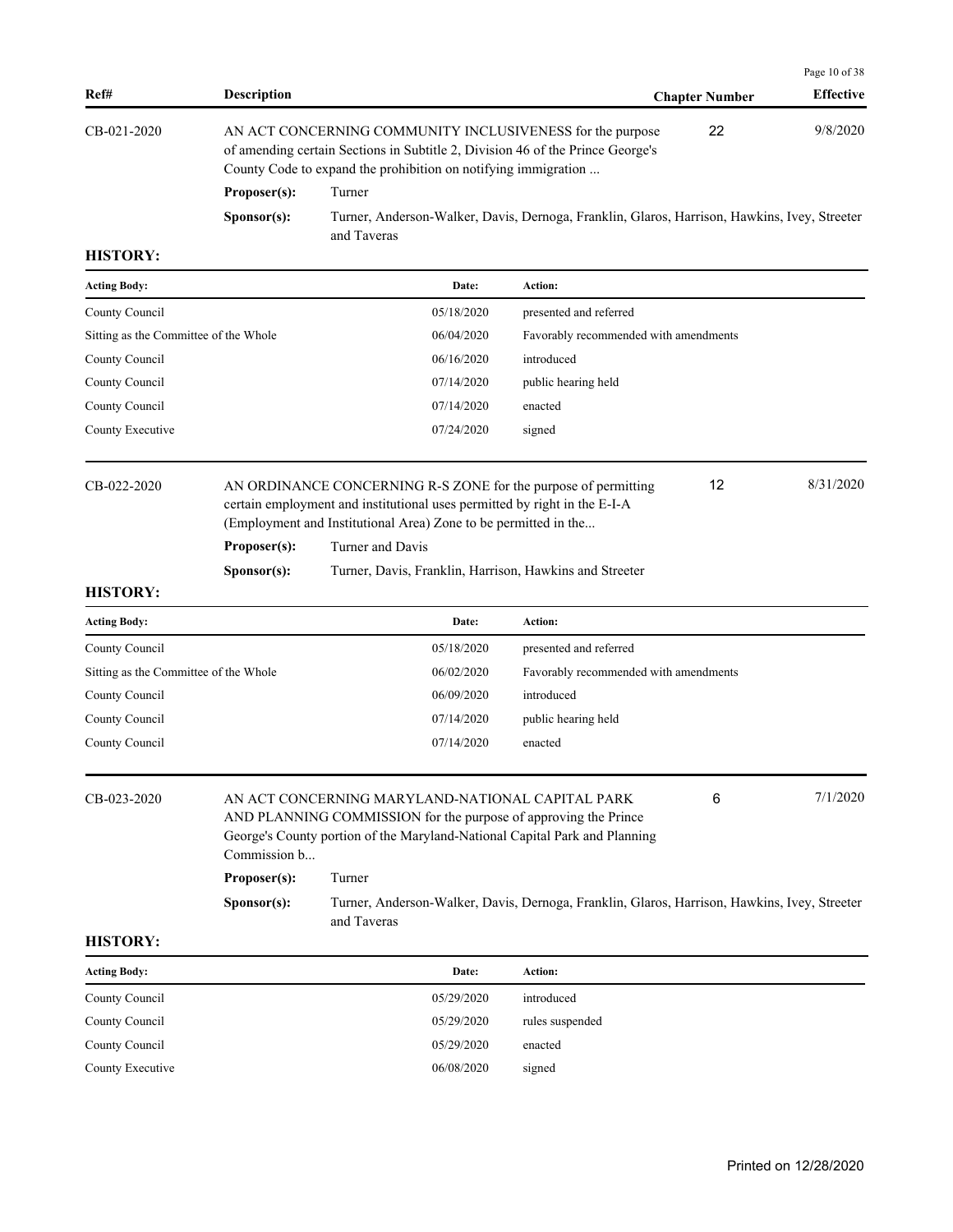| Ref#                                  | <b>Description</b>                          |                                                                                                                                                                                                                |                        | <b>Chapter Number</b> | Page 11 of 38<br><b>Effective</b> |
|---------------------------------------|---------------------------------------------|----------------------------------------------------------------------------------------------------------------------------------------------------------------------------------------------------------------|------------------------|-----------------------|-----------------------------------|
| CB-024-2020                           |                                             | AN ACT CONCERNING FISCAL YEAR 2021 APPROPRIATIONS for the<br>purpose of making appropriations for the support of the County government<br>and for the Prince George's Community College and for the schools, i |                        | 4                     | 7/1/2020                          |
|                                       | Proposer(s):                                | Turner                                                                                                                                                                                                         |                        |                       |                                   |
|                                       | Sponsor(s):                                 | Turner, Anderson-Walker, Davis, Franklin, Glaros, Harrison, Hawkins, Ivey, Streeter and<br>Taveras                                                                                                             |                        |                       |                                   |
| <b>HISTORY:</b>                       |                                             |                                                                                                                                                                                                                |                        |                       |                                   |
| <b>Acting Body:</b>                   |                                             | Date:                                                                                                                                                                                                          | Action:                |                       |                                   |
| County Council                        |                                             | 05/29/2020                                                                                                                                                                                                     | introduced             |                       |                                   |
| County Council                        |                                             | 05/29/2020                                                                                                                                                                                                     | rules suspended        |                       |                                   |
| County Council                        |                                             | 05/29/2020                                                                                                                                                                                                     | enacted                |                       |                                   |
| County Executive                      |                                             | 06/03/2020                                                                                                                                                                                                     | signed                 |                       |                                   |
| CB-025-2020                           | Board.                                      | AN ACT CONCERNING PERSONNEL BOARD for the purpose of<br>amending the compensation rates for the Prince George's County Personnel                                                                               |                        | 41                    | 11/2/2020                         |
|                                       | Proposer(s):                                | County Executive                                                                                                                                                                                               |                        |                       |                                   |
|                                       | Sponsor(s):                                 | Turner, Hawkins, Harrison, Davis, Taveras, Franklin, Dernoga, Glaros, Anderson-Walker, Ivey<br>and Streeter                                                                                                    |                        |                       |                                   |
| <b>HISTORY:</b>                       |                                             |                                                                                                                                                                                                                |                        |                       |                                   |
| <b>Acting Body:</b>                   |                                             | Date:                                                                                                                                                                                                          | Action:                |                       |                                   |
| County Council                        |                                             | 06/02/2020                                                                                                                                                                                                     | presented and referred |                       |                                   |
| Sitting as the Committee of the Whole |                                             | 06/11/2020                                                                                                                                                                                                     | Favorably recommended  |                       |                                   |
| County Council                        |                                             | 07/07/2020                                                                                                                                                                                                     | introduced             |                       |                                   |
| County Council                        |                                             | 09/09/2020                                                                                                                                                                                                     | public hearing held    |                       |                                   |
| County Council                        |                                             | 09/09/2020                                                                                                                                                                                                     | enacted                |                       |                                   |
| County Executive                      |                                             | 09/15/2020                                                                                                                                                                                                     | signed                 |                       |                                   |
| CB-026-2020                           | School Reform, Central Gara<br>Proposer(s): | AN ACT CONCERNING AN INTERPROJECT TRANSFER OF<br>APPROPRIATIONS IN THE APPROVED FISCAL YEAR 2020 CAPITAL<br>BUDGET for the purpose of transferring appropriations to the Secondary<br>County Executive         |                        | 23                    | 9/8/2020                          |
|                                       | Sponsor(s):                                 | Turner, Streeter, Glaros, Harrison, Hawkins, Davis, Taveras, Dernoga, Franklin and<br>Anderson-Walker                                                                                                          |                        |                       |                                   |
| <b>HISTORY:</b>                       |                                             |                                                                                                                                                                                                                |                        |                       |                                   |
| <b>Acting Body:</b>                   |                                             | Date:                                                                                                                                                                                                          | Action:                |                       |                                   |
| County Council                        |                                             | 06/02/2020                                                                                                                                                                                                     | presented and referred |                       |                                   |
| Sitting as the Committee of the Whole |                                             | 06/11/2020                                                                                                                                                                                                     | Favorably recommended  |                       |                                   |
| County Council                        |                                             | 06/16/2020                                                                                                                                                                                                     | introduced             |                       |                                   |
| County Council                        |                                             | 07/14/2020                                                                                                                                                                                                     | public hearing held    |                       |                                   |
| County Council                        |                                             | 07/14/2020                                                                                                                                                                                                     | enacted                |                       |                                   |
| County Executive                      |                                             | 07/24/2020                                                                                                                                                                                                     | signed                 |                       |                                   |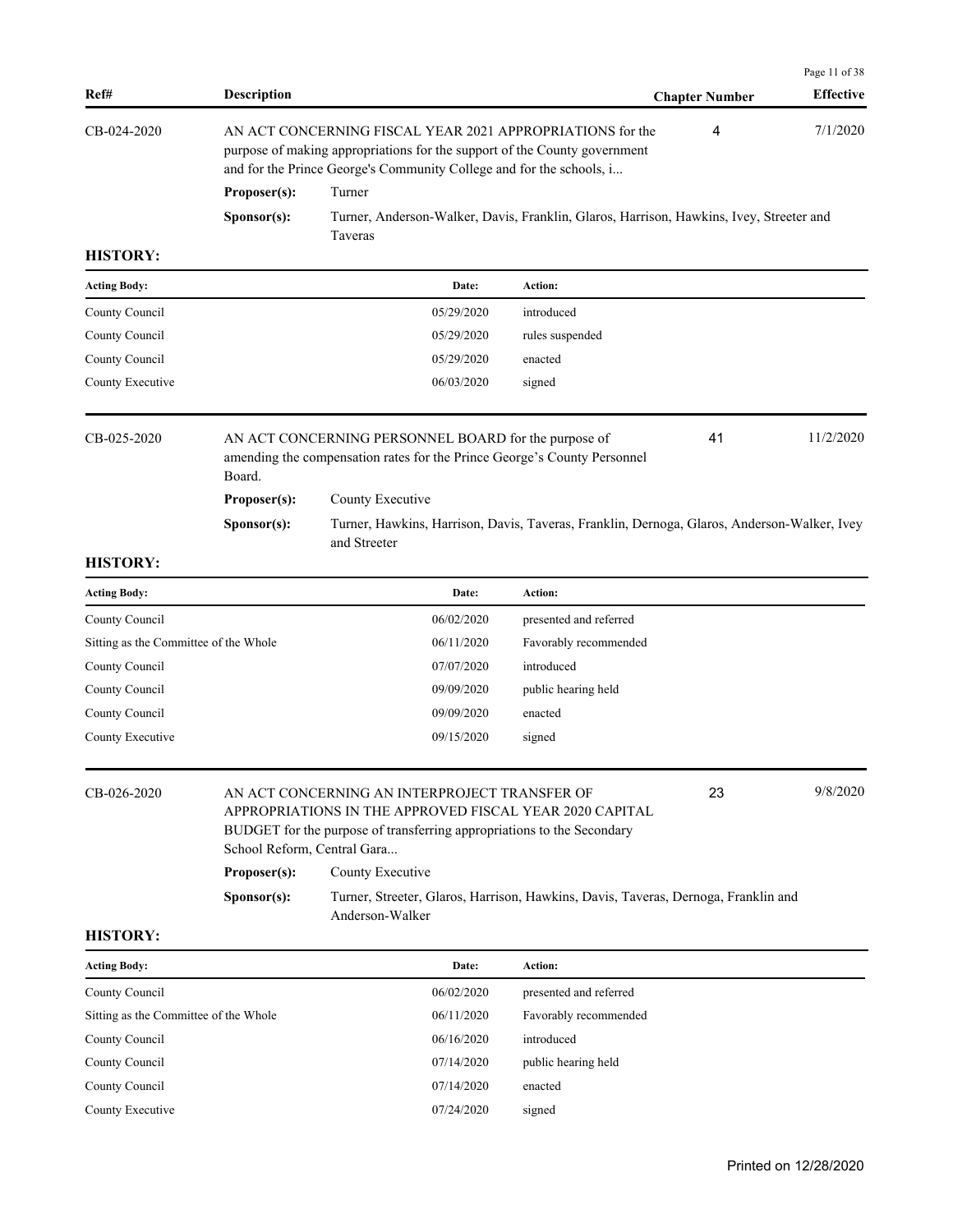| Ref#        | <b>Description</b>                                                                                                                                                         |                                                                                                   | <b>Chapter Number</b> | <b>Effective</b> |
|-------------|----------------------------------------------------------------------------------------------------------------------------------------------------------------------------|---------------------------------------------------------------------------------------------------|-----------------------|------------------|
| CB-027-2020 | AN ACT CONCERNING ILLEGAL DUMPING OF BULKY ITEMS FOR<br>the purpose of amending provisions of the County Code regarding illegal<br>dumping on private and public property. |                                                                                                   | 27                    | 9/14/2020        |
|             | Proposer(s):                                                                                                                                                               | County Executive                                                                                  |                       |                  |
|             | S <b>p</b> onsor(s):                                                                                                                                                       | Turner, Streeter, Glaros, Davis, Hawkins, Ivey, Dernoga, Harrison, Taveras and<br>Anderson-Walker |                       |                  |

| <b>Acting Body:</b>                   | Date:      | <b>Action:</b>         |
|---------------------------------------|------------|------------------------|
| County Council                        | 06/02/2020 | presented and referred |
| Sitting as the Committee of the Whole | 06/11/2020 | Favorably recommended  |
| County Council                        | 06/23/2020 | introduced             |
| County Council                        | 07/21/2020 | public hearing held    |
| County Council                        | 07/21/2020 | enacted                |
| County Executive                      | 07/30/2020 | signed                 |
|                                       |            |                        |

## CB-028-2020 AN ACT CONCERNING PRINCE GEORGE'S COUNTY RE-ENTRY EMPLOYMENT INCENTIVE PROGRAM for the purpose of establishing an incentive program to encourage employers to hire Prince George's county residents who ...

| Proposer(s):         | Franklin and Hawkins |
|----------------------|----------------------|
| S <b>p</b> onsor(s): | Franklin and Hawkins |

#### **HISTORY:**

| <b>Acting Body:</b>                   | Date:      | Action:                |
|---------------------------------------|------------|------------------------|
| County Council                        | 06/02/2020 | presented and referred |
| Sitting as the Committee of the Whole | 09/29/2020 | Held in Committee      |

| CB-029-2020 |              | AN ORDINANCE CONCERNING BEDROOM PERCENTAGES for the<br>purpose of clarifying the Council's intention to repeal the development<br>regulations in the Zoning Ordinance related to be droom percentages. | 13 | 9/8/2020 |
|-------------|--------------|--------------------------------------------------------------------------------------------------------------------------------------------------------------------------------------------------------|----|----------|
|             | Proposer(s): | Glaros                                                                                                                                                                                                 |    |          |

**Sponsor(s):** Glaros, Turner, Hawkins, Davis, Harrison, Streeter and Franklin

#### **HISTORY:**

| <b>Acting Body:</b>                   | Date:      | Action:                |
|---------------------------------------|------------|------------------------|
| County Council                        | 06/02/2020 | presented and referred |
| Sitting as the Committee of the Whole | 06/09/2020 | Favorably recommended  |
| County Council                        | 06/16/2020 | introduced             |
| County Council                        | 07/21/2020 | public hearing held    |
| County Council                        | 07/21/2020 | amended $(1)$          |
| County Council                        | 07/21/2020 | enacted                |

Page 12 of 38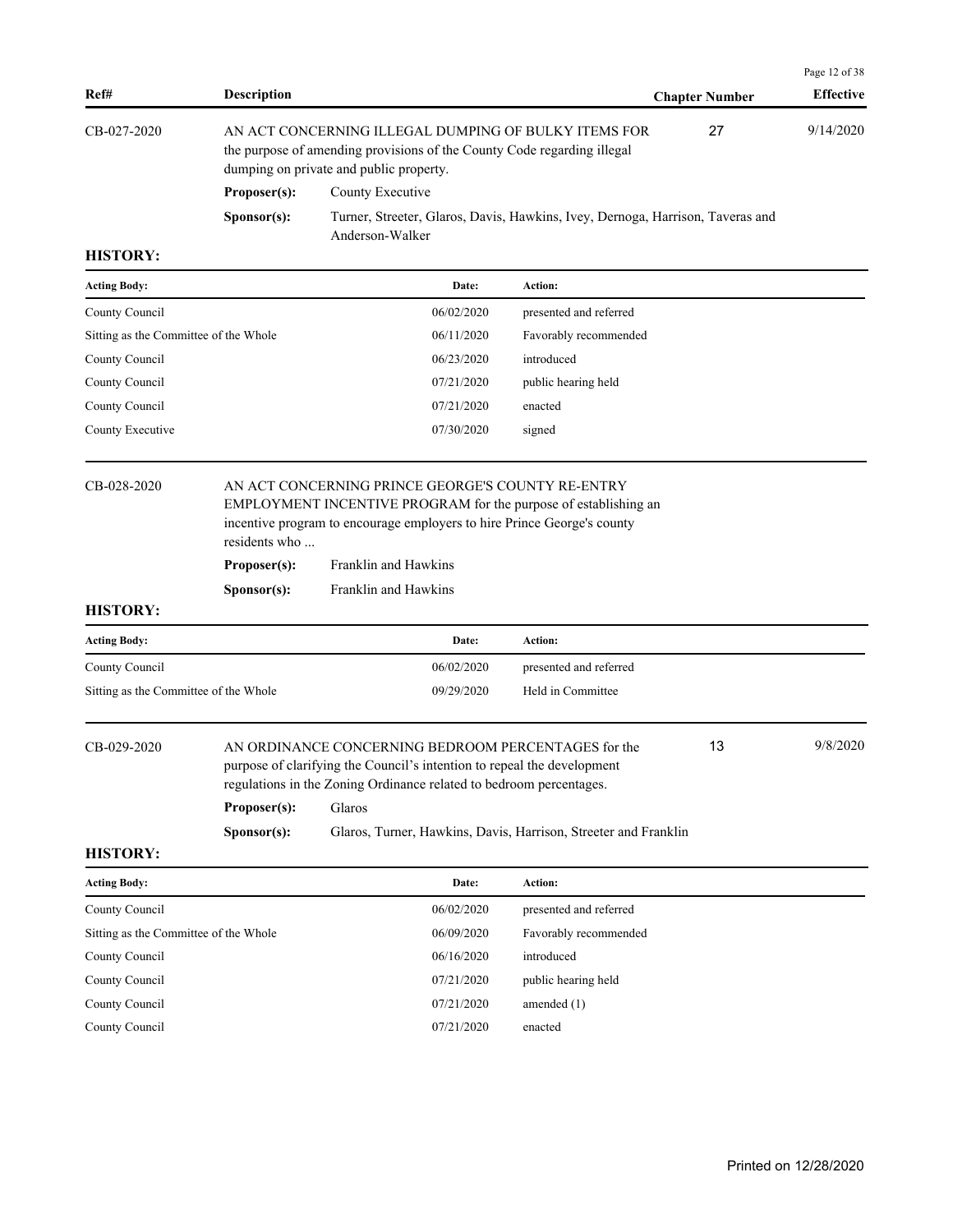|             |                      |                                                                                                                                                                                                                   |                       | Page 13 of 38    |
|-------------|----------------------|-------------------------------------------------------------------------------------------------------------------------------------------------------------------------------------------------------------------|-----------------------|------------------|
| Ref#        | <b>Description</b>   |                                                                                                                                                                                                                   | <b>Chapter Number</b> | <b>Effective</b> |
| CB-030-2020 |                      | AN ACT CONCERNING SUPPLEMENTARY APPROPRIATIONS,<br>INTRADEPARTMENTAL TRANSFER OF APPROPRIATIONS AND<br>INTERDEPARTMENTAL TRANSFER OF APPROPRIATIONS for the<br>purpose of declaring additional revenue and approp | 24                    | 9/8/2020         |
|             | Proposer(s):         | County Executive                                                                                                                                                                                                  |                       |                  |
|             | S <b>p</b> onsor(s): | Turner, Anderson-Walker, Davis, Dernoga, Franklin, Glaros, Harrison, Hawkins, Streeter and<br>Taveras                                                                                                             |                       |                  |

| <b>Acting Body:</b>                   | Date:      | Action:                               |
|---------------------------------------|------------|---------------------------------------|
| County Council                        | 06/02/2020 | presented and referred                |
| Sitting as the Committee of the Whole | 06/11/2020 | Favorably recommended with amendments |
| County Council                        | 06/16/2020 | introduced                            |
| County Council                        | 07/14/2020 | public hearing held                   |
| County Council                        | 07/14/2020 | enacted                               |
| County Executive                      | 07/24/2020 | signed                                |
|                                       |            |                                       |

## CB-031-2020 AN ACT CONCERNING THE CLASSIFICATION PLAN FOR PRINCE 28 9/14/2020 GEORGE'S COUNTY for the purpose of amending certain class titles and grades, restructuring certain class series, and adding classes of work.

28

## **Proposer(s):** County Executive

**Sponsor(s):** Turner, Ivey, Dernoga, Davis, Streeter, Harrison, Taveras, Glaros, Anderson-Walker and Hawkins

| <b>Acting Body:</b>                   | Date:      | Action:                |
|---------------------------------------|------------|------------------------|
| County Council                        | 06/02/2020 | presented and referred |
| Sitting as the Committee of the Whole | 06/11/2020 | Favorably recommended  |
| County Council                        | 06/23/2020 | introduced             |
| County Council                        | 07/21/2020 | public hearing held    |
| County Council                        | 07/21/2020 | enacted                |
| County Executive                      | 07/30/2020 | signed                 |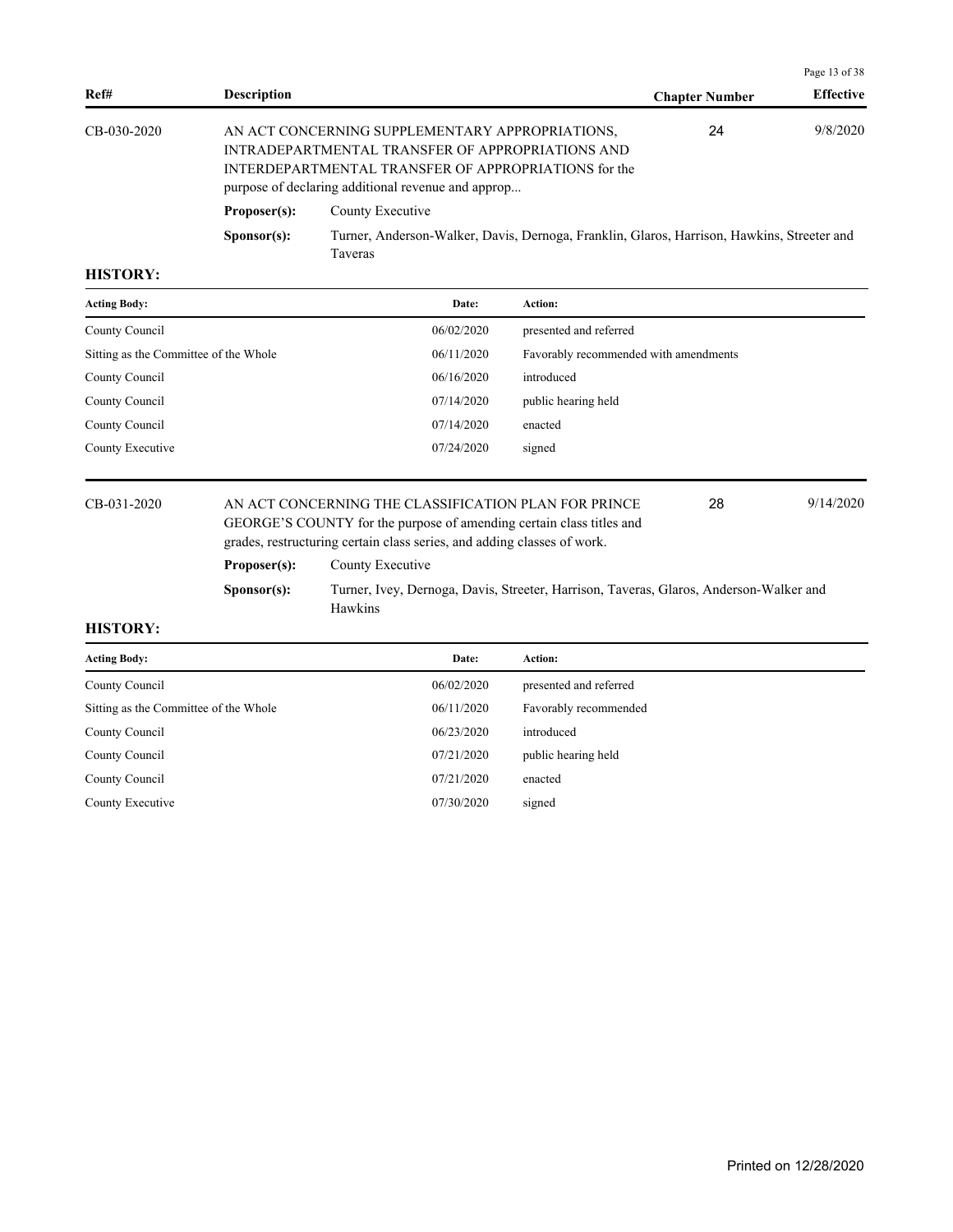|                 |                      |                                                                                                                                                                                                                |                       | Page 14 of 38    |
|-----------------|----------------------|----------------------------------------------------------------------------------------------------------------------------------------------------------------------------------------------------------------|-----------------------|------------------|
| Ref#            | <b>Description</b>   |                                                                                                                                                                                                                | <b>Chapter Number</b> | <b>Effective</b> |
| CB-032-2020     |                      | AN ACT CONCERNING PERSONNEL LAW for the purpose of amending<br>provisions of the Personnel Law relating to the contents of promotional or<br>recruitment announcements by providing the Office of Human Resour | 29                    | 9/14/2020        |
|                 | Proposer(s):         | County Executive                                                                                                                                                                                               |                       |                  |
|                 | S <b>p</b> onsor(s): | Turner, Streeter, Glaros, Davis, Hawkins, Dernoga, Harrison, Taveras and Ivey                                                                                                                                  |                       |                  |
| <b>HISTORY:</b> |                      |                                                                                                                                                                                                                |                       |                  |

| <b>Acting Body:</b>                   | Date:                                                                                                                                            | Action:                |           |  |
|---------------------------------------|--------------------------------------------------------------------------------------------------------------------------------------------------|------------------------|-----------|--|
| County Council                        | 06/02/2020                                                                                                                                       | presented and referred |           |  |
| Sitting as the Committee of the Whole | 06/11/2020                                                                                                                                       | Favorably recommended  |           |  |
| County Council                        | 06/23/2020                                                                                                                                       | introduced             |           |  |
| County Council                        | 07/21/2020                                                                                                                                       | public hearing held    |           |  |
| County Council                        | 07/21/2020                                                                                                                                       | enacted                |           |  |
| County Executive                      | 07/30/2020                                                                                                                                       | signed                 |           |  |
| CB-033-2020                           | 14<br>AN ORDINANCE CONCERNING VIRTUAL HEARINGS for the purpose<br>of establishing authority for hearings held pursuant to Subtitle 27 to be held |                        | 7/21/2020 |  |

virtually, including public participation and providing alternat...

**Proposer(s):** Turner

**Sponsor(s):** Turner, Davis, Hawkins, Harrison, Franklin and Glaros

| <b>Acting Body:</b>                   | Date:      | <b>Action:</b>         |
|---------------------------------------|------------|------------------------|
| County Council                        | 06/09/2020 | presented and referred |
| Sitting as the Committee of the Whole | 06/09/2020 | Favorably recommended  |
| County Council                        | 06/16/2020 | amended $(1)$          |
| County Council                        | 06/16/2020 | introduced             |
| County Council                        | 07/21/2020 | public hearing held    |
| County Council                        | 07/21/2020 | rules suspended        |
| County Council                        | 07/21/2020 | enacted                |
|                                       |            |                        |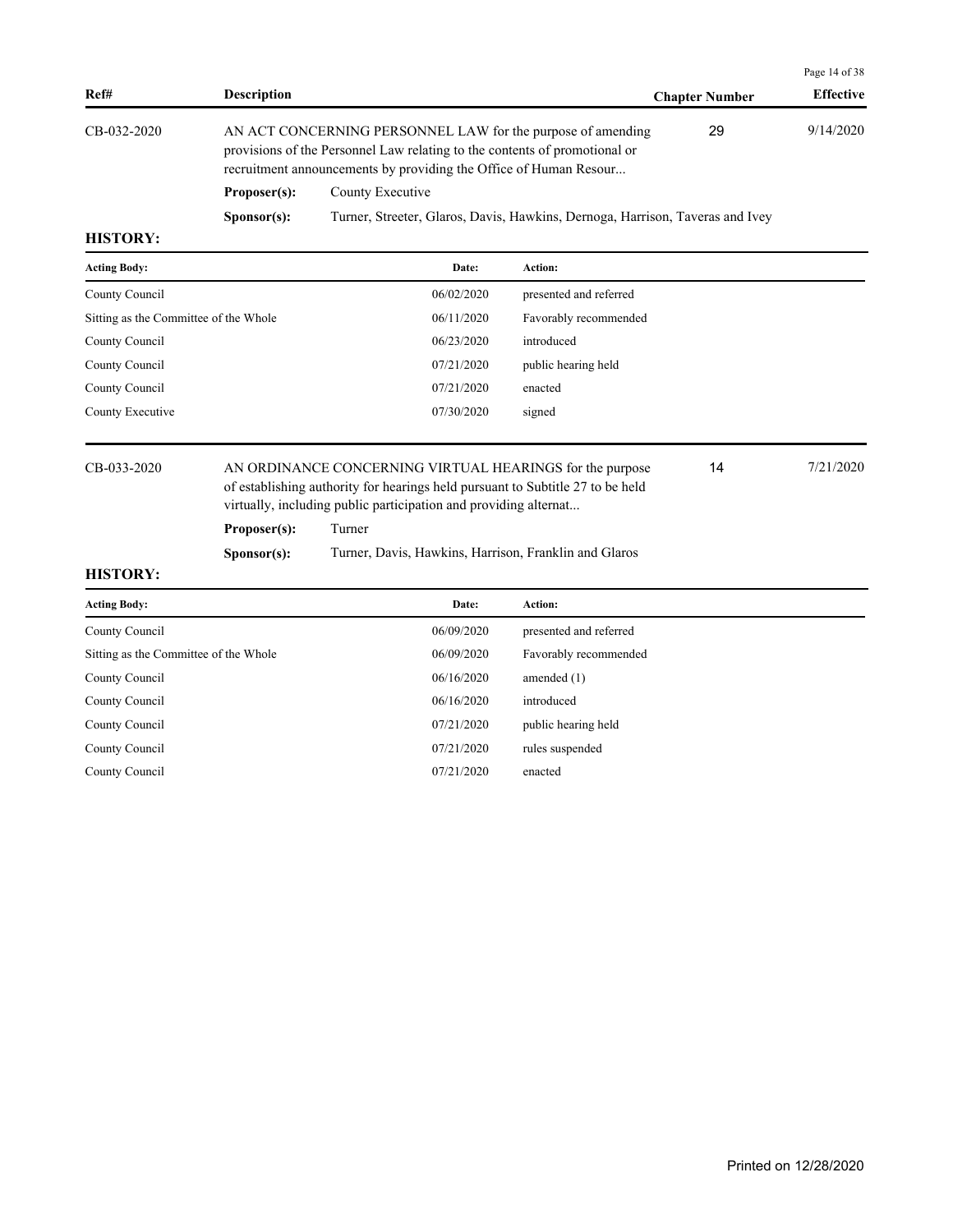|                |                      |                                                                                                                                                                                                                |                       | Page 15 of 38    |
|----------------|----------------------|----------------------------------------------------------------------------------------------------------------------------------------------------------------------------------------------------------------|-----------------------|------------------|
| Ref#           | <b>Description</b>   |                                                                                                                                                                                                                | <b>Chapter Number</b> | <b>Effective</b> |
| $CB-0.34-2020$ |                      | AN ACT CONCERNING LANGUAGE ACCESS FOR PUBLIC SERVICES<br>for the purpose of amending Language Access division of the County Code to<br>define the Language Access Contact, adjust the language threshold, defi | 60                    | 1/11/2021        |
|                | Proposer(s):         | Taveras                                                                                                                                                                                                        |                       |                  |
|                | S <b>p</b> onsor(s): | Taveras, Turner, Anderson-Walker, Ivey, Davis, Streeter, Glaros, Dernoga, Franklin, Harrison<br>and Hawkins                                                                                                    |                       |                  |

| <b>Acting Body:</b>                   | Date:      | <b>Action:</b>                        |
|---------------------------------------|------------|---------------------------------------|
| County Council                        | 06/09/2020 | presented and referred                |
| Sitting as the Committee of the Whole | 06/18/2020 | Held in Committee                     |
| Sitting as the Committee of the Whole | 10/08/2020 | Held in Committee                     |
| Sitting as the Committee of the Whole | 10/15/2020 | Favorably recommended with amendments |
| County Council                        | 10/20/2020 | introduced                            |
| County Council                        | 11/17/2020 | public hearing held                   |
| County Council                        | 11/17/2020 | enacted                               |
| County Executive                      | 11/24/2020 | signed                                |
|                                       |            |                                       |

CB-035-2020 AN ACT CONCERNING UNPERMITTED CONSTRUCTION for the 30 9/14/2020 purpose of authorizing the administrative adjudication of matters involving

30

|              | violations of the Building Code and by updating the organization of the B |                                                                                       |
|--------------|---------------------------------------------------------------------------|---------------------------------------------------------------------------------------|
| Proposer(s): | County Executive                                                          |                                                                                       |
| Sponsor(s):  | Harrison                                                                  | Turner, Streeter, Anderson-Walker, Davis, Hawkins, Ivey, Dernoga, Glaros, Taveras and |

| <b>Acting Body:</b>                   | Date:      | <b>Action:</b>         |
|---------------------------------------|------------|------------------------|
| County Council                        | 06/09/2020 | presented and referred |
| Sitting as the Committee of the Whole | 06/18/2020 | Favorably recommended  |
| County Council                        | 06/23/2020 | introduced             |
| County Council                        | 07/21/2020 | public hearing held    |
| County Council                        | 07/21/2020 | enacted                |
| County Executive                      | 07/30/2020 | signed                 |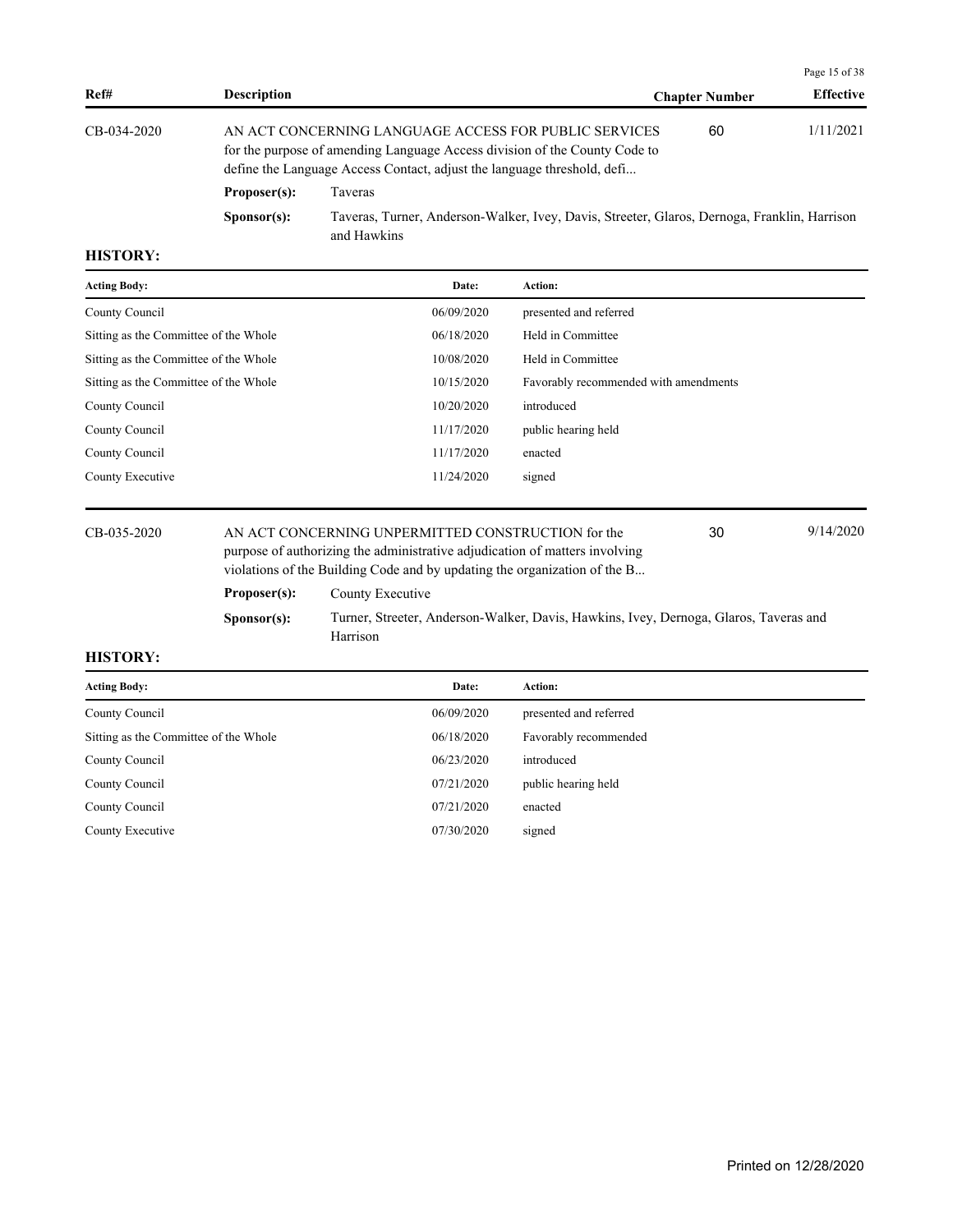|             |                                                                                                                                                                                                                  |                                                                                                   |                       | Page 16 of 38    |
|-------------|------------------------------------------------------------------------------------------------------------------------------------------------------------------------------------------------------------------|---------------------------------------------------------------------------------------------------|-----------------------|------------------|
| Ref#        | <b>Description</b>                                                                                                                                                                                               |                                                                                                   | <b>Chapter Number</b> | <b>Effective</b> |
| CB-036-2020 | AN ACT CONCERNING ADMINISTRATIVE HEARINGS FOR THE<br>PURPOSE OF MODIFYING THE PROVISIONS for administrative hearings<br>by authorizing the adjudication of matters involving violations of the Building<br>Code, |                                                                                                   | 31                    | 9/14/2020        |
|             | Proposer(s):                                                                                                                                                                                                     | County Executive                                                                                  |                       |                  |
|             | S <b>p</b> onsor(s):                                                                                                                                                                                             | Turner, Streeter, Davis, Anderson-Walker, Hawkins, Dernoga, Glaros, Taveras, Harrison and<br>Ivey |                       |                  |

| <b>Acting Body:</b>                   | Date:      | Action:                |
|---------------------------------------|------------|------------------------|
| County Council                        | 06/09/2020 | presented and referred |
| Sitting as the Committee of the Whole | 06/18/2020 | Favorably recommended  |
| County Council                        | 06/23/2020 | introduced             |
| County Council                        | 07/21/2020 | public hearing held    |
| County Council                        | 07/21/2020 | enacted                |
| County Executive                      | 07/30/2020 | signed                 |

CB-037-2020 AN ACT CONCERNING SHORT-TERM RENTALS for the purpose of 9/14/2020 modifying the provisions for licensing short-term rentals in the County and modifying the adjudication process for violations of those regulatio...

32

## **Proposer(s):** County Executive

**Sponsor(s):** Turner, Anderson-Walker, Davis, Dernoga, Franklin, Glaros, Harrison, Hawkins, Ivey, Streeter and Taveras

| <b>Acting Body:</b>                   | Date:      | <b>Action:</b>                        |
|---------------------------------------|------------|---------------------------------------|
| County Council                        | 06/09/2020 | presented and referred                |
| Sitting as the Committee of the Whole | 06/18/2020 | Held in Committee                     |
| Sitting as the Committee of the Whole | 06/23/2020 | Favorably recommended with amendments |
| County Council                        | 06/23/2020 | introduced                            |
| County Council                        | 07/21/2020 | public hearing held                   |
| County Council                        | 07/21/2020 | amended $(1)$                         |
| County Council                        | 07/21/2020 | enacted                               |
| County Executive                      | 07/30/2020 | signed                                |
|                                       |            |                                       |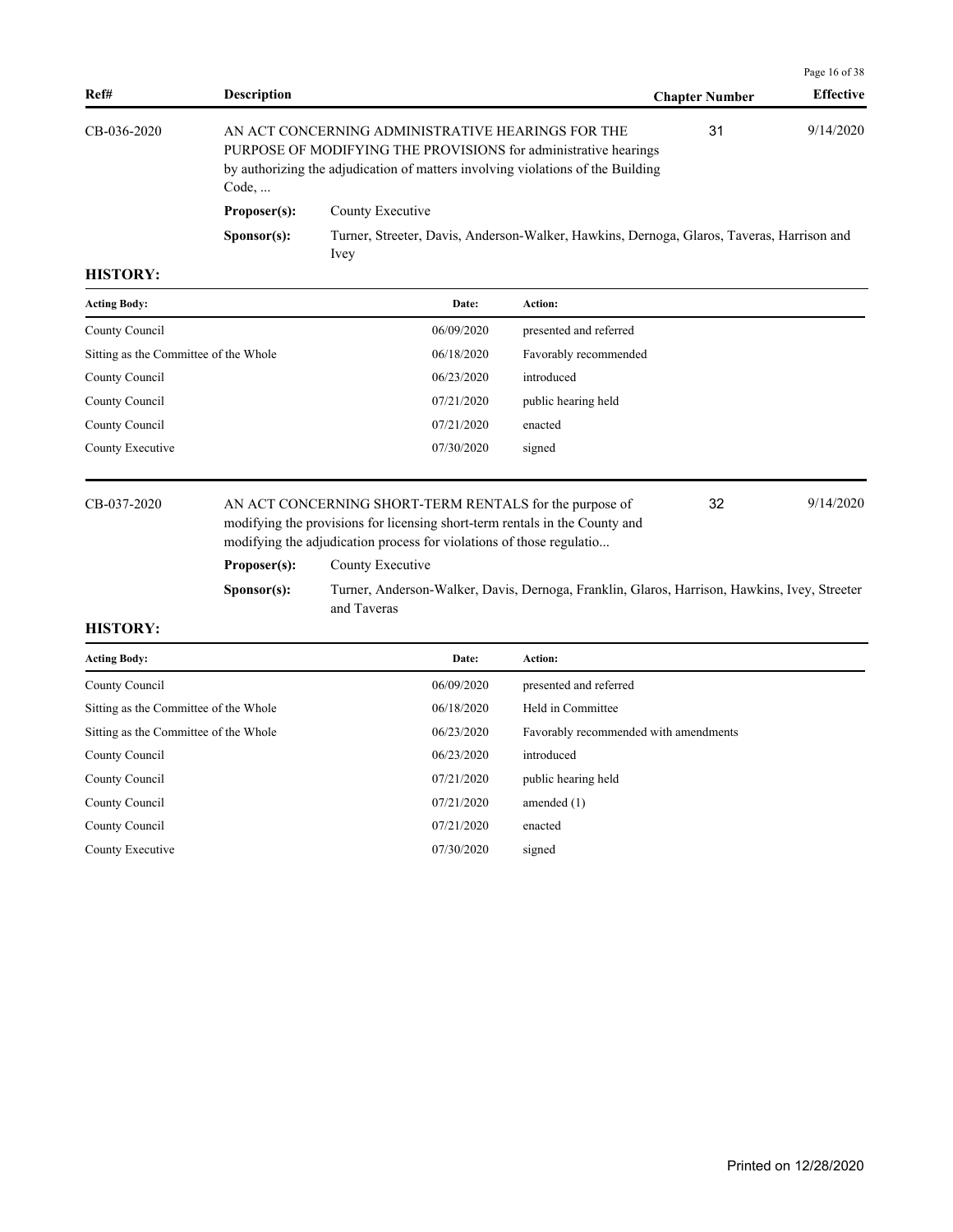| Ref#                                  | <b>Description</b> |                                                                                                                                                                                                                            |                                                     | <b>Chapter Number</b> | Page 17 of 38<br><b>Effective</b> |
|---------------------------------------|--------------------|----------------------------------------------------------------------------------------------------------------------------------------------------------------------------------------------------------------------------|-----------------------------------------------------|-----------------------|-----------------------------------|
| CB-038-2020                           |                    | AN ORDINANCE CONCERNING R-R AND R-T ZONES for the purpose<br>of permitting athletic fields in the R-R (Rural Residential) and R-T<br>(Townhouse) Zones of Prince George's County, subject to certain circumsta             |                                                     | 45                    | 12/28/2020                        |
|                                       | Proposer(s):       | Davis                                                                                                                                                                                                                      |                                                     |                       |                                   |
|                                       | Sponsor(s):        | Davis, Streeter, Harrison, Anderson-Walker and Franklin                                                                                                                                                                    |                                                     |                       |                                   |
| <b>HISTORY:</b>                       |                    |                                                                                                                                                                                                                            |                                                     |                       |                                   |
| <b>Acting Body:</b>                   |                    | Date:                                                                                                                                                                                                                      | Action:                                             |                       |                                   |
| County Council                        |                    | 06/16/2020                                                                                                                                                                                                                 | presented and referred                              |                       |                                   |
| Sitting as the Committee of the Whole |                    | 06/18/2020                                                                                                                                                                                                                 | Held in Committee                                   |                       |                                   |
| Sitting as the Committee of the Whole |                    | 09/17/2020                                                                                                                                                                                                                 | Favorably recommended with amendments               |                       |                                   |
| County Council                        |                    | 09/29/2020                                                                                                                                                                                                                 | introduced                                          |                       |                                   |
| County Council                        |                    | 11/10/2020                                                                                                                                                                                                                 | public hearing held                                 |                       |                                   |
| County Council                        |                    | 11/10/2020                                                                                                                                                                                                                 | enacted                                             |                       |                                   |
| CB-039-2020                           |                    | AN ORDINANCE CONCERNING C-S-C ZONE for the purpose of<br>permitting Vehicle or camping trailer storage yard uses by Special Exception in<br>the C-S-C (Commercial Shopping Center) Zone of Prince George's Cou<br>Harrison |                                                     |                       |                                   |
|                                       | Proposer(s):       |                                                                                                                                                                                                                            |                                                     |                       |                                   |
| <b>HISTORY:</b>                       | Sponsor(s):        | Harrison, Hawkins and Davis                                                                                                                                                                                                |                                                     |                       |                                   |
|                                       |                    |                                                                                                                                                                                                                            |                                                     |                       |                                   |
| <b>Acting Body:</b>                   |                    | Date:                                                                                                                                                                                                                      | Action:                                             |                       |                                   |
| County Council                        |                    | 06/23/2020                                                                                                                                                                                                                 | presented and referred                              |                       |                                   |
| Sitting as the Committee of the Whole |                    | 07/14/2020<br>07/21/2020                                                                                                                                                                                                   | Favorably recommended with amendments<br>introduced |                       |                                   |
| County Council<br>County Council      |                    | 09/09/2020                                                                                                                                                                                                                 | public hearing held                                 |                       |                                   |
| County Council                        |                    | 09/09/2020                                                                                                                                                                                                                 | no action                                           |                       |                                   |
| CB-040-2020                           |                    | AN ORDINANCE CONCERNING EATING OR DRINKING<br>ESTABLISHMENTS for the purpose of permitting eating or drinking<br>establishments, excluding drive through service in the R-E (Residential-Estate)                           |                                                     | 39                    | 10/26/2020                        |
|                                       | Zone, under c      |                                                                                                                                                                                                                            |                                                     |                       |                                   |
|                                       | Proposer(s):       | Harrison                                                                                                                                                                                                                   |                                                     |                       |                                   |
| <b>HISTORY:</b>                       | Sponsor(s):        | Harrison, Turner, Davis, Streeter, Franklin, Glaros and Taveras                                                                                                                                                            |                                                     |                       |                                   |
| <b>Acting Body:</b>                   |                    | Date:                                                                                                                                                                                                                      | Action:                                             |                       |                                   |
|                                       |                    | 06/23/2020                                                                                                                                                                                                                 | presented and referred                              |                       |                                   |
| County Council                        |                    |                                                                                                                                                                                                                            |                                                     |                       |                                   |
| Sitting as the Committee of the Whole |                    | 07/14/2020                                                                                                                                                                                                                 | Favorably recommended with amendments               |                       |                                   |
| County Council                        |                    | 07/21/2020                                                                                                                                                                                                                 | introduced                                          |                       |                                   |
| County Council                        |                    | 09/09/2020                                                                                                                                                                                                                 | public hearing held                                 |                       |                                   |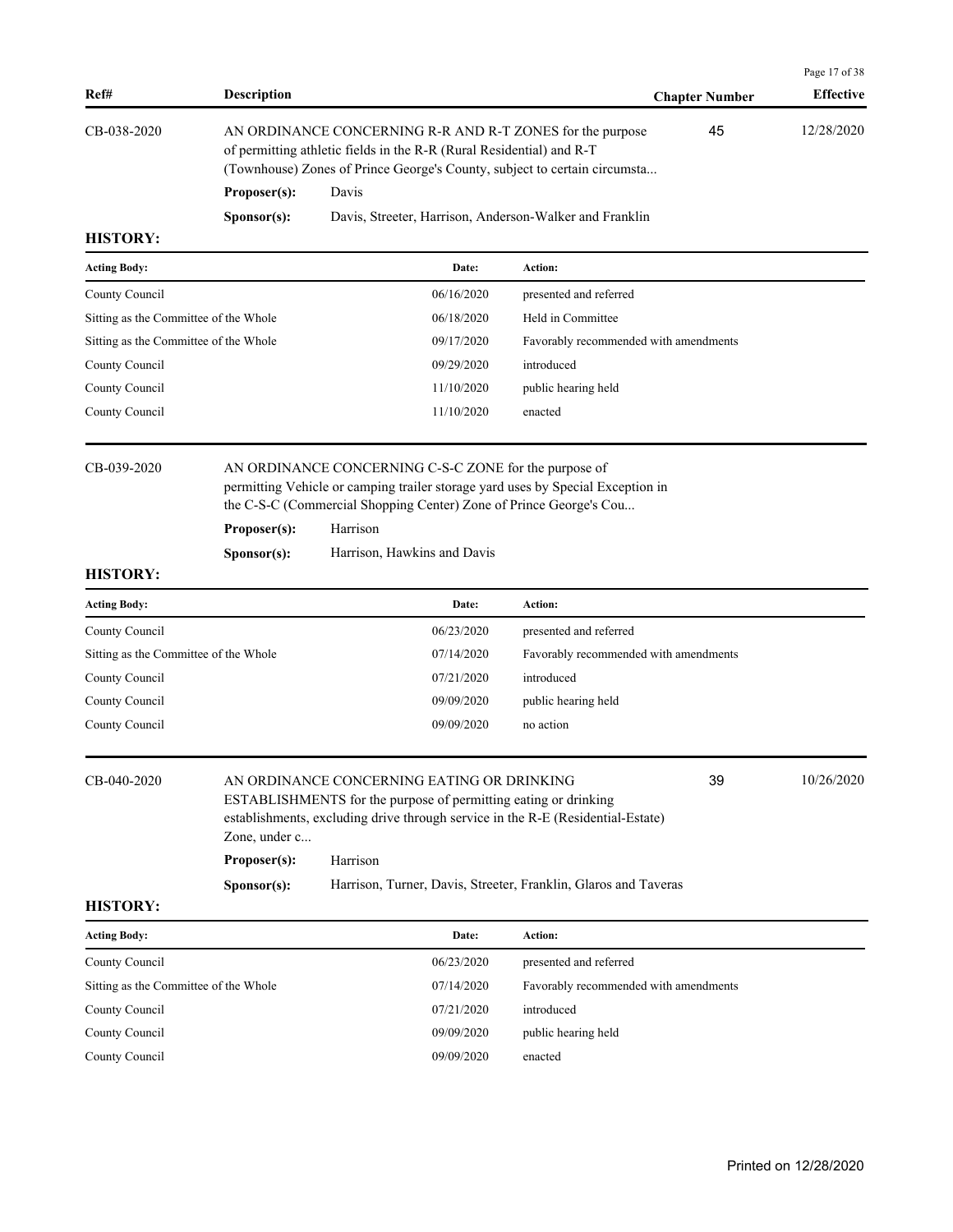|                 |                                                                                                                                                                                                                   |                                                                |                       | Page 18 of 38    |  |
|-----------------|-------------------------------------------------------------------------------------------------------------------------------------------------------------------------------------------------------------------|----------------------------------------------------------------|-----------------------|------------------|--|
| Ref#            | <b>Description</b>                                                                                                                                                                                                |                                                                | <b>Chapter Number</b> | <b>Effective</b> |  |
| CB-041-2020     | AN ORDINANCE CONCERNING R-R ZONE--LOT COVERAGE<br>REGULATIONS for the purpose of amending the Lot Coverage Regulations in<br>the (R-R) Rural Residential Zone of Prince George's County, under certain<br>circums |                                                                | 40                    | 9/9/2020         |  |
|                 | Proposer(s):                                                                                                                                                                                                      | Harrison                                                       |                       |                  |  |
|                 | S <b>p</b> onsor(s):                                                                                                                                                                                              | Harrison, Turner, Glaros, Taveras, Davis, Franklin and Hawkins |                       |                  |  |
| <b>TTTOMODY</b> |                                                                                                                                                                                                                   |                                                                |                       |                  |  |

| <b>Acting Body:</b>                   | Date:      | <b>Action:</b>         |
|---------------------------------------|------------|------------------------|
| County Council                        | 06/23/2020 | presented and referred |
| Sitting as the Committee of the Whole | 07/14/2020 | Favorably recommended  |
| County Council                        | 07/21/2020 | introduced             |
| County Council                        | 09/09/2020 | public hearing held    |
| County Council                        | 09/09/2020 | rules suspended        |
| County Council                        | 09/09/2020 | enacted                |
|                                       |            |                        |

## CB-042-2020 AN ACT CONCERNING THE ADDITION OF ONE CAPITAL PROJECT 33 9/14/2020 AND INTERPROJECT TRANSFER OF APPROPRIATIONS IN THE APPROVED FISCAL YEAR 2021-2026 CAPITAL PROGRAM for the purpose of adding one capital project, C...

**Proposer(s):** County Executive

#### **HISTORY:**

| <b>Acting Body:</b>                   | Date:      | Action:                |
|---------------------------------------|------------|------------------------|
| Sitting as the Committee of the Whole | 06/23/2020 | Favorably recommended  |
| County Council                        | 06/23/2020 | presented and referred |
| County Council                        | 06/23/2020 | introduced             |
| County Council                        | 07/21/2020 | public hearing held    |
| County Council                        | 07/21/2020 | enacted                |
| County Executive                      | 07/30/2020 | signed                 |

33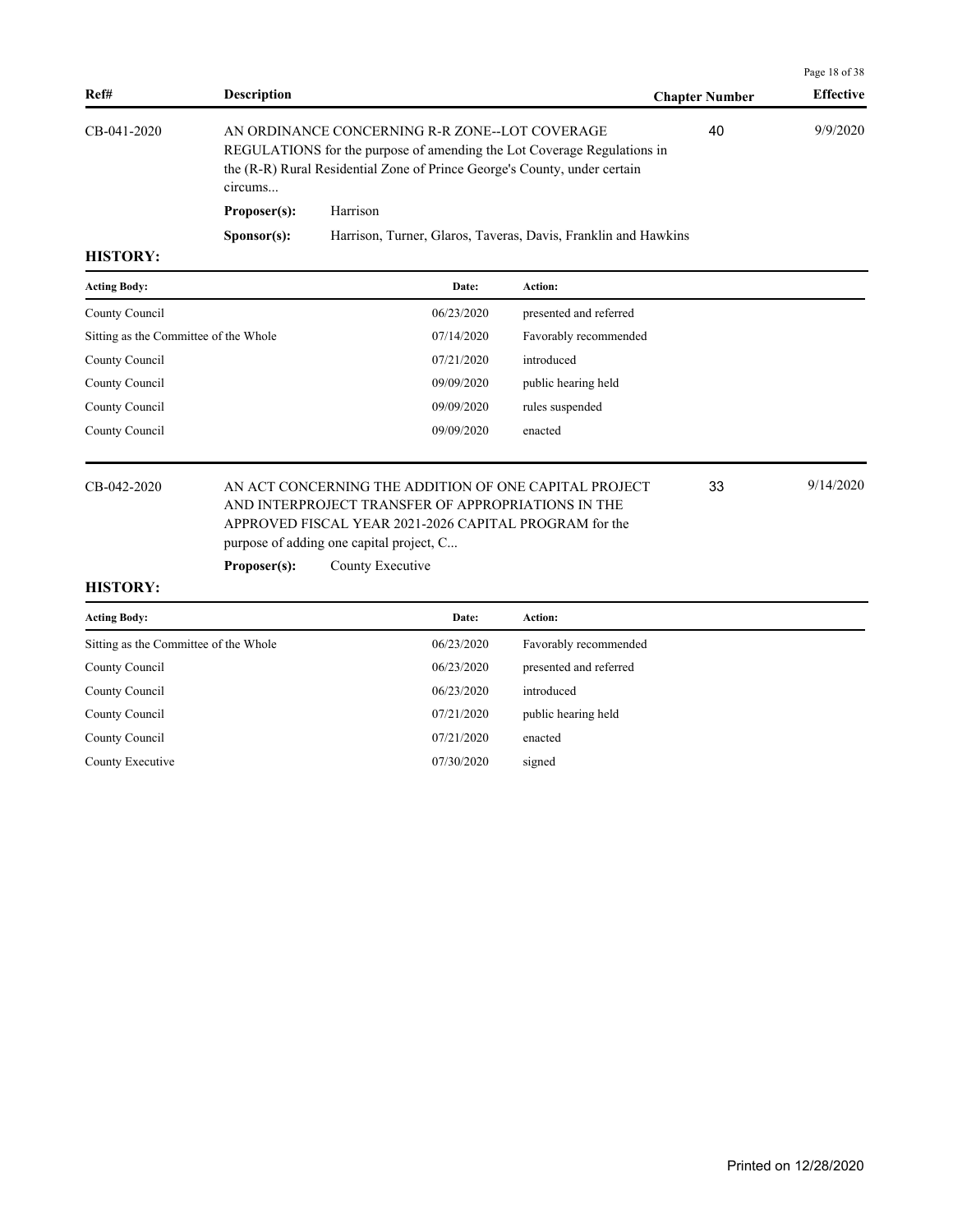|             |                      |                                                                                                                                                                                                                   |                       | Page 19 of 38    |  |
|-------------|----------------------|-------------------------------------------------------------------------------------------------------------------------------------------------------------------------------------------------------------------|-----------------------|------------------|--|
| Ref#        | <b>Description</b>   |                                                                                                                                                                                                                   | <b>Chapter Number</b> | <b>Effective</b> |  |
| CB-043-2020 |                      | AN ACT CONCERNING BORROWING TO FINANCE CAPITAL<br>PROJECTS FOR PUBLIC WORKS AND TRANSPORTATION<br>FACILITIES for the purpose of authorizing Prince George's County,<br>Maryland, to borrow money upon its full fa | 34                    | 12/1/2020        |  |
|             | Proposer(s):         | County Executive                                                                                                                                                                                                  |                       |                  |  |
|             | S <b>p</b> onsor(s): | Turner, Anderson-Walker, Davis, Dernoga, Franklin, Glaros, Harrison, Hawkins, Ivey, Streeter<br>and Taveras                                                                                                       |                       |                  |  |

| <b>Acting Body:</b>                   | Date:      | Action:                               |
|---------------------------------------|------------|---------------------------------------|
| Sitting as the Committee of the Whole | 06/23/2020 | Favorably recommended with amendments |
| County Council                        | 06/23/2020 | presented and referred                |
| County Council                        | 06/23/2020 | introduced                            |
| County Council                        | 07/21/2020 | public hearing held                   |
| County Council                        | 07/21/2020 | enacted                               |
| County Executive                      | 07/30/2020 | signed                                |

CB-044-2020 AN ACT CONCERNING BORROWING TO FINANCE CAPITAL 35 12/1/2020 PROJECTS FOR LIBRARY FACILITIES for the purpose of authorizing Prince George's County, Maryland, to borrow money upon its full faith and credit at any ti... 35 Proposer(s): County Executive **Sponsor(s):** Turner, Anderson-Walker, Davis, Dernoga, Franklin, Glaros, Harrison, Hawkins, Ivey, Streeter and Taveras

| <b>Acting Body:</b>                   | Date:      | <b>Action:</b>                        |
|---------------------------------------|------------|---------------------------------------|
| Sitting as the Committee of the Whole | 06/23/2020 | Favorably recommended with amendments |
| County Council                        | 06/23/2020 | presented and referred                |
| County Council                        | 06/23/2020 | introduced                            |
| County Council                        | 07/21/2020 | public hearing held                   |
| County Council                        | 07/21/2020 | enacted                               |
| County Executive                      | 07/30/2020 | signed                                |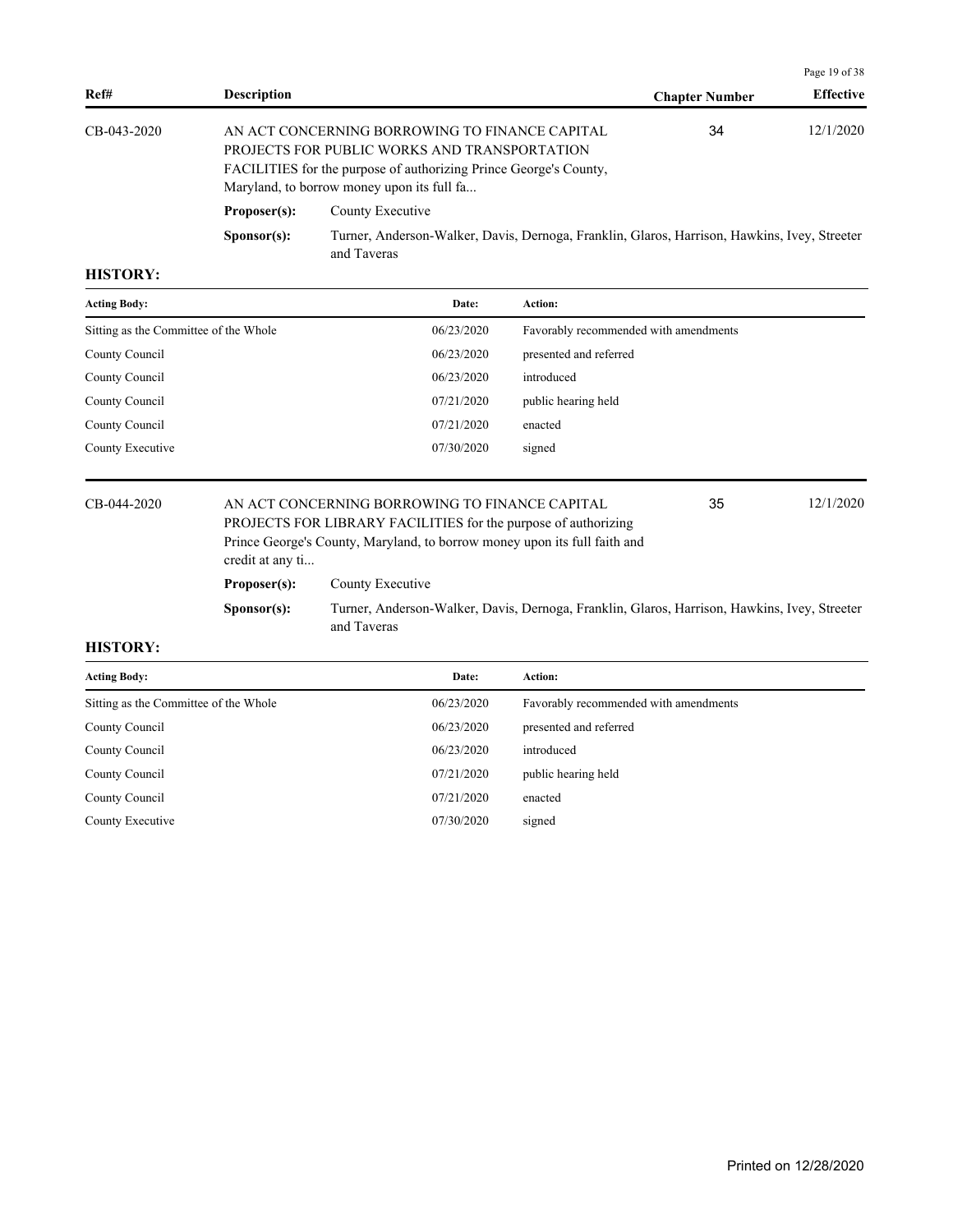|                 |                      |                                                                                                                                                                                           |                       | Page 20 of 38    |
|-----------------|----------------------|-------------------------------------------------------------------------------------------------------------------------------------------------------------------------------------------|-----------------------|------------------|
| Ref#            | <b>Description</b>   |                                                                                                                                                                                           | <b>Chapter Number</b> | <b>Effective</b> |
| CB-045-2020     | faith and credit at  | AN ACT CONCERNING BORROWING TO FINANCE CAPITAL<br>PROJECTS FOR PUBLIC SAFETY FACILITIES for the purpose of<br>authorizing Prince George's County, Maryland, to borrow money upon its full | 36                    | 12/1/2020        |
|                 | Proposer(s):         | County Executive                                                                                                                                                                          |                       |                  |
|                 | S <b>p</b> onsor(s): | Turner, Davis, Dernoga, Franklin, Glaros, Harrison, Hawkins, Streeter and Taveras                                                                                                         |                       |                  |
| <b>HICTODV.</b> |                      |                                                                                                                                                                                           |                       |                  |

| <b>Acting Body:</b>                   | Date:      | <b>Action:</b>                        |
|---------------------------------------|------------|---------------------------------------|
| Sitting as the Committee of the Whole | 06/23/2020 | Favorably recommended with amendments |
| County Council                        | 06/23/2020 | presented and referred                |
| County Council                        | 06/23/2020 | introduced                            |
| County Council                        | 07/21/2020 | public hearing held                   |
| County Council                        | 07/21/2020 | enacted                               |
| County Executive                      | 07/30/2020 | signed                                |

## CB-046-2020 AN ACT CONCERNING BORROWING TO FINANCE CAPITAL 37 12/1/2020 PROJECTS FOR COUNTY BUILDINGS for the purpose of authorizing Prince George's County, Maryland, to borrow money upon its full faith and credit at any time...

**Proposer(s):** County Executive

**Sponsor(s):** Turner, Davis, Dernoga, Franklin, Glaros, Harrison, Hawkins, Ivey, Streeter and Taveras

37

| <b>Acting Body:</b>                   | Date:      | Action:                               |
|---------------------------------------|------------|---------------------------------------|
| Sitting as the Committee of the Whole | 06/23/2020 | Favorably recommended with amendments |
| County Council                        | 06/23/2020 | presented and referred                |
| County Council                        | 06/23/2020 | introduced                            |
| County Council                        | 07/21/2020 | public hearing held                   |
| County Council                        | 07/21/2020 | enacted                               |
| County Executive                      | 07/30/2020 | signed                                |
|                                       |            |                                       |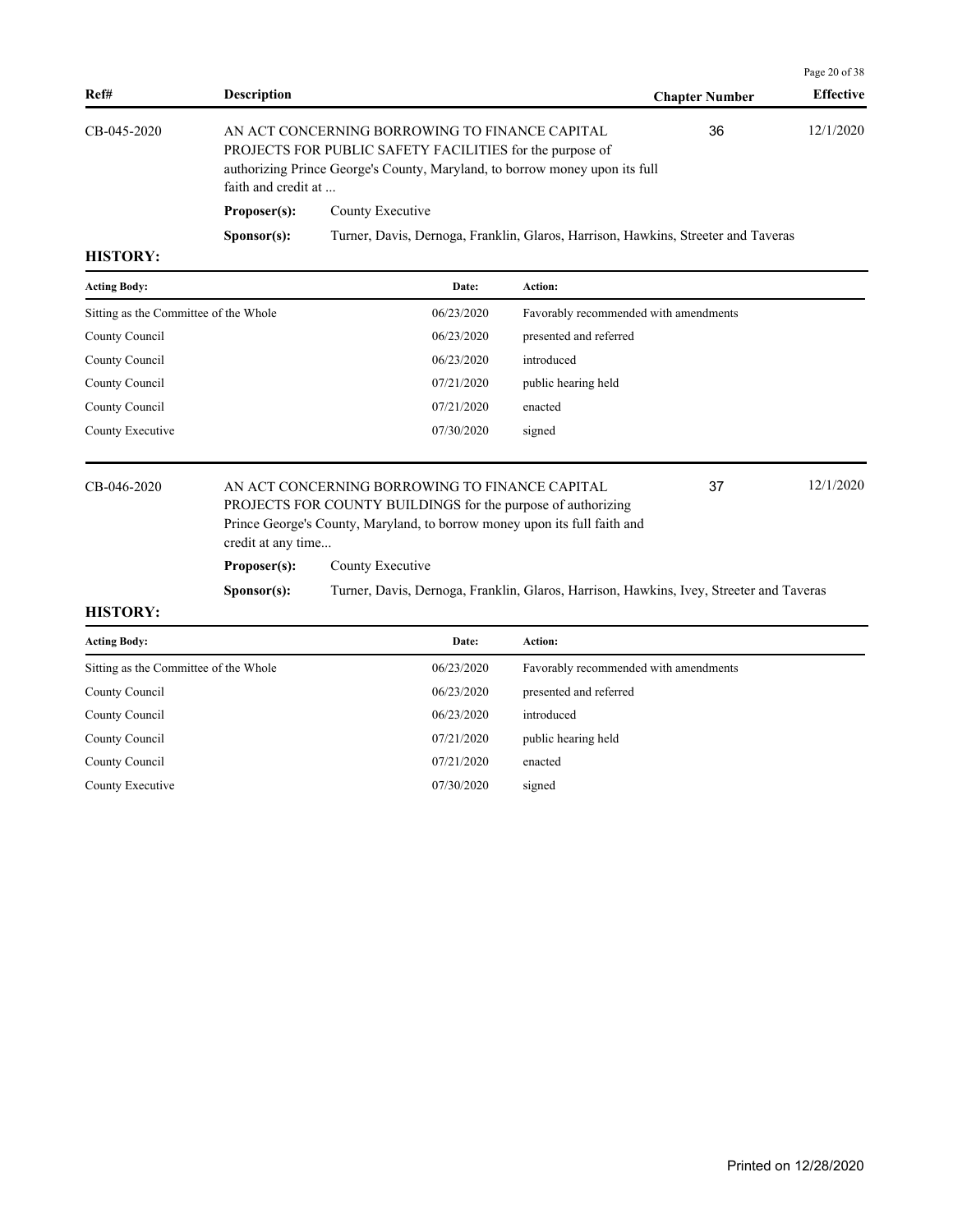|               |                           |                                                                                                                                                                                             |                       | Page 21 of 38    |
|---------------|---------------------------|---------------------------------------------------------------------------------------------------------------------------------------------------------------------------------------------|-----------------------|------------------|
| Ref#          | <b>Description</b>        |                                                                                                                                                                                             | <b>Chapter Number</b> | <b>Effective</b> |
| $CB-047-2020$ | upon its full faith and c | AN ACT CONCERNING BORROWING TO FINANCE CAPITAL<br><b>PROJECTS FOR PRINCE GEORGE'S COMMUNITY COLLEGE for the</b><br>purpose of authorizing Prince George's County, Maryland, to borrow money | 38                    | 12/1/2020        |
|               | Proposer(s):              | County Executive                                                                                                                                                                            |                       |                  |
|               | S <b>p</b> onsor(s):      | Turner, Anderson-Walker, Davis, Dernoga, Franklin, Glaros, Harrison, Hawkins, Ivey, Streeter<br>and Taveras                                                                                 |                       |                  |

| <b>Acting Body:</b>                   | Date:      | Action:                               |
|---------------------------------------|------------|---------------------------------------|
| Sitting as the Committee of the Whole | 06/23/2020 | Favorably recommended with amendments |
| County Council                        | 06/23/2020 | presented and referred                |
| County Council                        | 06/23/2020 | introduced                            |
| County Council                        | 07/21/2020 | public hearing held                   |
| County Council                        | 07/21/2020 | enacted                               |
| County Executive                      | 07/30/2020 | signed                                |
|                                       |            |                                       |

### CB-048-2020 AN ACT CONCERNING AMENDMENT OF SECTION 812, CHARTER OF PRINCE GEORGE'S COUNTY for the purpose of proposing an

amendment to Section 812 of the Charter of Prince George's County to alter the deadline to...

**Proposer(s):** Davis

### **Sponsor(s):** Davis, Turner, Streeter, Glaros, Franklin and Taveras

| <b>Acting Body:</b>                   | Date:      | Action:                |
|---------------------------------------|------------|------------------------|
| County Council                        | 06/23/2020 | presented and referred |
| Sitting as the Committee of the Whole | 06/23/2020 | Favorably recommended  |
| Sitting as the Committee of the Whole | 06/23/2020 | amended $(1)$          |
| Sitting as the Committee of the Whole | 06/23/2020 | Favorably recommended  |
| County Council                        | 06/23/2020 | introduced             |
| County Council                        | 07/21/2020 | public hearing held    |
| County Council                        | 07/21/2020 | motion to table passed |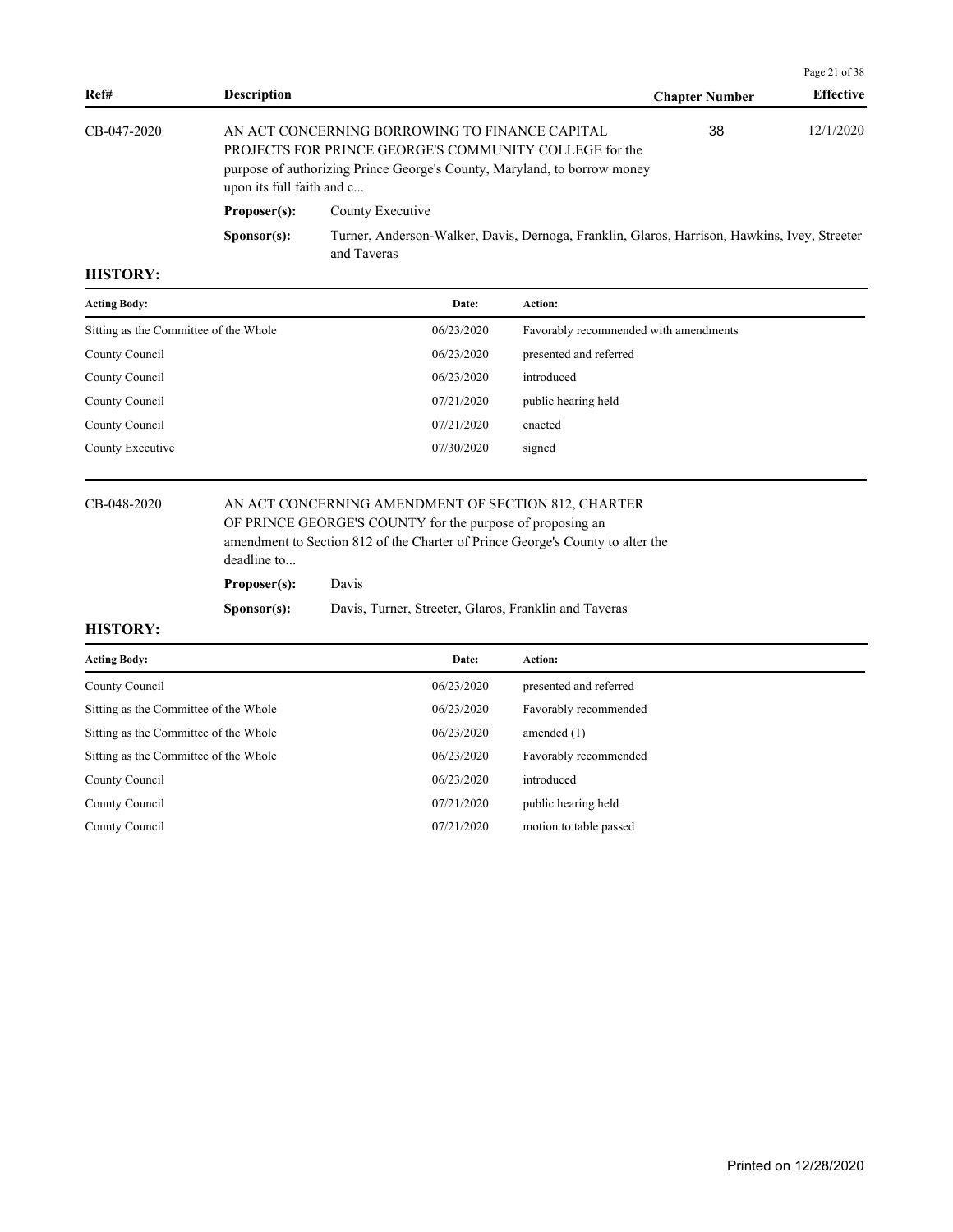|                                                                                |                                      |                                                                                                                                                                                                                                                    |                                                       | Page 22 of 38    |
|--------------------------------------------------------------------------------|--------------------------------------|----------------------------------------------------------------------------------------------------------------------------------------------------------------------------------------------------------------------------------------------------|-------------------------------------------------------|------------------|
| Ref#                                                                           | <b>Description</b>                   |                                                                                                                                                                                                                                                    | <b>Chapter Number</b>                                 | <b>Effective</b> |
| CB-049-2020                                                                    | address severe flo                   | AN ORDINANCE CONCERNING DEVELOPMENT IN MIXED USE<br>ZONES LOCATED IN FLOODPLAINS for the purpose of amending<br>development regulations for Mixed Use Zones located in a FEMA floodplain to                                                        |                                                       |                  |
|                                                                                | Proposer(s):                         | Anderson-Walker                                                                                                                                                                                                                                    |                                                       |                  |
|                                                                                | Sponsor(s):                          | Anderson-Walker                                                                                                                                                                                                                                    |                                                       |                  |
| <b>HISTORY:</b>                                                                |                                      |                                                                                                                                                                                                                                                    |                                                       |                  |
| <b>Acting Body:</b>                                                            |                                      | Date:                                                                                                                                                                                                                                              | Action:                                               |                  |
| County Council                                                                 |                                      | 06/23/2020                                                                                                                                                                                                                                         | presented and referred                                |                  |
| Sitting as the Committee of the Whole                                          |                                      | 09/17/2020                                                                                                                                                                                                                                         | Held in Committee                                     |                  |
| Sitting as the Committee of the Whole                                          |                                      | 10/13/2020                                                                                                                                                                                                                                         | Unfavorably recommended                               |                  |
| Sitting as the Committee of the Whole                                          |                                      | 10/13/2020                                                                                                                                                                                                                                         | reconsidered                                          |                  |
| Sitting as the Committee of the Whole                                          |                                      | 10/13/2020                                                                                                                                                                                                                                         | postponed indefinitely                                |                  |
| CB-050-2020                                                                    | Proposer(s):                         | AN ACT CONCERNING LOCAL IMPACT GRANT FUNDING FOR<br>OXON HILL, FRIENDLY AND POTOMAC HIGH SCHOOLS for the<br>purpose of requiring annual allocation of certain funds to support defense,<br>cybersecurity, health,<br>Anderson-Walker               |                                                       |                  |
| <b>HISTORY:</b>                                                                | S <b>p</b> onsor(s):                 | Anderson-Walker                                                                                                                                                                                                                                    |                                                       |                  |
|                                                                                |                                      | Date:                                                                                                                                                                                                                                              | Action:                                               |                  |
| <b>Acting Body:</b>                                                            |                                      | 06/23/2020                                                                                                                                                                                                                                         |                                                       |                  |
| County Council                                                                 |                                      | 09/29/2020                                                                                                                                                                                                                                         | presented and referred                                |                  |
| Sitting as the Committee of the Whole<br>Sitting as the Committee of the Whole |                                      | 09/29/2020                                                                                                                                                                                                                                         | Held in Committee                                     |                  |
|                                                                                |                                      |                                                                                                                                                                                                                                                    | called for the previous question<br>Held in Committee |                  |
| Sitting as the Committee of the Whole                                          |                                      | 09/29/2020                                                                                                                                                                                                                                         |                                                       |                  |
| CB-051-2020                                                                    | Proposer(s):<br>S <b>p</b> onsor(s): | AN ACT CONCERNING UNIVERSAL DESIGN AND VISITABILITY<br>DESIGN FOR HOUSING for the purpose of ensuring safe, sustainable and<br>inclusive living housing options for all county residents regardless of abili<br>Anderson-Walker<br>Anderson-Walker |                                                       |                  |
| <b>HISTORY:</b>                                                                |                                      |                                                                                                                                                                                                                                                    |                                                       |                  |
| <b>Acting Body:</b>                                                            |                                      | Date:                                                                                                                                                                                                                                              | Action:                                               |                  |
| County Council                                                                 |                                      | 06/23/2020                                                                                                                                                                                                                                         | presented and referred                                |                  |
| Sitting as the Committee of the Whole                                          |                                      | 10/13/2020                                                                                                                                                                                                                                         | Held in Committee                                     |                  |
|                                                                                |                                      |                                                                                                                                                                                                                                                    |                                                       |                  |
|                                                                                |                                      |                                                                                                                                                                                                                                                    |                                                       |                  |
|                                                                                |                                      |                                                                                                                                                                                                                                                    |                                                       |                  |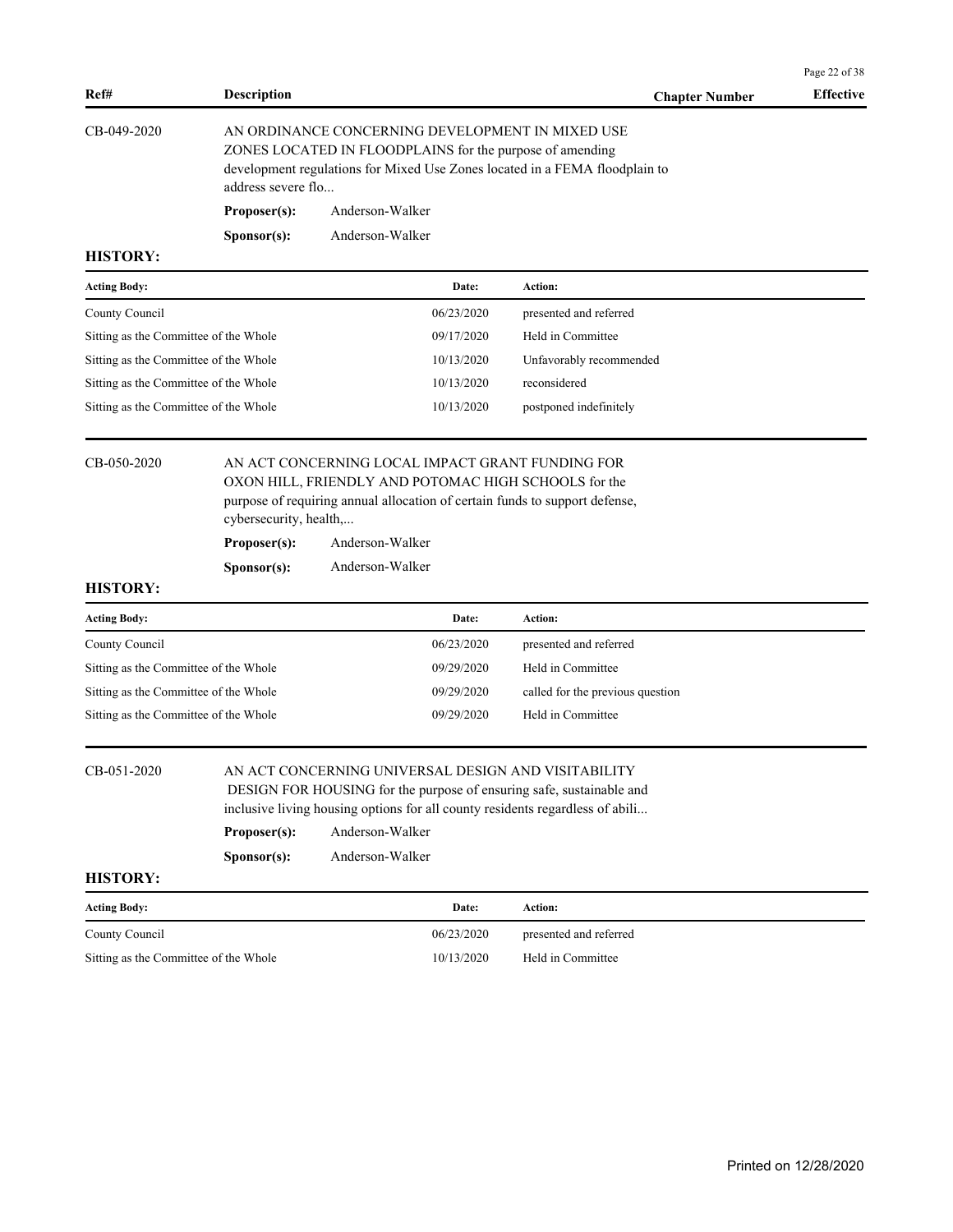|                |                      |                                                                                                                                                                                                                   |                       | Page 23 of 38    |
|----------------|----------------------|-------------------------------------------------------------------------------------------------------------------------------------------------------------------------------------------------------------------|-----------------------|------------------|
| Ref#           | <b>Description</b>   |                                                                                                                                                                                                                   | <b>Chapter Number</b> | <b>Effective</b> |
| $CB-0.52-2020$ |                      | AN EMERGENCY ACT CONCERNING TO REINSTATE THE<br>DEFINITION OF TENANT PRIOR TO THE ADOPTION OF CB-16-2020,<br>WHICH PROHIBITED CERTAIN ACTS DURING THE COVID-19<br>PUBLIC HEALTH CRISIS for the purpose of amendin | 42                    | 9/15/2020        |
|                | Proposer(s):         | County Executive                                                                                                                                                                                                  |                       |                  |
|                | S <b>p</b> onsor(s): | Turner, Glaros, Dernoga, Taveras, Ivey, Davis, Streeter, Anderson-Walker, Hawkins and<br>Harrison                                                                                                                 |                       |                  |

| <b>Acting Body:</b>                   | Date:      | <b>Action:</b>         |
|---------------------------------------|------------|------------------------|
| County Council                        | 07/07/2020 | presented and referred |
| Sitting as the Committee of the Whole | 07/14/2020 | Held in Committee      |
| Sitting as the Committee of the Whole | 07/15/2020 | Favorably recommended  |
| County Council                        | 07/21/2020 | introduced             |
| County Council                        | 09/09/2020 | public hearing held    |
| County Council                        | 09/09/2020 | enacted                |
| County Executive                      | 09/15/2020 | signed                 |
|                                       |            |                        |

| CB-053-2020 | properly             | 1/11/2021<br>AN ACT CONCERNING LANDLORD-TENANT CODE AIR<br>61<br>CONDITIONING for the purpose of providing that the Landlord-Tenant Code<br>require that any air conditioning equipment provided by a landlord shall be |  |  |  |  |
|-------------|----------------------|-------------------------------------------------------------------------------------------------------------------------------------------------------------------------------------------------------------------------|--|--|--|--|
|             | Proposer(s):         | Taveras and Glaros                                                                                                                                                                                                      |  |  |  |  |
|             | S <b>p</b> onsor(s): | Taveras, Glaros, Turner, Ivey, Streeter, Anderson-Walker, Davis, Franklin, Hawkins, Dernoga<br>and Harrison                                                                                                             |  |  |  |  |

| <b>Acting Body:</b>                   | Date:      | Action:                               |
|---------------------------------------|------------|---------------------------------------|
| County Council                        | 07/14/2020 | presented and referred                |
| Sitting as the Committee of the Whole | 09/17/2020 | Favorably recommended with amendments |
| County Council                        | 09/29/2020 | introduced                            |
| County Council                        | 10/06/2020 | reconsidered                          |
| County Council                        | 10/06/2020 | deferred                              |
| County Council                        | 10/20/2020 | amended $(1)$                         |
| County Council                        | 10/20/2020 | introduced                            |
| County Council                        | 11/17/2020 | public hearing held                   |
| County Council                        | 11/17/2020 | enacted                               |
| County Executive                      | 11/24/2020 | signed                                |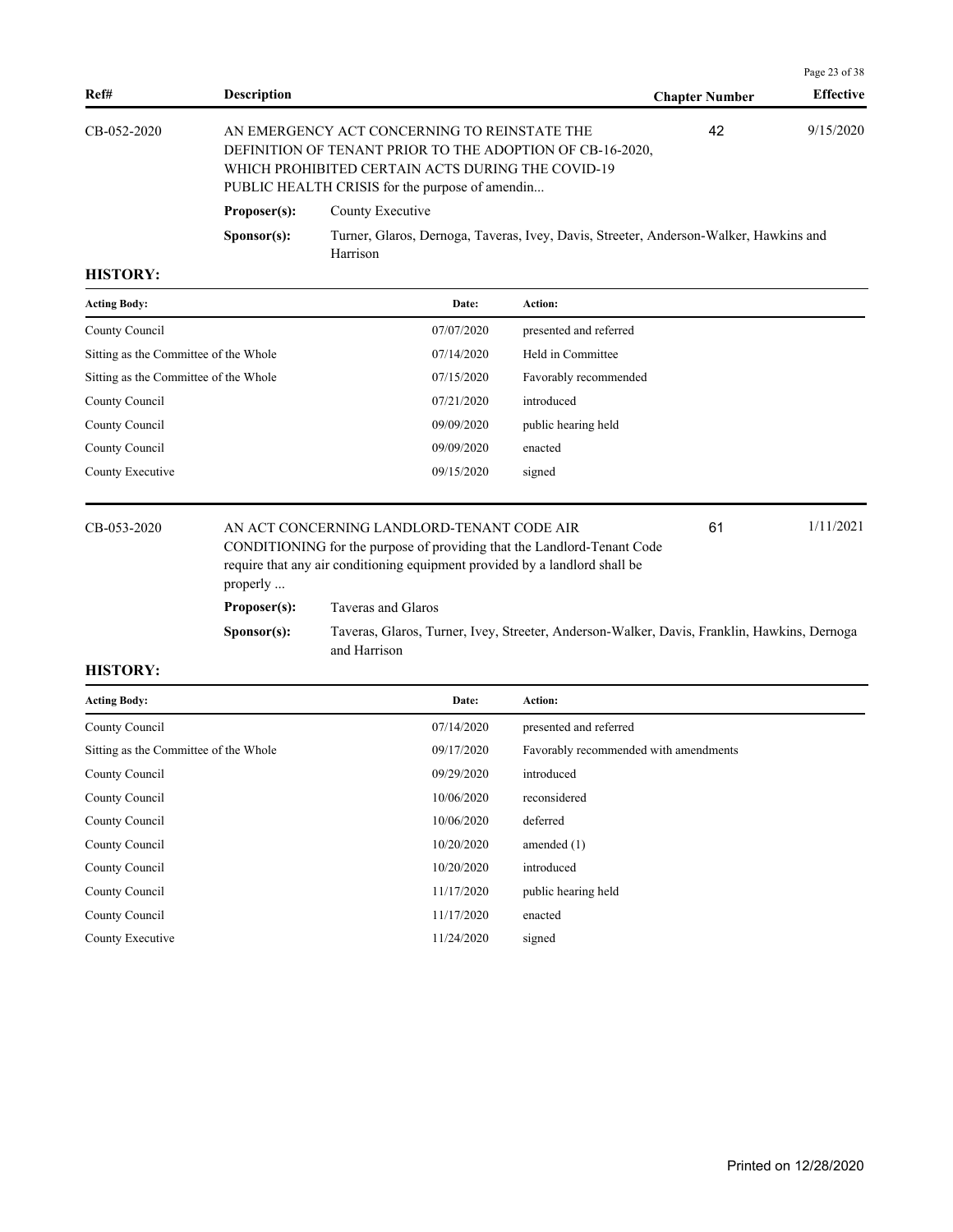|             |                                                                                                                                                                                                   |                       | Page 24 or 38    |
|-------------|---------------------------------------------------------------------------------------------------------------------------------------------------------------------------------------------------|-----------------------|------------------|
| Ref#        | <b>Description</b>                                                                                                                                                                                | <b>Chapter Number</b> | <b>Effective</b> |
| CB-054-2020 | AN ORDINANCE CONCERNING I-1 ZONE for the purpose of permitting<br>concrete recycling facility uses in the I-1 (Light-Industrial) Zones of Prince<br>George's County, under certain circumstances. | 48                    | 11/17/2020       |
|             | Proposer(s):<br>Streeter                                                                                                                                                                          |                       |                  |

**Sponsor(s):** Streeter and Harrison

## **HISTORY:**

| <b>Acting Body:</b>                   | Date:      | <b>Action:</b>                        |
|---------------------------------------|------------|---------------------------------------|
| County Council                        | 07/21/2020 | presented and referred                |
| Sitting as the Committee of the Whole | 09/17/2020 | Held in Committee                     |
| Sitting as the Committee of the Whole | 10/01/2020 | Favorably recommended with amendments |
| Sitting as the Committee of the Whole | 10/01/2020 | Held in Committee                     |
| Sitting as the Committee of the Whole | 10/08/2020 | Favorably recommended with amendments |
| County Council                        | 10/13/2020 | introduced                            |
| County Council                        | 11/17/2020 | public hearing held                   |
| County Council                        | 11/17/2020 | rules suspended                       |
| County Council                        | 11/17/2020 | enacted                               |
|                                       |            |                                       |

## CB-055-2020 AN ACT CONCERNING QUALIFIED DATA CENTERS - PERSONAL 58 1/4/2021

PROPERTY TAX EXEMPTION for the purpose of establishing a personal property tax exemption on the personal property of a Qualified Data Center; defini... **Proposer(s):** County Executive

**Sponsor(s):** Turner, Ivey, Anderson-Walker, Davis, Streeter, Glaros, Dernoga, Franklin, Harrison and Taveras

58

## **HISTORY:**

| <b>Acting Body:</b>                   | Date:      | Action:                               |
|---------------------------------------|------------|---------------------------------------|
| County Council                        | 09/09/2020 | presented and referred                |
| Sitting as the Committee of the Whole | 09/24/2020 | Held in Committee                     |
| Sitting as the Committee of the Whole | 10/08/2020 | Favorably recommended with amendments |
| County Council                        | 10/20/2020 | introduced                            |
| County Council                        | 11/17/2020 | public hearing held                   |
| County Council                        | 11/17/2020 | enacted                               |
| County Executive                      | 11/18/2020 | signed                                |

 $\overline{a}$   $\overline{a}$   $\overline{a}$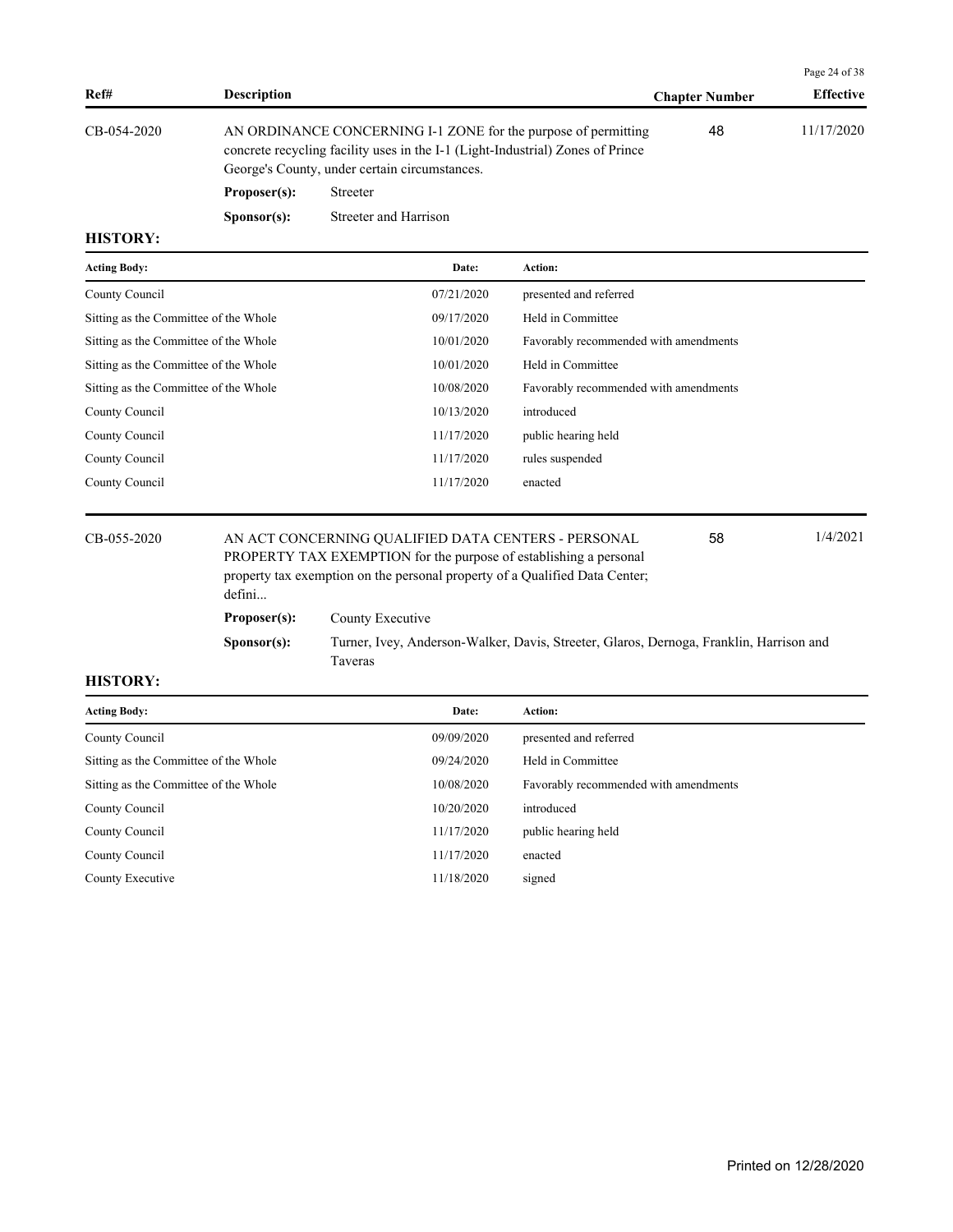|                                                                                                                                                                                                                                  |                      |                                                                                                    |                       | Page 25 of 38    |
|----------------------------------------------------------------------------------------------------------------------------------------------------------------------------------------------------------------------------------|----------------------|----------------------------------------------------------------------------------------------------|-----------------------|------------------|
| Ref#                                                                                                                                                                                                                             | <b>Description</b>   |                                                                                                    | <b>Chapter Number</b> | <b>Effective</b> |
| $CB-0.56-2020$<br>AN ACT CONCERNING THE BUILDING CODE OF PRINCE GEORGE'S<br>COUNTY for the purpose of updating the provisions of the Building Code of<br>Prince George's County (the "County") to conform to the 2018 editions o |                      |                                                                                                    | 62                    | 1/11/2021        |
|                                                                                                                                                                                                                                  | Proposer(s):         | County Executive                                                                                   |                       |                  |
|                                                                                                                                                                                                                                  | S <b>p</b> onsor(s): | Turner, Ivey, Davis, Streeter, Glaros, Dernoga, Franklin, Harrison, Anderson-Walker and<br>Taveras |                       |                  |

| <b>Acting Body:</b>                   | Date:      | Action:                               |
|---------------------------------------|------------|---------------------------------------|
| County Council                        | 09/09/2020 | presented and referred                |
| Sitting as the Committee of the Whole | 09/24/2020 | Held in Committee                     |
| Sitting as the Committee of the Whole | 10/15/2020 | Favorably recommended with amendments |
|                                       | 10/20/2020 | introduced                            |
| County Council                        | 10/20/2020 | introduced                            |
| County Council                        | 11/17/2020 | public hearing held                   |
| County Council                        | 11/17/2020 | enacted                               |
| County Executive                      | 11/24/2020 | signed                                |
|                                       |            |                                       |

CB-057-2020 AN ACT CONCERNING HOMESTEAD PROPERTY TAX CREDIT for the 43 12/18/2020 purpose of establishing the homestead property tax credit for the County property tax for the taxable year beginning July 1, 2021. 43 **Proposer(s):** County Executive

**Sponsor(s):** Turner, Ivey, Streeter, Anderson-Walker, Harrison, Dernoga, Taveras and Glaros

| <b>Acting Body:</b>                   | Date:      | Action:                |
|---------------------------------------|------------|------------------------|
| County Council                        | 09/09/2020 | presented and referred |
| Sitting as the Committee of the Whole | 09/24/2020 | Favorably recommended  |
| County Council                        | 09/29/2020 | introduced             |
| County Council                        | 10/27/2020 | public hearing held    |
| County Council                        | 10/27/2020 | enacted                |
| County Executive                      | 11/02/2020 | signed                 |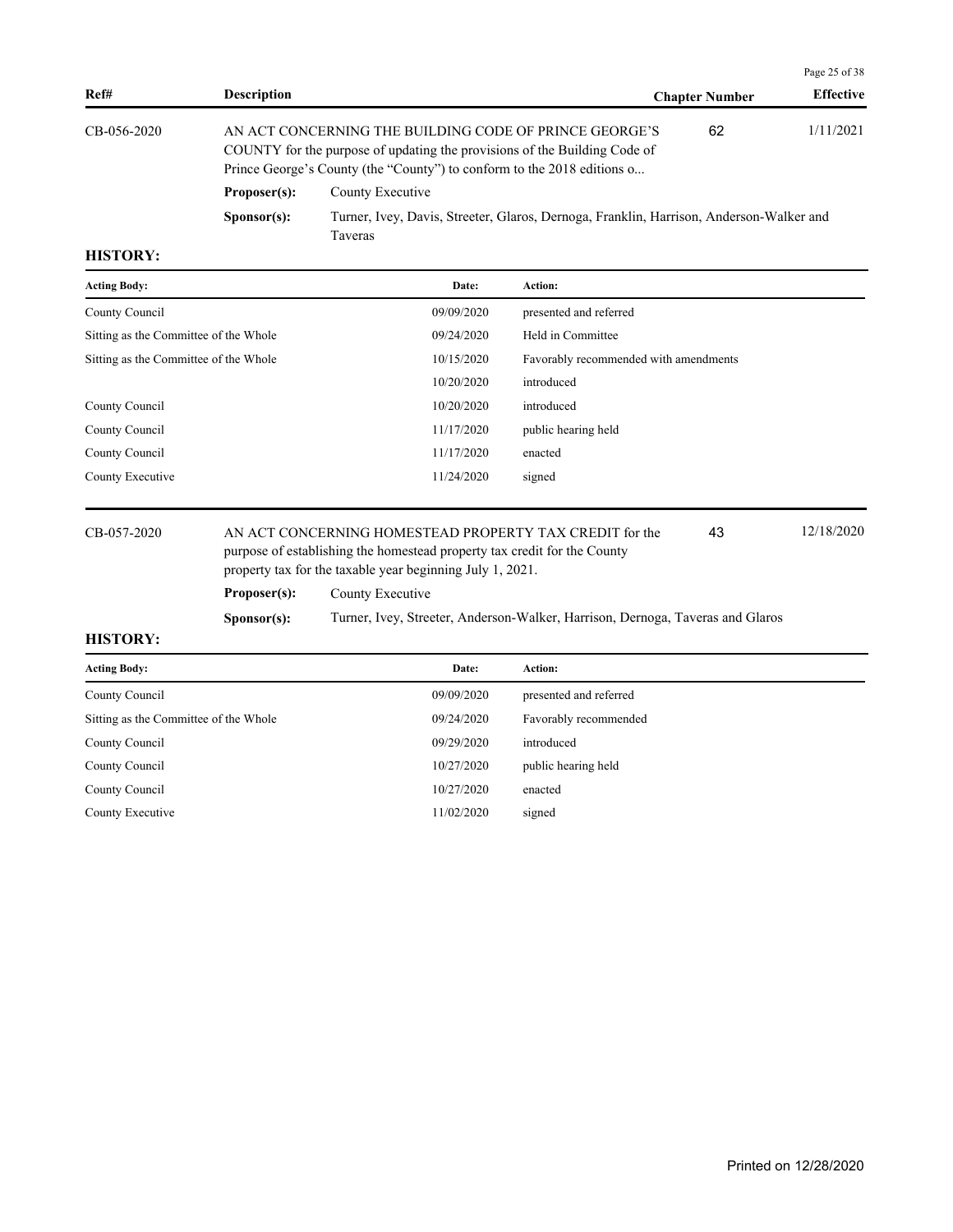|             |                                                                                                                                                                                                                         |                                                                                                             |                       | Page 26 of 38    |
|-------------|-------------------------------------------------------------------------------------------------------------------------------------------------------------------------------------------------------------------------|-------------------------------------------------------------------------------------------------------------|-----------------------|------------------|
| Ref#        | <b>Description</b>                                                                                                                                                                                                      |                                                                                                             | <b>Chapter Number</b> | <b>Effective</b> |
| CB-058-2020 | 44<br>AN ACT CONCERNING REGULAR COUNTY HOLIDAYS -<br>JUNETEENTH DAY for the purpose of recognizing the end of slavery and to<br>celebrate the history, culture and accomplishments of African Americans in<br>Prince Ge |                                                                                                             | 12/18/2020            |                  |
|             | Proposer(s):                                                                                                                                                                                                            | County Executive                                                                                            |                       |                  |
|             | S <b>p</b> onsor(s):                                                                                                                                                                                                    | Turner, Streeter, Ivey, Anderson-Walker, Harrison, Franklin, Hawkins, Dernoga, Glaros,<br>Taveras and Davis |                       |                  |

| Date:      | Action:                |
|------------|------------------------|
| 09/09/2020 | presented and referred |
| 09/24/2020 | Favorably recommended  |
| 09/29/2020 | introduced             |
| 10/27/2020 | public hearing held    |
| 10/27/2020 | enacted                |
| 11/02/2020 | signed                 |
|            |                        |

CB-059-2020 AN ACT CONCERNING SHORT-TERM RENTALS for the purpose of 46 1/4/2021 modifying the provisions for platform short-term rental licensing in the County and clarifying the adjudication process for violations of those ... 46 Proposer(s): County Executive

**Sponsor(s):** Turner, Davis, Streeter, Harrison, Dernoga, Franklin, Taveras, Glaros, Hawkins, Ivey and Anderson-Walker

| <b>Acting Body:</b>                   | Date:      | Action:                |
|---------------------------------------|------------|------------------------|
| County Council                        | 09/09/2020 | presented and referred |
| Sitting as the Committee of the Whole | 10/01/2020 | Favorably recommended  |
| County Council                        | 10/13/2020 | introduced             |
| County Council                        | 11/10/2020 | public hearing held    |
| County Council                        | 11/10/2020 | enacted                |
| County Executive                      | 11/16/2020 | signed                 |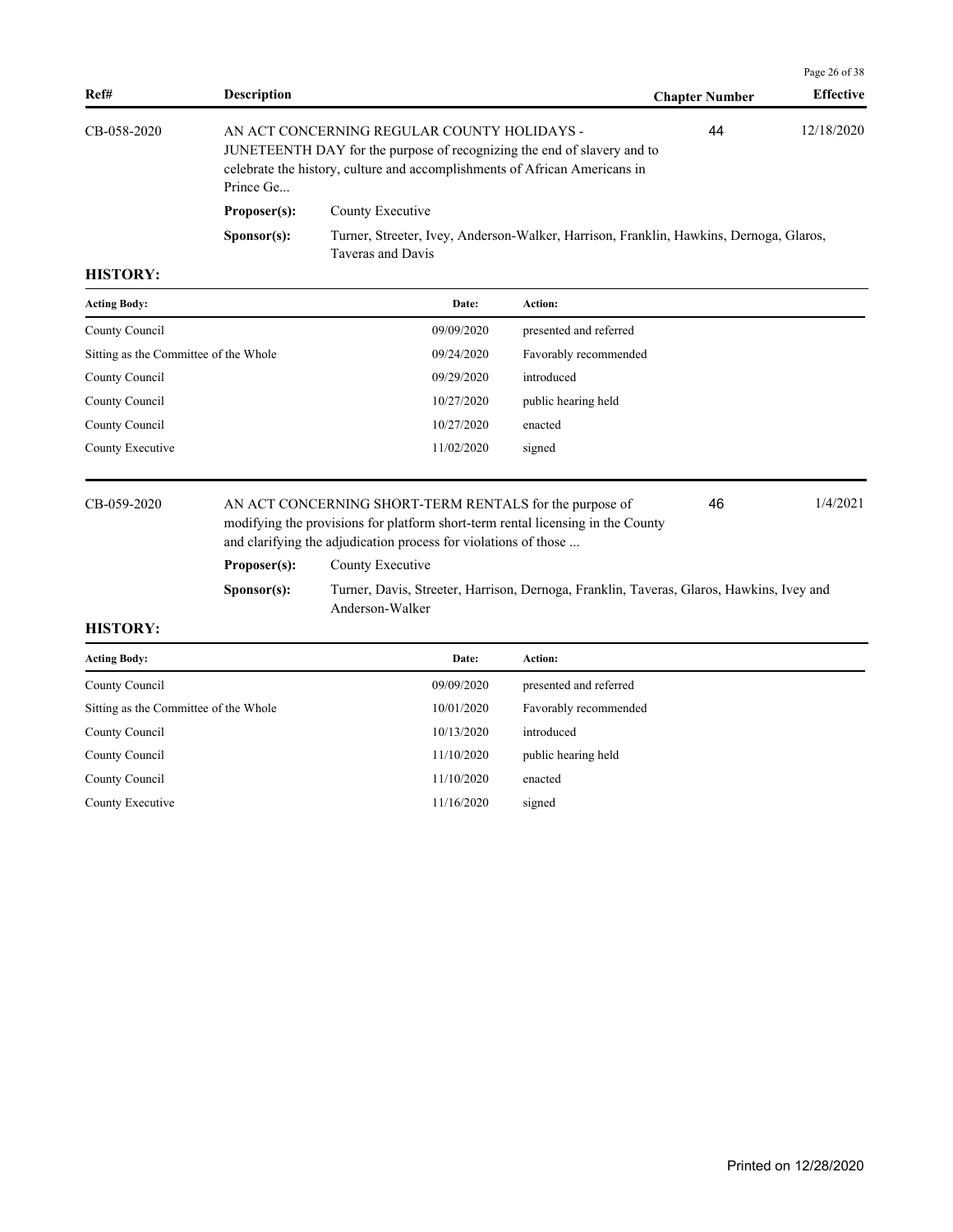|                                       |                                                                                                                                                              |                                                                                                                                                                                       |                        |                       | Page 27 of 38    |
|---------------------------------------|--------------------------------------------------------------------------------------------------------------------------------------------------------------|---------------------------------------------------------------------------------------------------------------------------------------------------------------------------------------|------------------------|-----------------------|------------------|
| Ref#                                  | <b>Description</b>                                                                                                                                           |                                                                                                                                                                                       |                        | <b>Chapter Number</b> | <b>Effective</b> |
| CB-060-2020                           | 47<br>AN ACT CONCERNING IMPOUNDMENT for the purpose of modifying<br>the notice requirements and reclaiming and redemption process for impounded<br>vehicles. |                                                                                                                                                                                       |                        |                       | 1/4/2021         |
|                                       | Proposer(s):                                                                                                                                                 | County Executive                                                                                                                                                                      |                        |                       |                  |
|                                       | Sponsor(s):                                                                                                                                                  | Turner, Davis, Taveras, Dernoga, Harrison, Streeter, Anderson-Walker, Ivey and Glaros                                                                                                 |                        |                       |                  |
| <b>HISTORY:</b>                       |                                                                                                                                                              |                                                                                                                                                                                       |                        |                       |                  |
| <b>Acting Body:</b>                   |                                                                                                                                                              | Date:                                                                                                                                                                                 | Action:                |                       |                  |
| County Council                        |                                                                                                                                                              | 09/09/2020                                                                                                                                                                            | presented and referred |                       |                  |
| Sitting as the Committee of the Whole |                                                                                                                                                              | 10/01/2020                                                                                                                                                                            | Favorably recommended  |                       |                  |
| County Council                        |                                                                                                                                                              | 10/13/2020                                                                                                                                                                            | introduced             |                       |                  |
| County Council                        |                                                                                                                                                              | 11/10/2020                                                                                                                                                                            | public hearing held    |                       |                  |
| County Council                        |                                                                                                                                                              | 11/10/2020                                                                                                                                                                            | enacted                |                       |                  |
| County Executive                      |                                                                                                                                                              | 11/16/2020                                                                                                                                                                            | signed                 |                       |                  |
| <b>HISTORY:</b>                       | Proposer(s):                                                                                                                                                 | the purpose of amending the name of the Human Relations Commission to<br>provide clarity to citizens and other governmental agencies as to the mission<br>County Executive            |                        |                       |                  |
| <b>Acting Body:</b>                   |                                                                                                                                                              | Date:                                                                                                                                                                                 | Action:                |                       |                  |
| County Council                        |                                                                                                                                                              | 09/15/2020                                                                                                                                                                            | presented and referred |                       |                  |
| CB-062-2020                           | issue and sell an amount                                                                                                                                     | AN ACT CONCERNING THE ISSUANCE AND SALE OF GENERAL<br>OBLIGATION AND STORMWATER MANAGEMENT BONDS for the<br>purpose of authorizing and empowering Prince George's County, Maryland to |                        | 63                    | 1/11/2021        |
|                                       | Proposer(s):                                                                                                                                                 | County Executive                                                                                                                                                                      |                        |                       |                  |
|                                       | S <b>p</b> onsor(s):                                                                                                                                         | Turner, Anderson-Walker, Davis, Ivey, Streeter, Glaros, Dernoga, Franklin, Harrison and<br>Taveras                                                                                    |                        |                       |                  |
| <b>HISTORY:</b>                       |                                                                                                                                                              |                                                                                                                                                                                       |                        |                       |                  |
| <b>Acting Body:</b>                   |                                                                                                                                                              | Date:                                                                                                                                                                                 | Action:                |                       |                  |
| County Council                        |                                                                                                                                                              | 09/15/2020                                                                                                                                                                            | presented and referred |                       |                  |
| Sitting as the Committee of the Whole |                                                                                                                                                              | 10/08/2020                                                                                                                                                                            | Favorably recommended  |                       |                  |
| County Council                        |                                                                                                                                                              | 10/20/2020                                                                                                                                                                            | introduced             |                       |                  |

| County Council   | 11/17/2020 | public hearing held |
|------------------|------------|---------------------|
| County Council   | 11/17/2020 | enacted             |
| County Executive | 11/24/2020 | signed              |
|                  |            |                     |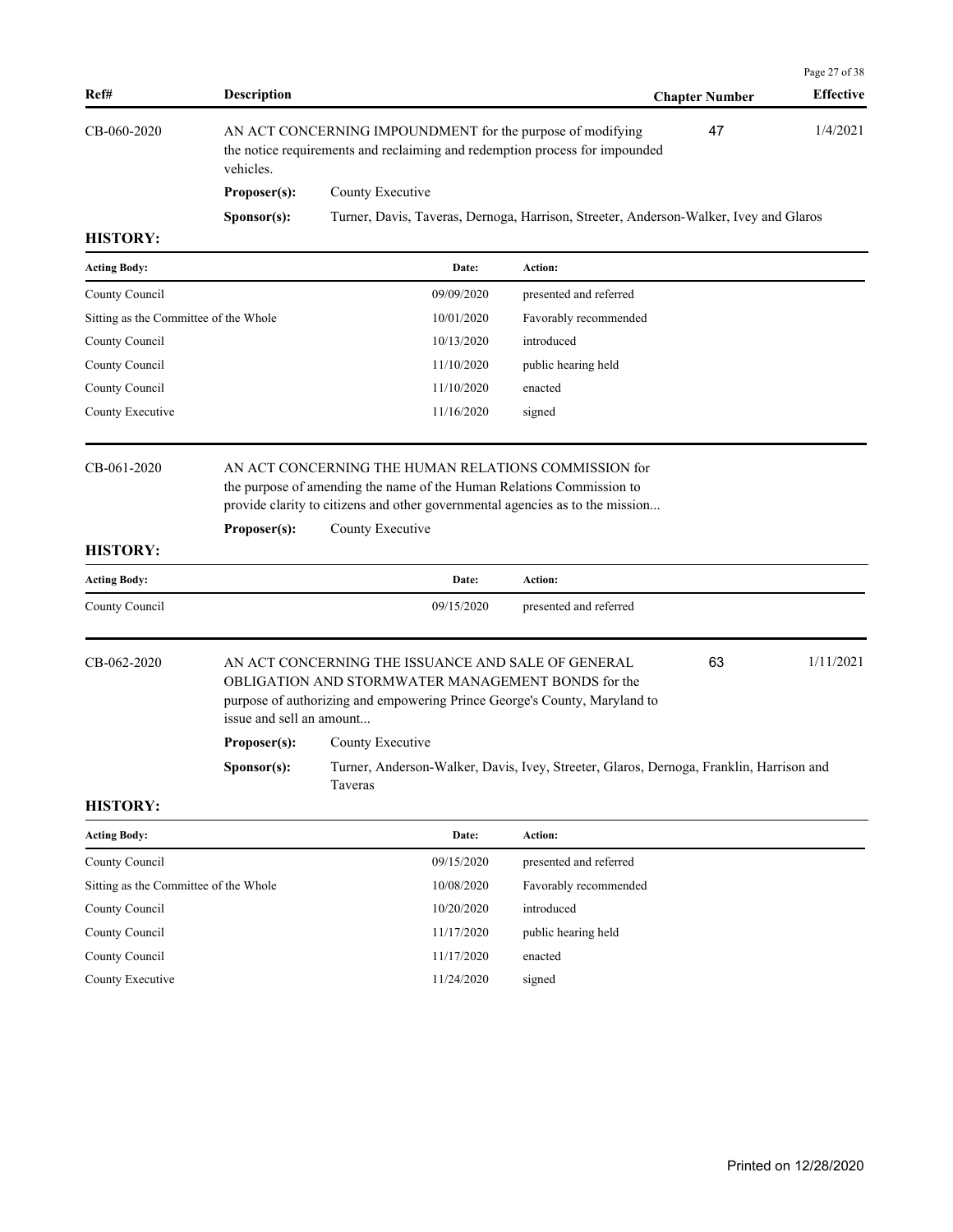| Ref#              | <b>Description</b>   |                                                                                                                                                                                              | <b>Chapter Number</b> | <b>Effective</b> |
|-------------------|----------------------|----------------------------------------------------------------------------------------------------------------------------------------------------------------------------------------------|-----------------------|------------------|
| CB-063-2020       | use, "Trash Maint    | AN ORDINANCE CONCERNING TRASH MAINTENANCE SERVICES<br>WITH PRIVATE FUELING STATION - I-1 AND I-2 ZONES for the<br>purpose of amending the Zoning Ordinance to provide a definition for a new | 49                    | 1/4/2021         |
|                   | Proposer(s):         | Davis                                                                                                                                                                                        |                       |                  |
|                   | S <b>p</b> onsor(s): | Davis, Harrison and Franklin                                                                                                                                                                 |                       |                  |
| <b>***^**^***</b> |                      |                                                                                                                                                                                              |                       |                  |

| <b>Acting Body:</b>                   | Date:      | Action:                               |
|---------------------------------------|------------|---------------------------------------|
| County Council                        | 09/15/2020 | presented and referred                |
| Sitting as the Committee of the Whole | 10/01/2020 | Held in Committee                     |
| Sitting as the Committee of the Whole | 10/08/2020 | Favorably recommended with amendments |
| County Council                        | 10/13/2020 | introduced                            |
| County Council                        | 11/17/2020 | public hearing held                   |
| County Council                        | 11/17/2020 | amended $(1)$                         |
| County Council                        | 11/17/2020 | enacted                               |
|                                       |            |                                       |

## CB-064-2020 AN ACT CONCERNING THE PRINCE GEORGE'S COUNTY CODE 64 1/11/2021 (2019 EDITION) for the purpose of adopting and publishing the 2019 Edition of the Prince George's County Code.

64

Page 28 of 38

**Proposer(s):** Turner **Sponsor(s):** Turner, Streeter, Franklin, Taveras, Harrison, Davis, Hawkins, Anderson-Walker and Glaros

| <b>Acting Body:</b>                   | Date:      | Action:                |
|---------------------------------------|------------|------------------------|
| County Council                        | 09/15/2020 | presented and referred |
| Sitting as the Committee of the Whole | 10/01/2020 | Favorably recommended  |
| County Council                        | 10/06/2020 | introduced             |
| County Council                        | 11/17/2020 | public hearing held    |
| County Council                        | 11/17/2020 | enacted                |
| County Executive                      | 11/24/2020 | signed                 |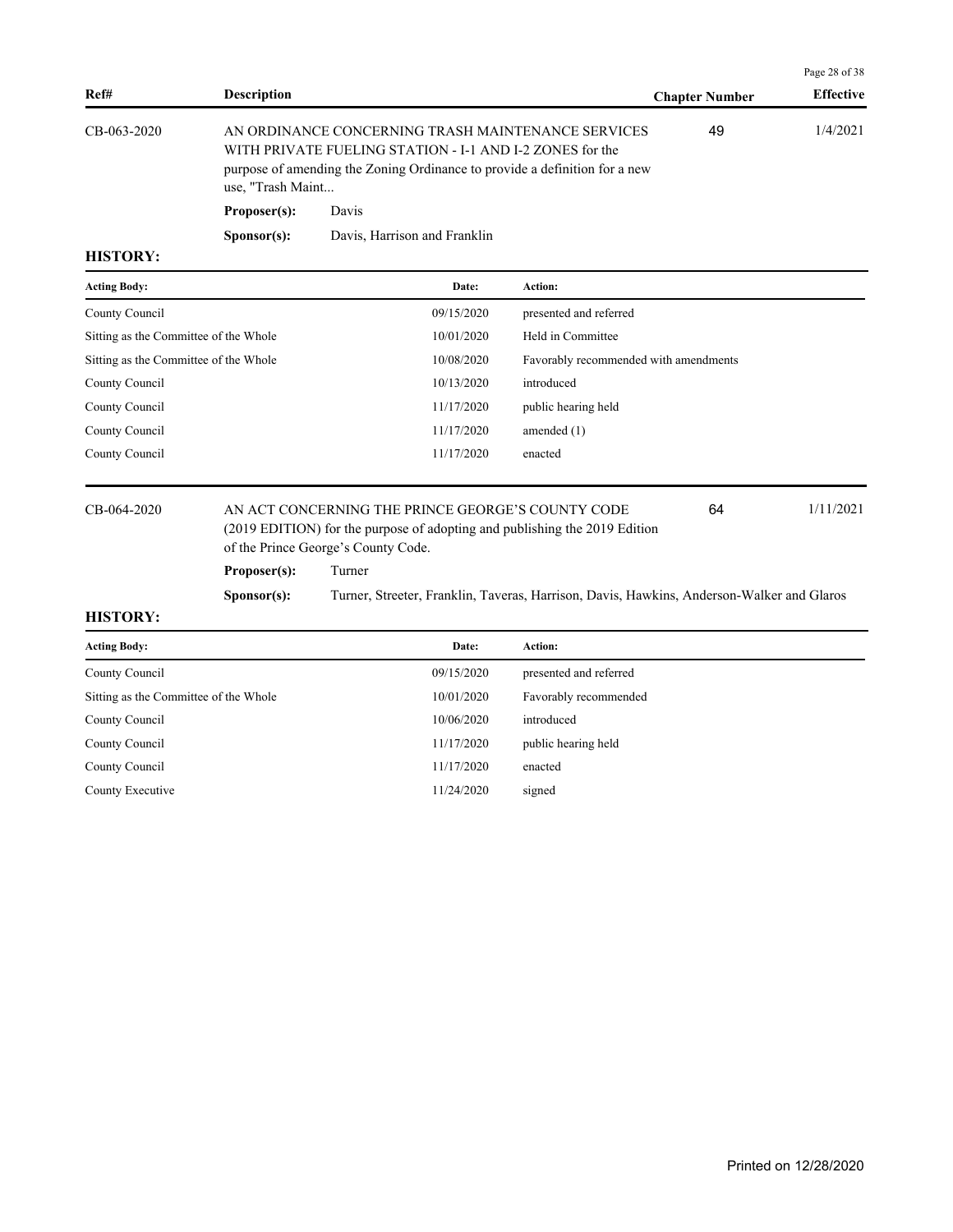|             |                      |                                                                                                                                                                                                      |                       | Page 29 of 38    |  |
|-------------|----------------------|------------------------------------------------------------------------------------------------------------------------------------------------------------------------------------------------------|-----------------------|------------------|--|
| Ref#        | <b>Description</b>   |                                                                                                                                                                                                      | <b>Chapter Number</b> | <b>Effective</b> |  |
| CB-065-2020 |                      | (SUBDIVISION BILL) - AN ACT CONCERNING SUBTITLE 24,<br>SUBDIVISIONS for the purpose of adopting and publishing Subtitle 24,<br>Subdivisions, of the 2019 Edition of the Prince George's County Code. | 65                    | 12/28/2020       |  |
|             | Proposer(s):         | Turner                                                                                                                                                                                               |                       |                  |  |
|             | S <b>p</b> onsor(s): | Turner, Streeter, Taveras, Hawkins, Davis, Harrison, Glaros and Franklin                                                                                                                             |                       |                  |  |
| ----------  |                      |                                                                                                                                                                                                      |                       |                  |  |

| <b>Acting Body:</b>                   | Date:      | <b>Action:</b>         |
|---------------------------------------|------------|------------------------|
| County Council                        | 09/15/2020 | presented and referred |
| Sitting as the Committee of the Whole | 10/01/2020 | Favorably recommended  |
| County Council                        | 10/06/2020 | introduced             |
| County Council                        | 11/17/2020 | public hearing held    |
| County Council                        | 11/17/2020 | enacted                |
| County Executive                      | 11/24/2020 | signed                 |
|                                       |            |                        |

CB-066-2020 (SUBDIVISION BILL) - AN ACT CONCERNING SUBTITLE 24, 66 12/28/2020 SUBDIVISIONS for the purpose of adopting and publishing Subtitle 24, Subdivisions, of the 2019 Edition of the Prince George's County Code, pursuant ... 66 **Proposer(s):** Turner

**Sponsor(s):** Turner, Taveras, Davis, Franklin, Glaros, Hawkins and Harrison

| <b>Acting Body:</b>                   | Date:      | <b>Action:</b>         |
|---------------------------------------|------------|------------------------|
| County Council                        | 09/15/2020 | presented and referred |
| Sitting as the Committee of the Whole | 10/01/2020 | Favorably recommended  |
| County Council                        | 10/06/2020 | introduced             |
| County Council                        | 11/17/2020 | public hearing held    |
| County Council                        | 11/17/2020 | enacted                |
| County Executive                      | 11/24/2020 | signed                 |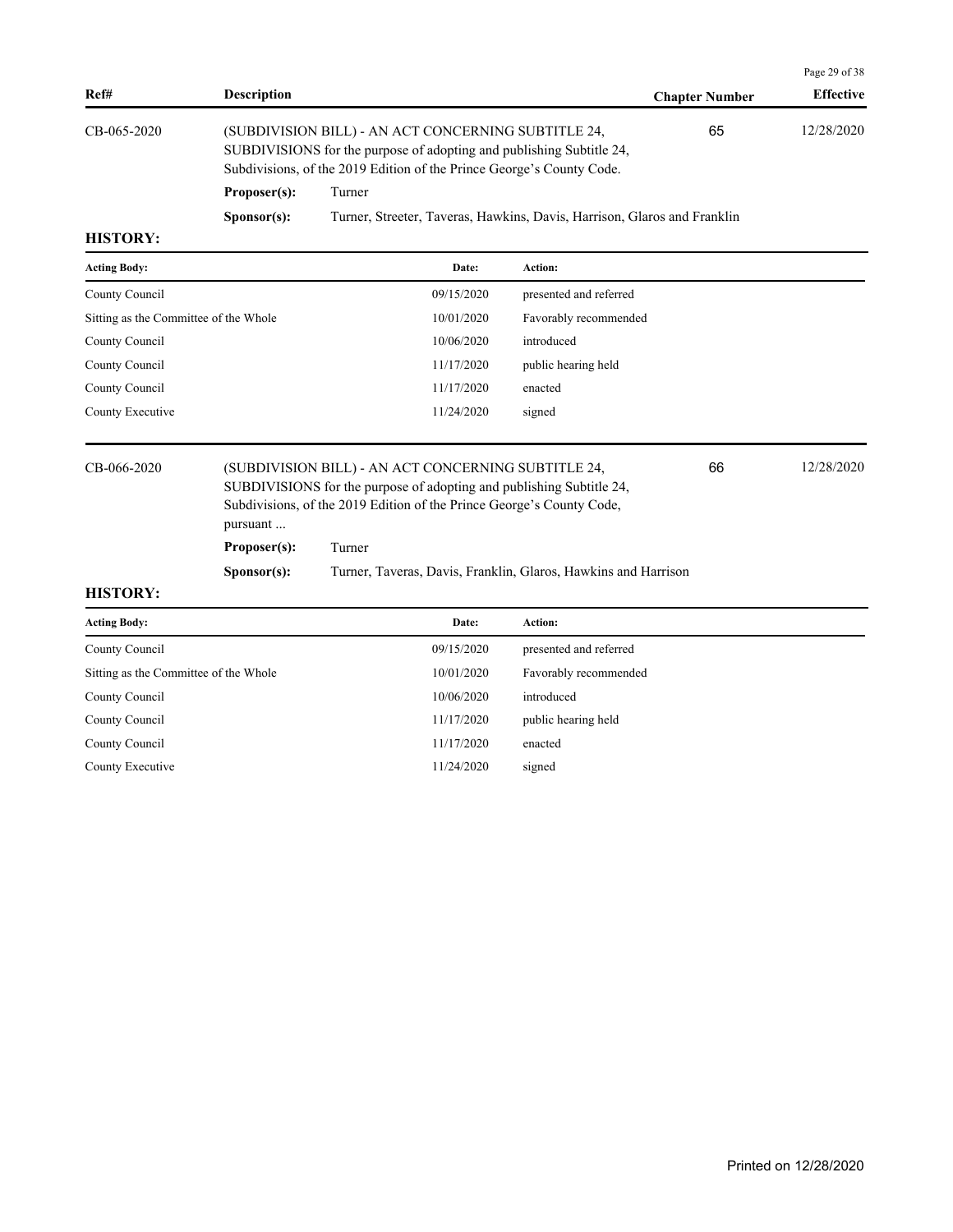| Ref#            | <b>Description</b>   |                                                                                                                                                                                                               | <b>Chapter Number</b> | <b>Effective</b> |
|-----------------|----------------------|---------------------------------------------------------------------------------------------------------------------------------------------------------------------------------------------------------------|-----------------------|------------------|
| CB-067-2020     | $\cdots$             | AN ORDINANCE CONCERNING SUBTITLE 27 - THE ZONING<br>ORDINANCE for the purpose of adopting and publishing the 2019 Edition of<br>the Zoning Ordinance of Prince George's County, Maryland, being also Subtitle | 50                    | 11/17/2020       |
|                 | Proposer(s):         | Turner                                                                                                                                                                                                        |                       |                  |
| <b>HISTORY:</b> | S <b>p</b> onsor(s): | Turner, Davis, Franklin, Glaros, Hawkins, Harrison and Taveras                                                                                                                                                |                       |                  |

| <b>Acting Body:</b>                   | Date:      | Action:                |
|---------------------------------------|------------|------------------------|
| County Council                        | 09/15/2020 | presented and referred |
| Sitting as the Committee of the Whole | 10/01/2020 | Favorably recommended  |
| County Council                        | 10/06/2020 | introduced             |
| County Council                        | 11/17/2020 | public hearing held    |
| County Council                        | 11/17/2020 | rules suspended        |
| County Council                        | 11/17/2020 | enacted                |
|                                       |            |                        |

### CB-068-2020 AN ORDINANCE CONCERNING SUBTITLE 27 - THE ZONING 51 11/17/2020 ORDINANCE for the purpose of adopting and publishing the 2019 Edition of the Zoning Ordinance of Prince George's County, Maryland, being also Subtitle

**Proposer(s):** Turner

...

**Sponsor(s):** Turner, Davis, Harrison, Franklin, Glaros, Hawkins and Taveras

#### **HISTORY:**

| <b>Acting Body:</b>                   | Date:      | <b>Action:</b>         |
|---------------------------------------|------------|------------------------|
| County Council                        | 09/15/2020 | presented and referred |
| Sitting as the Committee of the Whole | 10/01/2020 | Favorably recommended  |
| County Council                        | 10/06/2020 | introduced             |
| County Council                        | 11/17/2020 | public hearing held    |
| County Council                        | 11/17/2020 | rules suspended        |
| County Council                        | 11/17/2020 | enacted                |

Page 30 of 38

51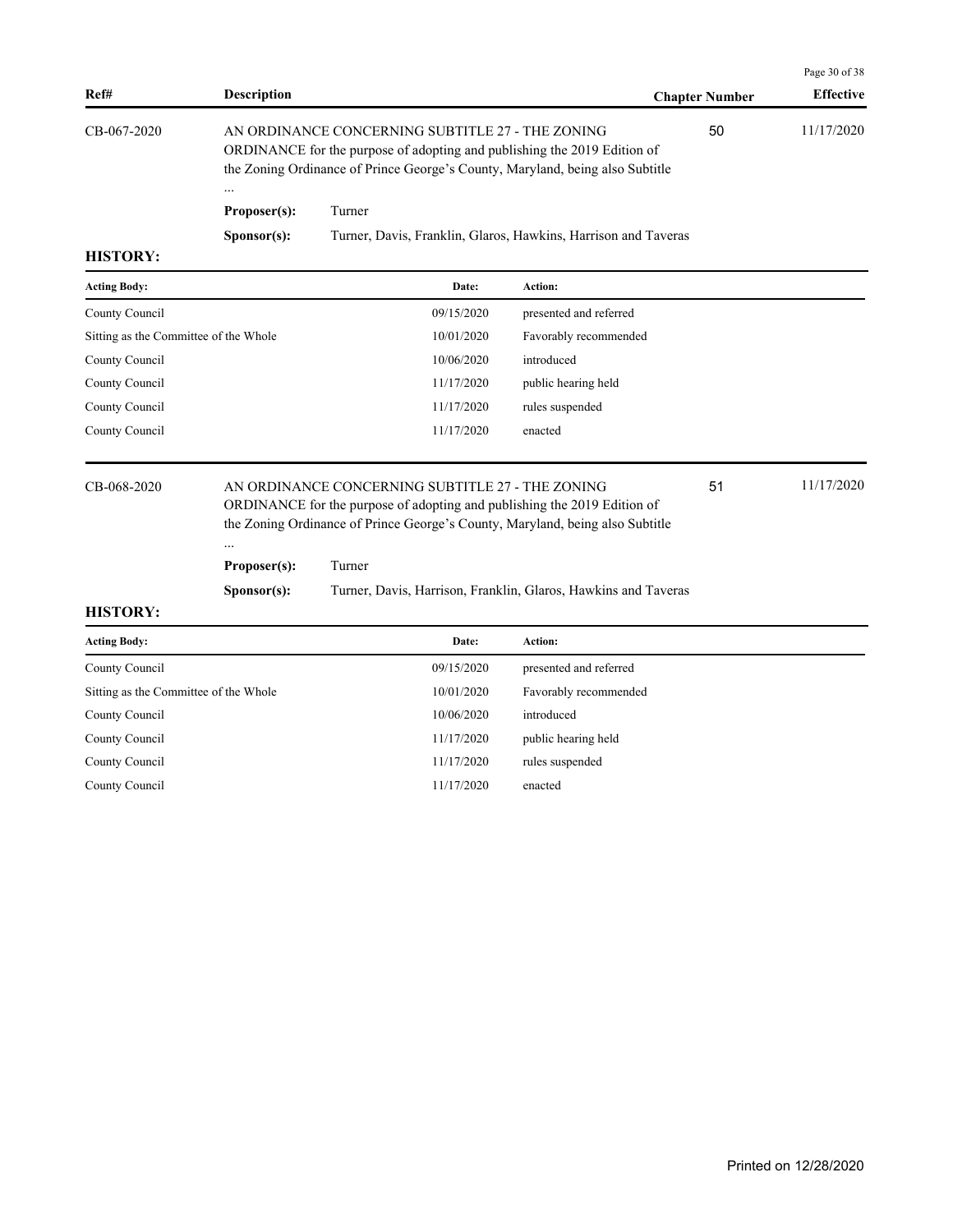|                                       |                                                                                                                                                                                                                      |                                                                                                                                                                                                                |                                       |                       | Page 31 of 38    |
|---------------------------------------|----------------------------------------------------------------------------------------------------------------------------------------------------------------------------------------------------------------------|----------------------------------------------------------------------------------------------------------------------------------------------------------------------------------------------------------------|---------------------------------------|-----------------------|------------------|
| Ref#                                  | <b>Description</b>                                                                                                                                                                                                   |                                                                                                                                                                                                                |                                       | <b>Chapter Number</b> | <b>Effective</b> |
| CB-069-2020                           |                                                                                                                                                                                                                      | AN ORDINANCE CONCERNING R-55 ZONE for the purpose of permitting<br>multifamily dwellings in the R-55 (One-Family Detached Residential) Zone of<br>Prince George's County, under certain specified circumstance |                                       | 52                    | 1/4/2021         |
|                                       | Proposer(s):                                                                                                                                                                                                         | <b>Taveras</b>                                                                                                                                                                                                 |                                       |                       |                  |
| <b>HISTORY:</b>                       | Sponsor(s):                                                                                                                                                                                                          | Taveras, Davis, Streeter and Franklin                                                                                                                                                                          |                                       |                       |                  |
|                                       |                                                                                                                                                                                                                      |                                                                                                                                                                                                                | Action:                               |                       |                  |
| <b>Acting Body:</b>                   |                                                                                                                                                                                                                      | Date:                                                                                                                                                                                                          |                                       |                       |                  |
| County Council                        |                                                                                                                                                                                                                      | 09/15/2020                                                                                                                                                                                                     | presented and referred                |                       |                  |
| Sitting as the Committee of the Whole |                                                                                                                                                                                                                      | 10/01/2020                                                                                                                                                                                                     | Held in Committee                     |                       |                  |
| Sitting as the Committee of the Whole |                                                                                                                                                                                                                      | 10/08/2020                                                                                                                                                                                                     | Favorably recommended with amendments |                       |                  |
| County Council                        |                                                                                                                                                                                                                      | 10/13/2020                                                                                                                                                                                                     | introduced                            |                       |                  |
| County Council                        |                                                                                                                                                                                                                      | 11/17/2020                                                                                                                                                                                                     | public hearing held                   |                       |                  |
| County Council                        |                                                                                                                                                                                                                      | 11/17/2020                                                                                                                                                                                                     | enacted                               |                       |                  |
| CB-070-2020                           | AN ORDINANCE CONCERNING FOOD HALLS for the purpose of<br>53<br>defining Food Halls in the Zoning Ordinance, permitting the use in the I-1<br>(Light Industrial), I-3 (Planned Industrial/Employment Park), U-L-I (Ur |                                                                                                                                                                                                                |                                       | 1/4/2021              |                  |
|                                       | Proposer(s):                                                                                                                                                                                                         | Ivey, Glaros, Streeter, Taveras and Franklin                                                                                                                                                                   |                                       |                       |                  |
|                                       | S <b>p</b> onsor(s):                                                                                                                                                                                                 | Ivey, Glaros, Streeter, Taveras, Franklin, Davis, Turner, Hawkins and Harrison                                                                                                                                 |                                       |                       |                  |
| <b>HISTORY:</b>                       |                                                                                                                                                                                                                      |                                                                                                                                                                                                                |                                       |                       |                  |
| <b>Acting Body:</b>                   |                                                                                                                                                                                                                      | Date:                                                                                                                                                                                                          | Action:                               |                       |                  |
| County Council                        |                                                                                                                                                                                                                      | 09/22/2020                                                                                                                                                                                                     | presented and referred                |                       |                  |

| County Council                        | 09/22/2020 | presented and referred                |
|---------------------------------------|------------|---------------------------------------|
| Sitting as the Committee of the Whole | 10/01/2020 | Favorably recommended with amendments |
| County Council                        | 10/13/2020 | introduced                            |
| County Council                        | 11/17/2020 | public hearing held                   |
| County Council                        | 11/17/2020 | enacted                               |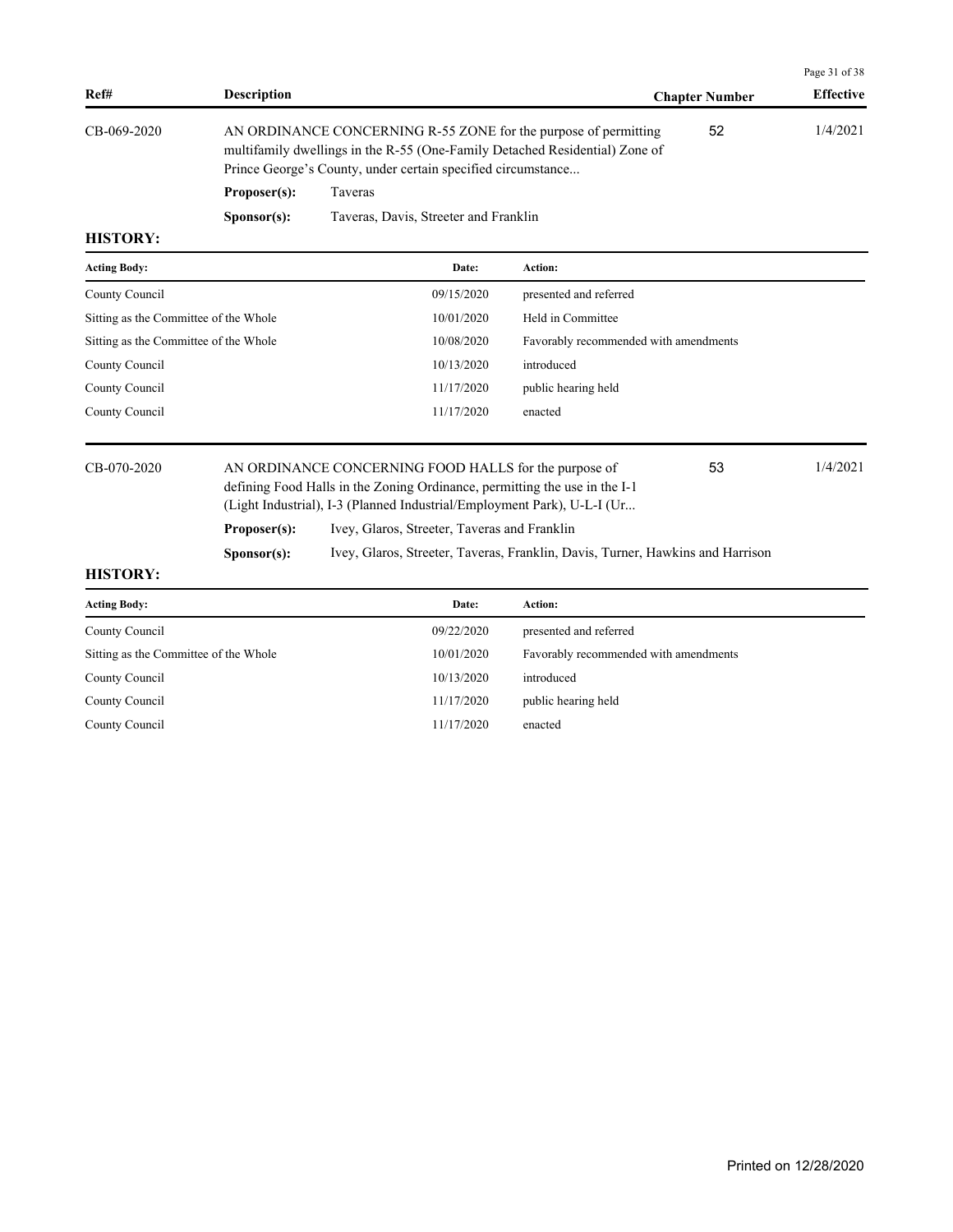|             |                      |                                                                                                                                                                                                                |                       | Page 32 of 38    |
|-------------|----------------------|----------------------------------------------------------------------------------------------------------------------------------------------------------------------------------------------------------------|-----------------------|------------------|
| Ref#        | <b>Description</b>   |                                                                                                                                                                                                                | <b>Chapter Number</b> | <b>Effective</b> |
| CB-071-2020 |                      | AN ACT CONCERNING HEALTHY CHILDREN'S MEALS AND<br>BEVERAGES for the purpose of providing legislative intent and findings;<br>defining children's meal at a food service facility; defining a food service faci | 67                    | 5/24/2021        |
|             | Proposer(s):         | Harrison, Glaros, Streeter, Taveras, Davis, Dernoga, Hawkins, Franklin and Anderson-Walker                                                                                                                     |                       |                  |
|             | S <b>p</b> onsor(s): | Harrison, Glaros, Streeter, Taveras, Davis, Dernoga, Hawkins, Franklin, Anderson-Walker and<br>Turner                                                                                                          |                       |                  |

| <b>Acting Body:</b>                   | Date:      | <b>Action:</b>                        |
|---------------------------------------|------------|---------------------------------------|
| County Council                        | 09/22/2020 | presented and referred                |
| Sitting as the Committee of the Whole | 10/15/2020 | Favorably recommended with amendments |
| County Council                        | 10/20/2020 | amended $(1)$                         |
| County Council                        | 10/20/2020 | introduced                            |
| County Council                        | 11/17/2020 | public hearing held                   |
| County Council                        | 11/17/2020 | amended $(1)$                         |
| County Council                        | 11/17/2020 | enacted                               |
| County Executive                      | 11/24/2020 | signed                                |
|                                       |            |                                       |

CB-072-2020 AN ORDINANCE CONCERNING CLASS 3 FILL RECLAMATION for the 1/4/2021 purpose of amending the requirements for limited Class 3 fill uses as a method of reclaiming former sand and gravel mining properties for publi... 54

## **Proposer(s):** Harrison

**Sponsor(s):** Harrison, Streeter and Davis

| <b>Acting Body:</b>                   | Date:      | Action:                |
|---------------------------------------|------------|------------------------|
| County Council                        | 09/22/2020 | presented and referred |
| Sitting as the Committee of the Whole | 10/01/2020 | Held in Committee      |
| Sitting as the Committee of the Whole | 10/08/2020 | Favorably recommended  |
| County Council                        | 10/13/2020 | introduced             |
| County Council                        | 11/17/2020 | public hearing held    |
| County Council                        | 11/17/2020 | enacted                |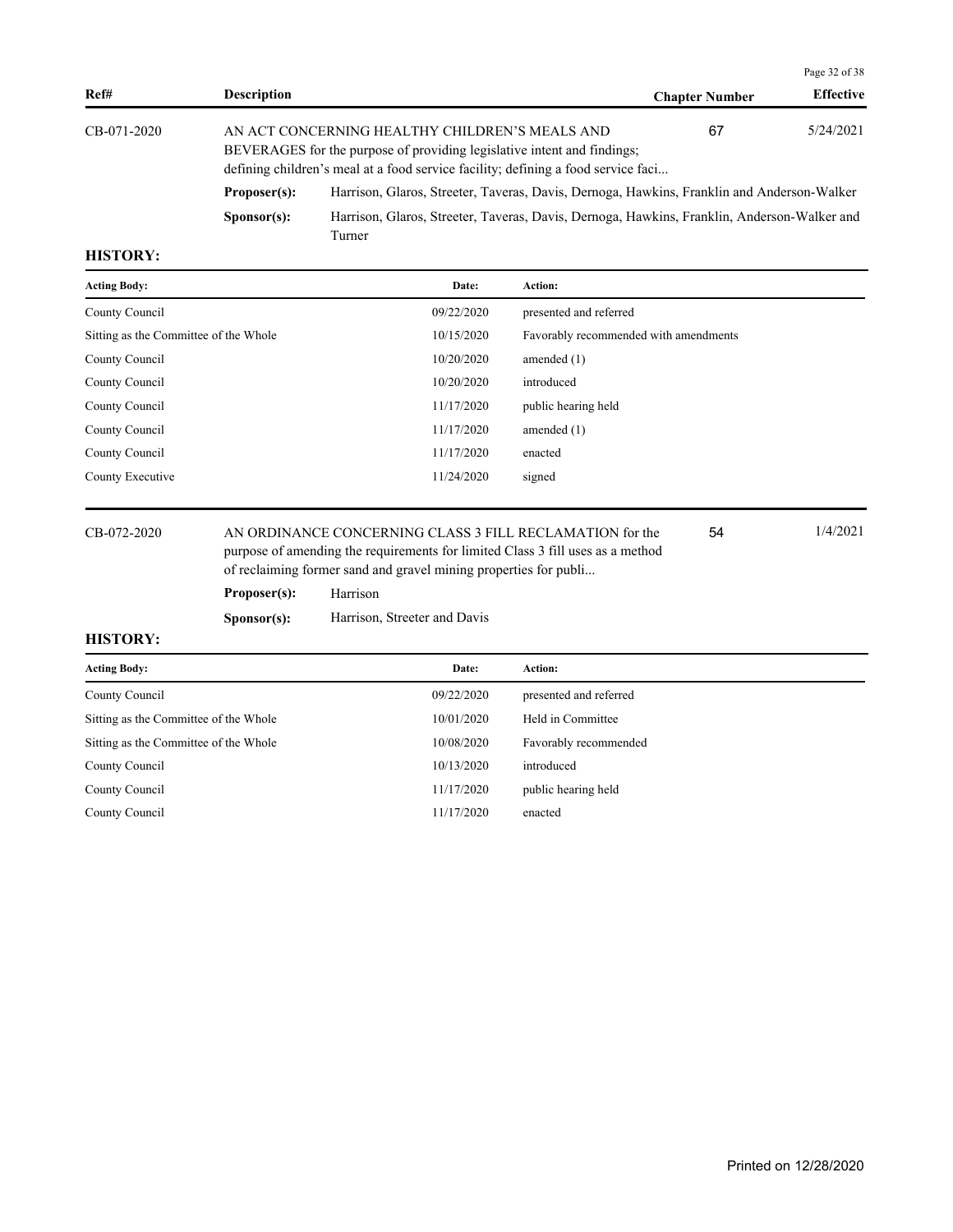|                                                                                         |                      |                                                                                                                                      |                       | Page 33 of 38    |
|-----------------------------------------------------------------------------------------|----------------------|--------------------------------------------------------------------------------------------------------------------------------------|-----------------------|------------------|
| Ref#                                                                                    | <b>Description</b>   |                                                                                                                                      | <b>Chapter Number</b> | <b>Effective</b> |
| CB-073-2020<br>SITE PLANS AND SPECIFIC DESIGN PLANS for the purpose of<br>Detailed Site |                      | AN ORDINANCE CONCERNING VALIDITY PERIODS FOR DETAILED<br>temporarily extending the validity periods of all approved applications for | 55                    | 11/17/2020       |
|                                                                                         | Proposer(s):         | Turner, Glaros, Harrison, Hawkins, Taveras and Davis                                                                                 |                       |                  |
|                                                                                         | S <b>p</b> onsor(s): | Turner, Glaros, Harrison, Hawkins, Taveras and Davis                                                                                 |                       |                  |

| Date:      | Action:                |
|------------|------------------------|
| 09/22/2020 | presented and referred |
| 10/01/2020 | Favorably recommended  |
| 10/06/2020 | introduced             |
| 11/17/2020 | public hearing held    |
| 11/17/2020 | rules suspended        |
| 11/17/2020 | enacted                |
|            |                        |

| CB-074-2020 | Preliminary          | (SUBDIVISION BILL) - AN ACT CONCERNING VALIDITY PERIODS<br>FOR PRELIMINARY PLANS OF SUBDIVISION for the purpose of<br>temporarily extending the validity periods of all approved applications for | 68 | 11/24/2020 |
|-------------|----------------------|---------------------------------------------------------------------------------------------------------------------------------------------------------------------------------------------------|----|------------|
|             | Proposer(s):         | Davis, Glaros, Harrison, Hawkins, Taveras and Turner                                                                                                                                              |    |            |
|             | S <b>p</b> onsor(s): | Davis, Glaros, Harrison, Hawkins, Taveras and Turner                                                                                                                                              |    |            |

| <b>Acting Body:</b>                   | Date:      | <b>Action:</b>         |
|---------------------------------------|------------|------------------------|
| County Council                        | 09/22/2020 | presented and referred |
| Sitting as the Committee of the Whole | 10/01/2020 | Favorably recommended  |
| County Council                        | 10/06/2020 | introduced             |
| County Council                        | 11/17/2020 | public hearing held    |
| County Council                        | 11/17/2020 | rules suspended        |
| County Council                        | 11/17/2020 | enacted                |
| County Executive                      | 11/24/2020 | signed                 |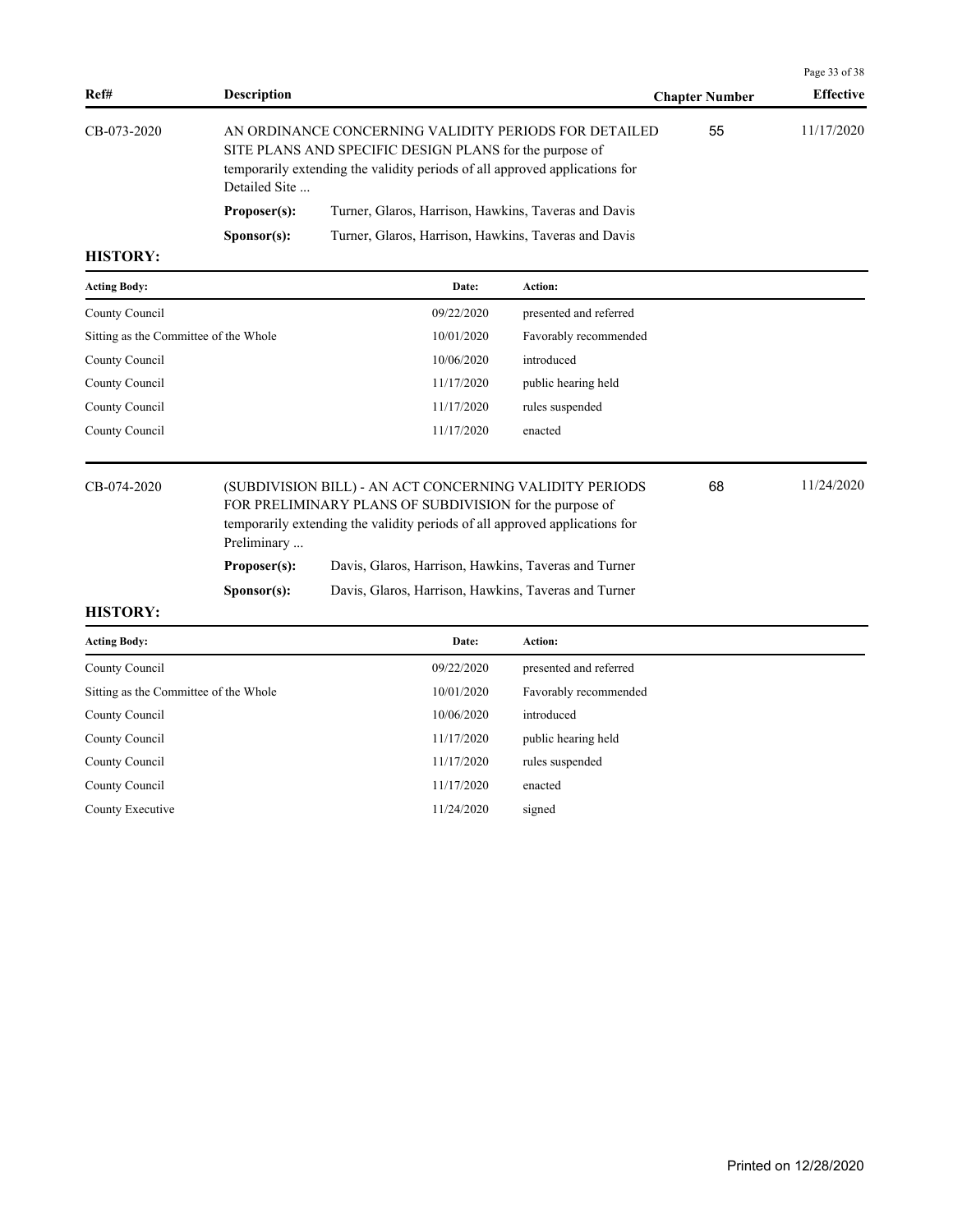|                                                                                                                                                                                                                                    |                      |                                                                                                             |                       | Page 34 of 38    |
|------------------------------------------------------------------------------------------------------------------------------------------------------------------------------------------------------------------------------------|----------------------|-------------------------------------------------------------------------------------------------------------|-----------------------|------------------|
| Ref#                                                                                                                                                                                                                               | <b>Description</b>   |                                                                                                             | <b>Chapter Number</b> | <b>Effective</b> |
| CB-075-2020<br>AN ACT CONCERNING GROCERY STORE REAL PROPERTY TAX<br>CREDIT FOCUS AREA for the purpose of modifying the definition of a<br>Grocery Store Focus Area and making Healthy Food Priority Areas eligible for<br>the $Gr$ |                      |                                                                                                             | 1/11/2021<br>69       |                  |
|                                                                                                                                                                                                                                    | Proposer(s):         | Franklin, Glaros, Harrison, Davis, Taveras, Ivey, Dernoga, Streeter, Hawkins, Turner and<br>Anderson-Walker |                       |                  |
|                                                                                                                                                                                                                                    | S <b>p</b> onsor(s): | Franklin, Glaros, Harrison, Davis, Taveras, Ivey, Dernoga, Streeter, Hawkins, Turner and<br>Anderson-Walker |                       |                  |

| <b>Acting Body:</b>                   | Date:      | <b>Action:</b>         |
|---------------------------------------|------------|------------------------|
| County Council                        | 09/22/2020 | presented and referred |
| Sitting as the Committee of the Whole | 10/08/2020 | Favorably recommended  |
| County Council                        | 10/20/2020 | introduced             |
| County Council                        | 11/17/2020 | public hearing held    |
| County Council                        | 11/17/2020 | enacted                |
| County Executive                      | 11/24/2020 | signed                 |

| CB-076-2020 |                      | 1/4/2021<br>AN ACT CONCERNING STORMWATER MANAGEMENT -<br>59<br>WASTEWATER PROTECTION AND RESTORATION PROGRAM |  |  |  |  |  |
|-------------|----------------------|--------------------------------------------------------------------------------------------------------------|--|--|--|--|--|
|             |                      | REVENUE OBLIGATIONS - MARYLAND WATER QUALITY                                                                 |  |  |  |  |  |
|             |                      | FINANCING ADMINISTRATION LOANS for the purpose of authorizing                                                |  |  |  |  |  |
|             | an                   |                                                                                                              |  |  |  |  |  |
|             | Proposer(s):         | County Executive                                                                                             |  |  |  |  |  |
|             | S <b>p</b> onsor(s): | Turner, Davis, Anderson-Walker, Streeter, Glaros, Dernoga, Franklin, Taveras, Ivey and<br>Harrison           |  |  |  |  |  |

| <b>Acting Body:</b>                   | Date:      | <b>Action:</b>         |
|---------------------------------------|------------|------------------------|
| County Council                        | 09/22/2020 | presented and referred |
| Sitting as the Committee of the Whole | 10/08/2020 | Favorably recommended  |
| County Council                        | 10/20/2020 | introduced             |
| County Council                        | 11/17/2020 | public hearing held    |
| County Council                        | 11/17/2020 | enacted                |
| County Executive                      | 11/18/2020 | signed                 |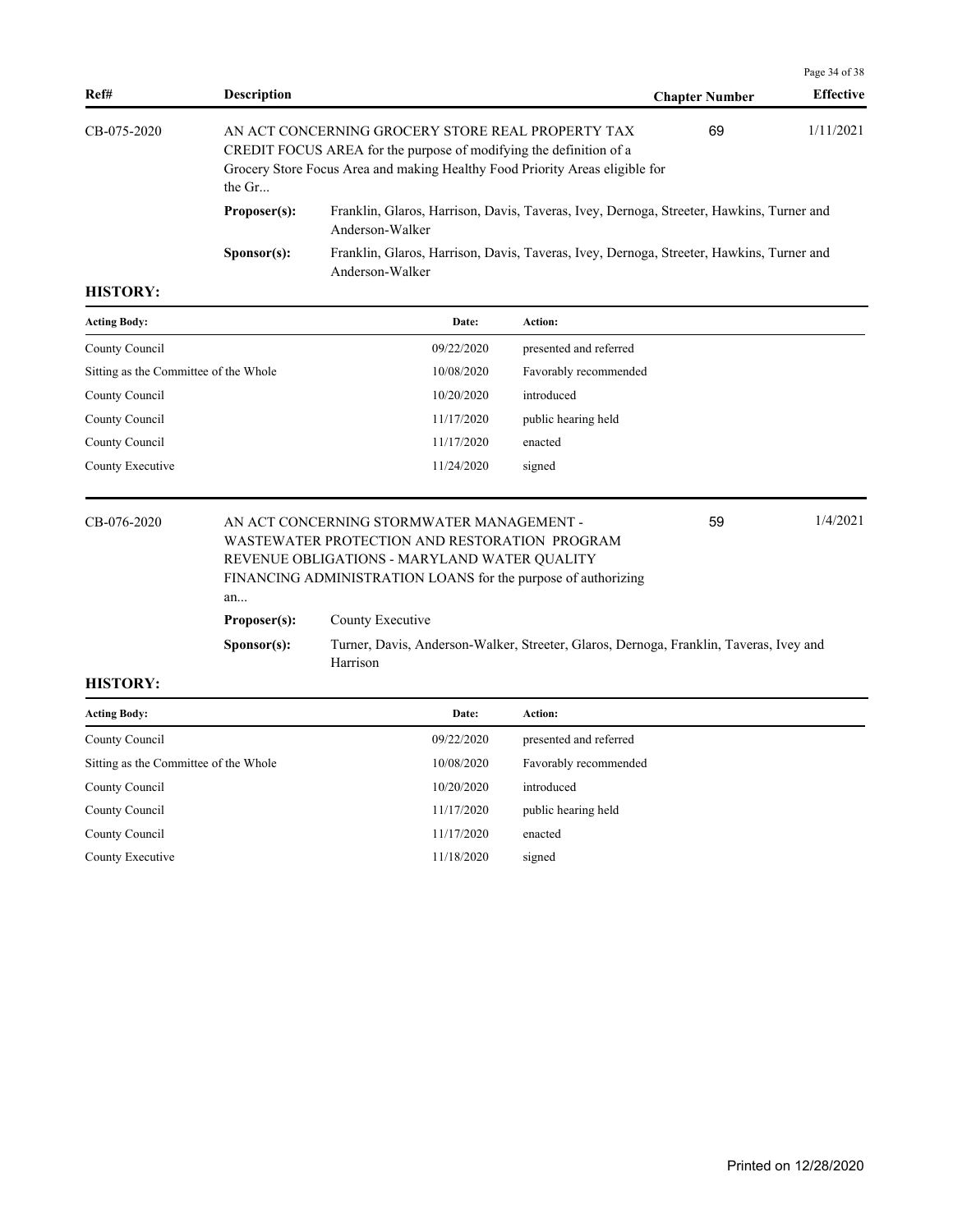|             |                      |                                                                                                                                                                                                   |                       | Page 35 of 38    |
|-------------|----------------------|---------------------------------------------------------------------------------------------------------------------------------------------------------------------------------------------------|-----------------------|------------------|
| Ref#        | <b>Description</b>   |                                                                                                                                                                                                   | <b>Chapter Number</b> | <b>Effective</b> |
| CB-077-2020 | George's Cou         | AN ACT CONCERNING PROMPT PAYMENT PROCUREMENT<br>STANDARD for the purpose of strengthening the prompt payment standards<br>for the delivery of goods or services in public procurement with Prince | 70                    | 1/11/2021        |
|             | Proposer(s):         | Franklin                                                                                                                                                                                          |                       |                  |
|             | S <b>p</b> onsor(s): | Franklin, Turner, Davis, Streeter, Harrison, Taveras, Dernoga, Glaros, Ivey and<br>Anderson-Walker                                                                                                |                       |                  |

| <b>Acting Body:</b>                   | Date:      | Action:                               |
|---------------------------------------|------------|---------------------------------------|
| County Council                        | 09/29/2020 | presented and referred                |
| Sitting as the Committee of the Whole | 10/13/2020 | Held in Committee                     |
| Sitting as the Committee of the Whole | 10/15/2020 | Favorably recommended with amendments |
| County Council                        | 10/20/2020 | introduced                            |
| County Council                        | 11/17/2020 | public hearing held                   |
| County Council                        | 11/17/2020 | enacted                               |
| County Executive                      | 11/24/2020 | signed                                |
|                                       |            |                                       |

## CB-078-2020 AN ACT CONCERNING LIMITING THE AMOUNT OF A RENT 2/1/2021 INCREASE THAT MAY BE ASSESSED AFTER THE ADOPTION OF CB-16- 2020, WHICH PROHIBITED CERTAIN ACTS DURING THE COVID-19 PUBLIC HEALTH CRISIS for the purpose ...

73

**Proposer(s):** Ivey **Sponsor(s):** Ivey, Turner, Streeter, Davis, Glaros, Anderson-Walker, Franklin, Harrison, Hawkins, Taveras and Dernoga

| <b>Acting Body:</b>                   | Date:      | <b>Action:</b>                        |
|---------------------------------------|------------|---------------------------------------|
| County Council                        | 09/29/2020 | presented and referred                |
| Sitting as the Committee of the Whole | 10/13/2020 | Held in Committee                     |
| Sitting as the Committee of the Whole | 10/20/2020 | Favorably recommended with amendments |
| County Council                        | 10/20/2020 | introduced                            |
| County Council                        | 11/17/2020 | public hearing held                   |
| County Council                        | 11/17/2020 | enacted                               |
| County Executive                      | 12/17/2020 | signed                                |
|                                       |            |                                       |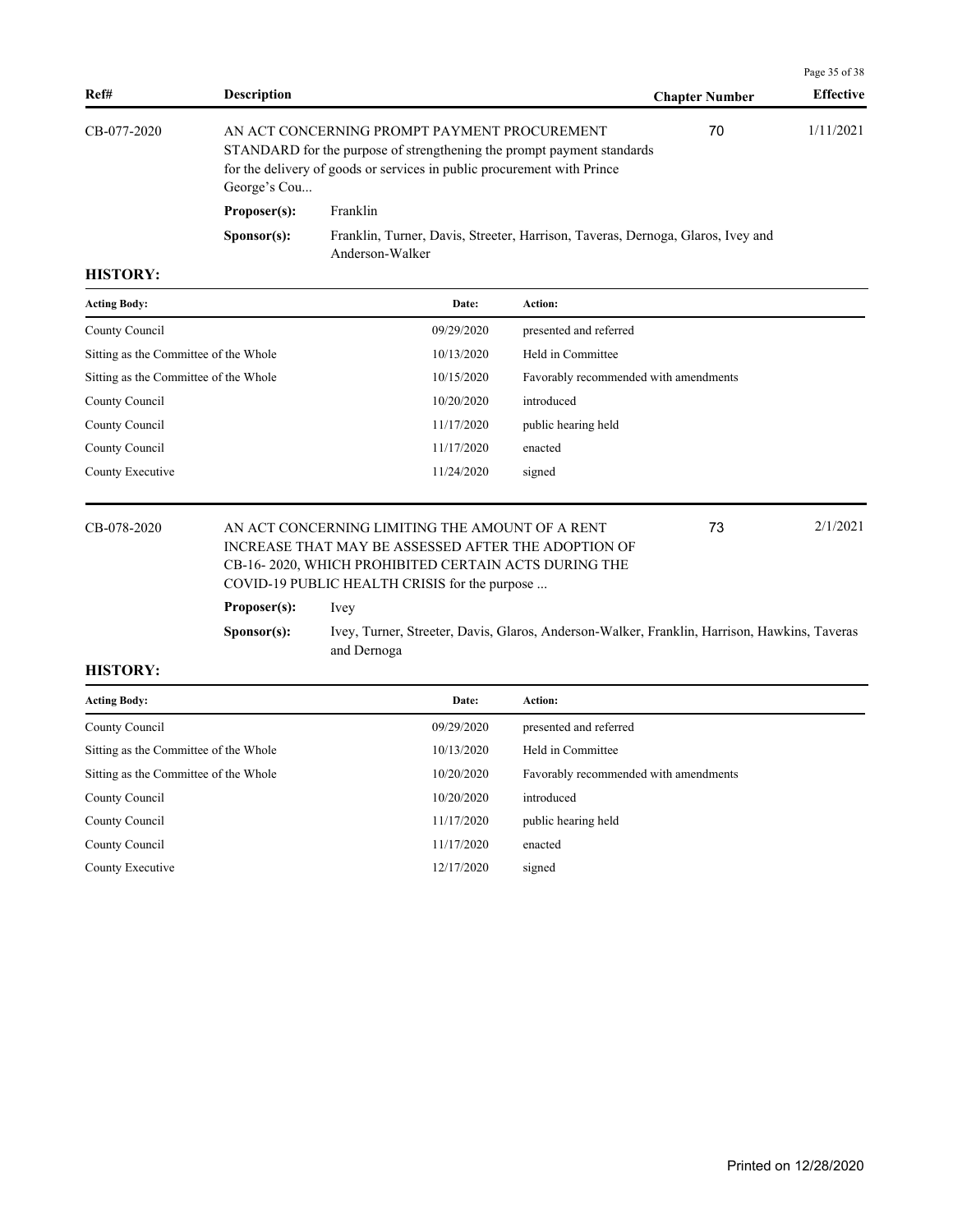| Ref#                                  | <b>Description</b>  |                                                                                                                                                                                                   |                                                                                          | Page 36 of 38<br><b>Effective</b> |
|---------------------------------------|---------------------|---------------------------------------------------------------------------------------------------------------------------------------------------------------------------------------------------|------------------------------------------------------------------------------------------|-----------------------------------|
| CB-079-2020                           |                     | AN ACT CONCERNING LANDLORD-TENANT CODE EVICTION<br>NOTICE AND PROHIBITED ACTS for the purpose of providing that the<br>Landlord-Tenant Code require that landlords give certain notice of pending | <b>Chapter Number</b>                                                                    |                                   |
|                                       | dispossessio        |                                                                                                                                                                                                   |                                                                                          |                                   |
|                                       | Proposer(s):        | Taveras                                                                                                                                                                                           |                                                                                          |                                   |
|                                       | Sponsor(s):         | Taveras                                                                                                                                                                                           |                                                                                          |                                   |
| <b>HISTORY:</b>                       |                     |                                                                                                                                                                                                   |                                                                                          |                                   |
| <b>Acting Body:</b>                   |                     | Date:                                                                                                                                                                                             | Action:                                                                                  |                                   |
| County Council                        |                     | 09/29/2020                                                                                                                                                                                        | presented and referred                                                                   |                                   |
| Sitting as the Committee of the Whole |                     | 10/15/2020                                                                                                                                                                                        | postponed indefinitely                                                                   |                                   |
| CB-080-2020                           | Proposer(s):        | AN ORDINANCE CONCERNING R-R (RURAL RESIDENTIAL) ZONE<br>for the purpose of permitting contractor's office in the R-R (Rural Residential)<br>Zone under certain circumstances.<br>Davis            | 56                                                                                       | 1/4/2021                          |
|                                       | Sponsor(s):         | Davis and Turner                                                                                                                                                                                  |                                                                                          |                                   |
| <b>HISTORY:</b>                       |                     |                                                                                                                                                                                                   |                                                                                          |                                   |
| <b>Acting Body:</b>                   |                     | Date:                                                                                                                                                                                             | Action:                                                                                  |                                   |
| County Council                        |                     | 09/29/2020                                                                                                                                                                                        | presented and referred                                                                   |                                   |
| Sitting as the Committee of the Whole |                     | 10/06/2020                                                                                                                                                                                        | Favorably recommended with amendments                                                    |                                   |
| County Council                        |                     | 10/13/2020                                                                                                                                                                                        | introduced                                                                               |                                   |
| County Council                        |                     | 11/17/2020                                                                                                                                                                                        | public hearing held                                                                      |                                   |
| County Council                        |                     | 11/17/2020                                                                                                                                                                                        | enacted                                                                                  |                                   |
| CB-081-2020                           | of the Department o | AN ACT CONCERNING PROPERTY STANDARDS ENFORCEMENT<br>ON NONRESIDENTIAL PROPERTY IN PRINCE GEORGE'S COUNTY<br>for the purpose of increasing the authority of the Administrative Hearing Unit        | 71                                                                                       | 1/11/2021                         |
|                                       | Proposer(s):        | Franklin and Streeter                                                                                                                                                                             |                                                                                          |                                   |
|                                       | Sponsor(s):         | Glaros                                                                                                                                                                                            | Franklin, Streeter, Turner, Davis, Ivey, Dernoga, Harrison, Taveras, Anderson-Walker and |                                   |
| <b>HISTORY:</b>                       |                     |                                                                                                                                                                                                   |                                                                                          |                                   |
| <b>Acting Body:</b>                   |                     | Date:                                                                                                                                                                                             | Action:                                                                                  |                                   |
| County Council                        |                     | 09/29/2020                                                                                                                                                                                        | presented and referred                                                                   |                                   |
| Sitting as the Committee of the Whole |                     | 10/13/2020                                                                                                                                                                                        | Favorably recommended with amendments                                                    |                                   |
| County Council                        |                     | 10/20/2020                                                                                                                                                                                        | introduced                                                                               |                                   |
| County Council                        |                     | 11/17/2020                                                                                                                                                                                        | public hearing held                                                                      |                                   |
| County Council                        |                     | 11/17/2020                                                                                                                                                                                        | enacted                                                                                  |                                   |
| County Executive                      |                     | 11/24/2020                                                                                                                                                                                        | signed                                                                                   |                                   |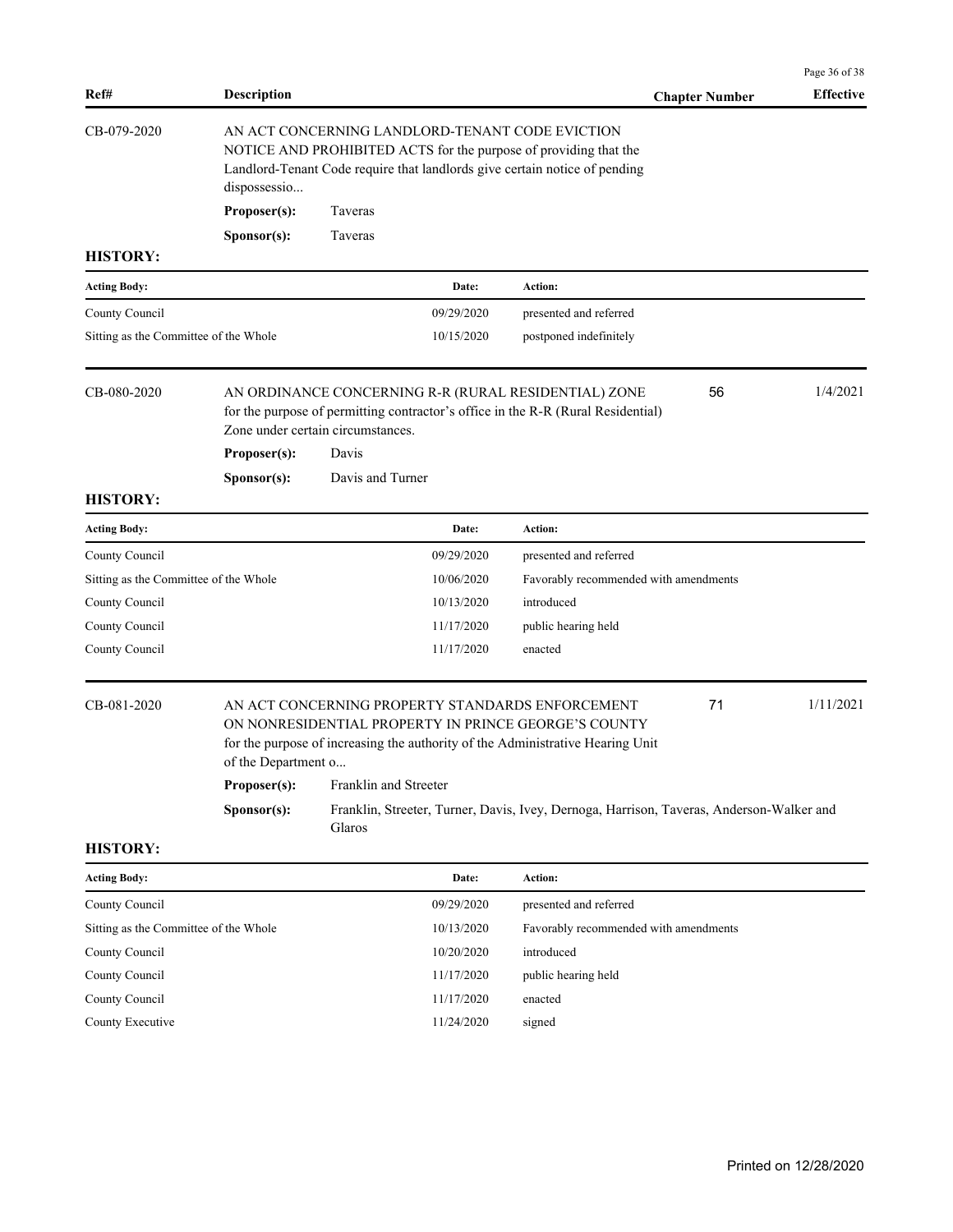|                 |                                                                                                                                                                                                                |                                                                                        |                       | Page 37 of 38    |
|-----------------|----------------------------------------------------------------------------------------------------------------------------------------------------------------------------------------------------------------|----------------------------------------------------------------------------------------|-----------------------|------------------|
| Ref#            | <b>Description</b>                                                                                                                                                                                             |                                                                                        | <b>Chapter Number</b> | <b>Effective</b> |
| CB-082-2020     | AN ACT CONCERNING PROPERTY TAX CREDIT for the purpose of<br>authorizing the partial property tax credit for residential real property located<br>in an area adversely impacted by the Brown Station Road Sanit |                                                                                        | 72                    | 1/15/2021        |
|                 | Proposer(s):                                                                                                                                                                                                   | Davis                                                                                  |                       |                  |
|                 | S <b>p</b> onsor(s):                                                                                                                                                                                           | Davis, Turner, Streeter, Ivey, Dernoga, Glaros, Franklin, Harrison and Anderson-Walker |                       |                  |
| <b>HISTORY:</b> |                                                                                                                                                                                                                |                                                                                        |                       |                  |

| <b>Acting Body:</b>                   | Date:                                                     | Action:                               |    |            |
|---------------------------------------|-----------------------------------------------------------|---------------------------------------|----|------------|
| County Council                        | 09/29/2020                                                | presented and referred                |    |            |
| Sitting as the Committee of the Whole | 10/15/2020                                                | Favorably recommended with amendments |    |            |
| County Council                        | 10/20/2020                                                | introduced                            |    |            |
| County Council                        | 11/17/2020                                                | public hearing held                   |    |            |
| County Council                        | 11/17/2020                                                | enacted                               |    |            |
| County Executive                      | 11/30/2020                                                | signed                                |    |            |
|                                       |                                                           |                                       |    |            |
| CB-083-2020                           | AN ORDINANCE CONCERNING FLY ASH LANDFILLS for the purpose |                                       | 57 | 11/17/2020 |

of prohibiting fly ash landfills in Prince George's County.

## **Proposer(s):** Franklin

**Sponsor(s):** Franklin, Turner, Anderson-Walker, Ivey, Davis, Streeter, Harrison, Hawkins, Dernoga, Taveras and Glaros

### **HISTORY:**

| Date:      | <b>Action:</b>                        |
|------------|---------------------------------------|
| 09/29/2020 | presented and referred                |
| 10/06/2020 | Held in Committee                     |
| 10/08/2020 | Favorably recommended with amendments |
| 10/13/2020 | introduced                            |
| 11/17/2020 | public hearing held                   |
| 11/17/2020 | rules suspended                       |
| 11/17/2020 | enacted                               |
|            |                                       |

| CB-084-2020 |                      | AN ACT CONCERNING WATER REQUIREMENTS FOR<br>DEVELOPMENT IN FLOODPLAINS for the purpose of amending the water |
|-------------|----------------------|--------------------------------------------------------------------------------------------------------------|
|             | independent thi      | requirements for development in floodplains to include studies conducted by an                               |
|             | Proposer(s):         | Anderson-Walker, Ivey and Dernoga                                                                            |
|             | S <b>p</b> onsor(s): | Anderson-Walker, Ivey and Dernoga                                                                            |
|             |                      |                                                                                                              |

| <b>Acting Body:</b>                   | Date:      | Action:                |
|---------------------------------------|------------|------------------------|
| County Council                        | 09/29/2020 | presented and referred |
| Sitting as the Committee of the Whole | 10/13/2020 | Favorably recommended  |
| Sitting as the Committee of the Whole | 10/13/2020 | Held in Committee      |